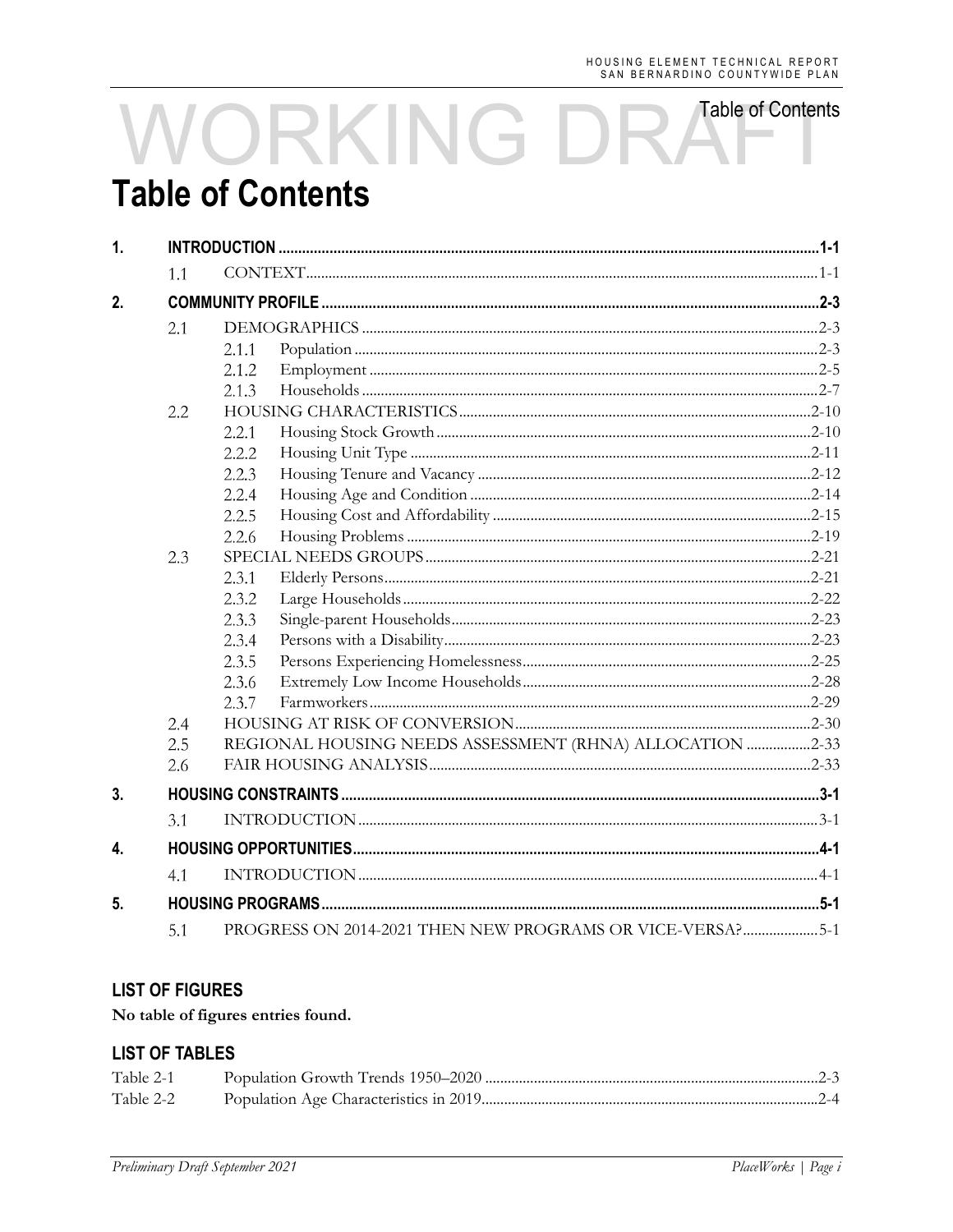| <b>Table of Contents</b> |                                                                               |  |
|--------------------------|-------------------------------------------------------------------------------|--|
|                          |                                                                               |  |
| Table 2-3                |                                                                               |  |
| Table 2-4                |                                                                               |  |
| Table 2-5                |                                                                               |  |
| Table 2-6                |                                                                               |  |
| Table 2-7                |                                                                               |  |
| Table 2-8                |                                                                               |  |
| Table 2-9                |                                                                               |  |
| Table 2-10               |                                                                               |  |
| Table 2-11               |                                                                               |  |
| Table 2-12               |                                                                               |  |
| Table 2-13               |                                                                               |  |
| Table 2-14               |                                                                               |  |
| Table 2-15               |                                                                               |  |
| Table 2-16               | Substandard Housing Indicators for Unincorporated Housing, 2000 vs 2019  2-15 |  |
| Table 2-17               |                                                                               |  |
| Table 2-18               | Summary Statistics of Single Family Homes Built between 2018 and 2021 2-17    |  |
| Table 2-19               |                                                                               |  |
| Table 2-20               |                                                                               |  |
| Table 2-21               |                                                                               |  |
| Table 2-22               |                                                                               |  |
| Table 2-23               |                                                                               |  |
| Table 2-24               |                                                                               |  |
| Table 2-25               |                                                                               |  |
| Table 2-26               |                                                                               |  |
| Table 2-27               | Developmentally Disabled Residents by Place of Residence and Age, 2021 2-25   |  |
| Table 2-28               | Emergency Shelters, Transitional Housing, and Motel Voucher Resources 2-27    |  |
| Table 2-29               |                                                                               |  |
| Table 2-30               |                                                                               |  |
| Table 2-31               |                                                                               |  |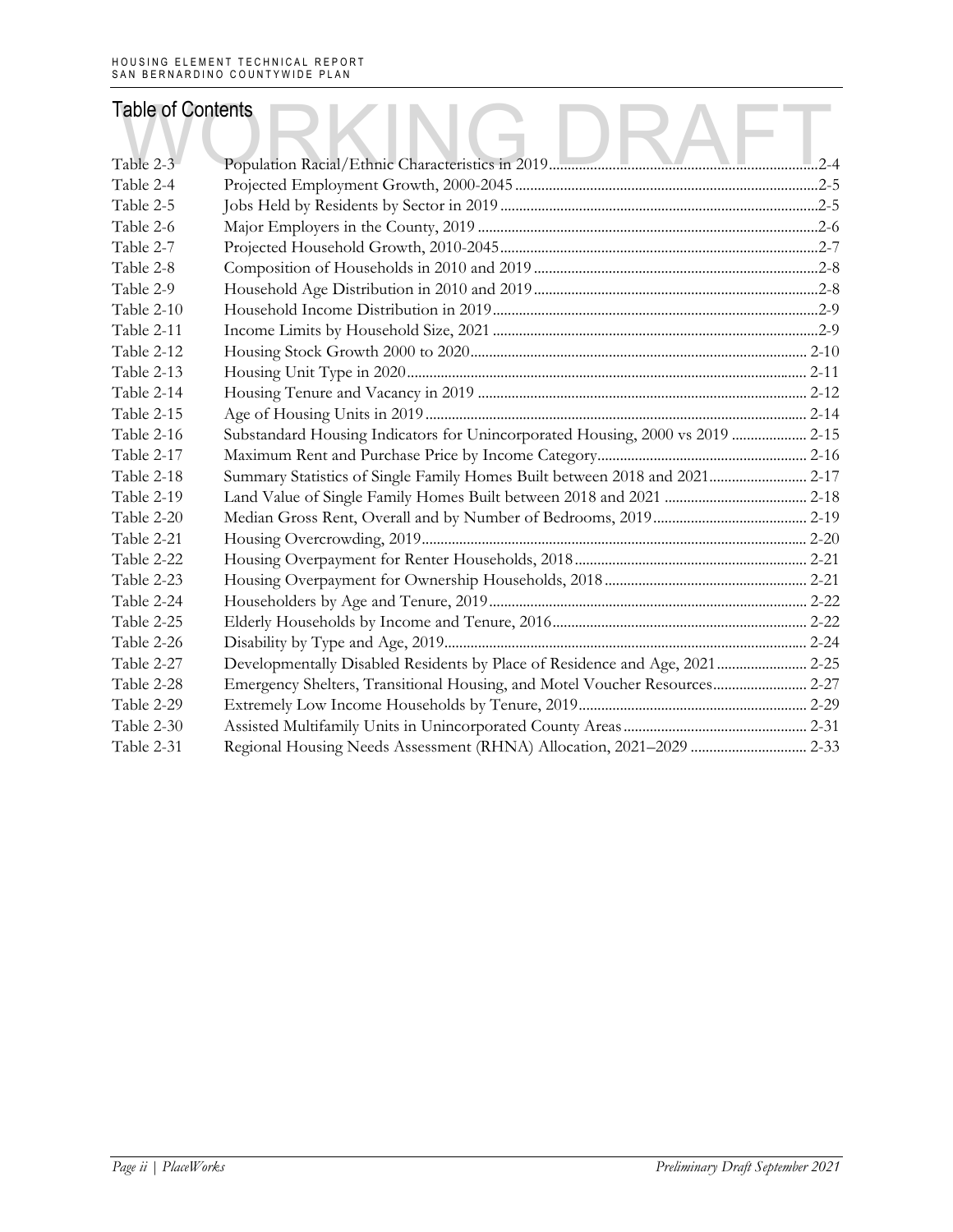# ORKING DRAF

# **2. COMMUNITY PROFILE**

The housing needs in unincorporated San Bernardino County are determined by characteristics of residents (resident age, household size, income, and employment) and available housing (number of units, tenure, size, cost, etc.). As demographic and socioeconomic conditions change, different housing opportunities arise and/or must be created to meet demand. This section describes the characteristics of the existing and projected population and housing stock in order to define the extent of housing needs in our unincorporated communities. This information helps to provide direction in updating the County's housing element goals, policies, and programs. (Note that with the exception of some demographic data, 2020 Census data was not available at the time of the element's production.)

### $2.1$ **DEMOGRAPHICS**

### $2.1.1$ **POPULATION**

### **Population Growth**

Since the 1950s, southern California has expanded outward from downtown Los Angeles as developers looked for opportunities to house the region's growing population. In recent decades, the Inland Empire (which includes San Bernardino County) has been one of the fastest growing regions in the nation. Growth in the total county area, including incorporated areas, peaked in the 1990s with a growth rate of nearly 60%. Growth remained strong in recent decades though the rate declined below double digits for the first time between 2010 and 2020. The number of people living in the unincorporated areas has fluctuated over the years and has only increased from about 298,000 in 1970 to around 300,000 in 2020. This is because new growth tends to occur in incorporated areas (which contains infrastructure, services, and amenities that support new development), and because incorporated communities often annex territory associated with proposed development projects. Much smaller amounts of growth occur in unincorporated areas that remain unincorporated. Table 2-1 compares population growth in the unincorporated communities and County from 1950 to the present.

|      | <b>Unincorporated Area</b>                                                   |                       |                   | <b>Total County Area</b> |
|------|------------------------------------------------------------------------------|-----------------------|-------------------|--------------------------|
| Year | <b>Population</b>                                                            | <b>Percent Change</b> | <b>Population</b> | <b>Percent Change</b>    |
| 1950 | --                                                                           | --                    | 281.642           | --                       |
| 1960 | --                                                                           | --                    | 503.591           | 79%                      |
| 1970 | 297.786                                                                      | --                    | 682,233           | 36%                      |
| 1980 | 316.400                                                                      | 6%                    | 878,000           | 29%                      |
| 1990 | 323.500                                                                      | 2%                    | 1,396,600         | 59%                      |
| 2000 | 291.042                                                                      | $-10%$                | 1.701.374         | 22%                      |
| 2010 | 291.584                                                                      | 0.19%                 | 2,033,141         | 20%                      |
| 2020 | 300.478                                                                      | 3%                    | 2,181,654         | 7%                       |
|      | Source: 2020 Census and California Department of Finance for all other years |                       |                   |                          |

**Table 2-1 Population Growth Trends 1950–2020**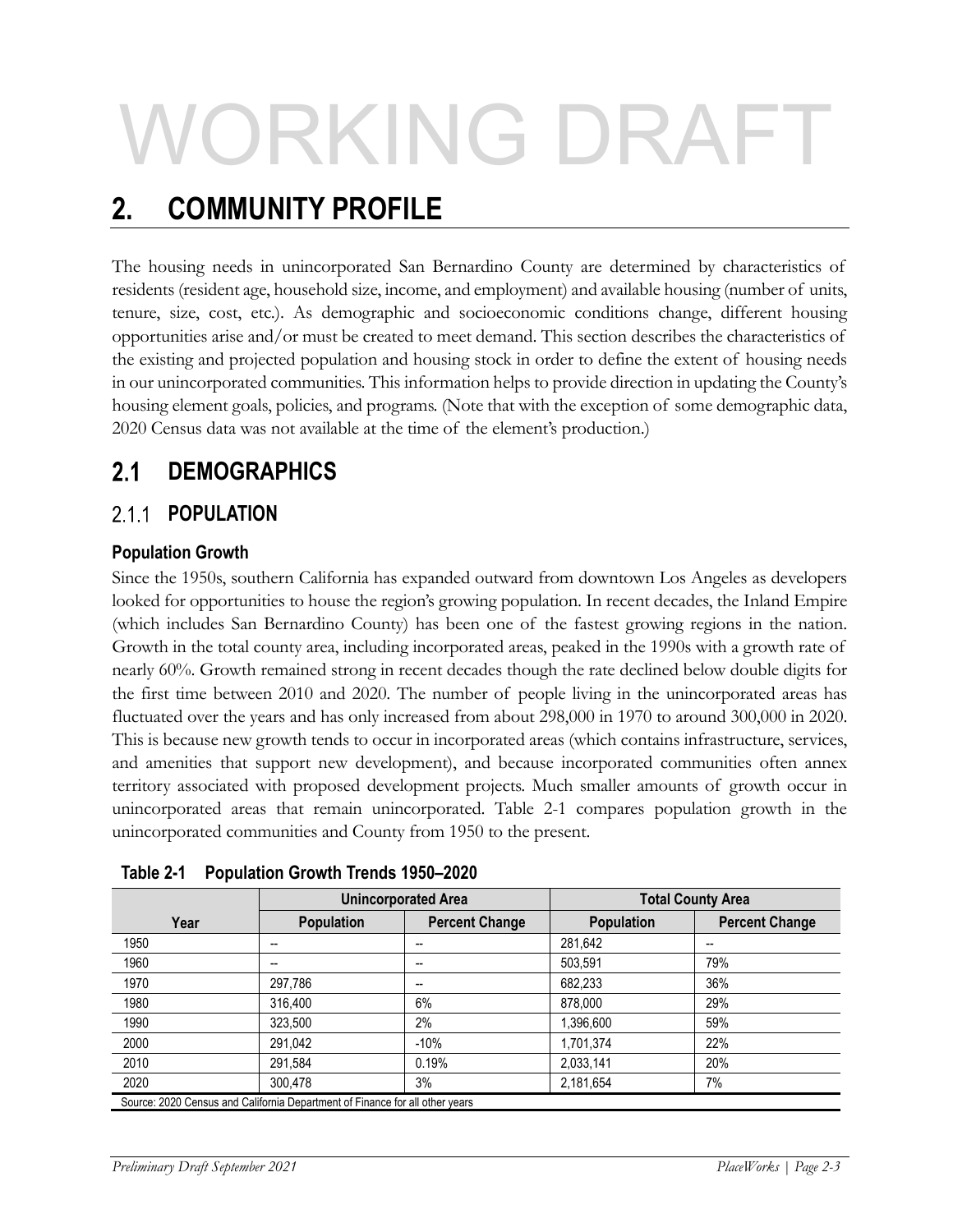# **Age, Race, and Ethnicity**  NG DR<sup>2</sup>Community Profit<br>NG DR<sup>2</sup>Community Profit<br>NG DR<sup>2</sup>Community Profi

Shown in Table 2-2, the age distribution of the unincorporated areas and San Bernardino County are generally similar. The largest differences are among working adults and seniors—the unincorporated area has a larger share of older working adults and seniors, and the County as a whole has a larger share of younger working adults. Still, the overall age difference of residents between the County and unincorporated areas are statistically insignificant across the various categories.

| <b>Unincorporated Area</b> |                         | <b>Total County Area</b> |                         |
|----------------------------|-------------------------|--------------------------|-------------------------|
| <b>Residents</b>           | <b>Percent of Total</b> | <b>Residents</b>         | <b>Percent of Total</b> |
| 20,676                     | 7%                      | 153,784                  | 7%                      |
| 56,509                     | 19%                     | 417.784                  | 19%                     |
| 30,131                     | 10%                     | 226.843                  | 11%                     |
| 78,567                     | 26%                     | 601,637                  | 28%                     |
| 76.971                     | 25%                     | 507,022                  | 24%                     |
| 41,760                     | 14%                     | 241,961                  | 11%                     |
| 481.236                    | 100%                    | 3,345,867                | 100%                    |
|                            |                         |                          |                         |

| Table 2-2 |  | <b>Population Age Characteristics in 2019</b> |
|-----------|--|-----------------------------------------------|
|-----------|--|-----------------------------------------------|

The population in San Bernardino County is becoming increasingly diverse, with non-White residents representing 66% of total population in 2010 and 71% of total population in 2019 (see Table 2-3). However, the race and ethnic distribution is significantly different when comparing the entire county area and its unincorporated communities, with White residents representing 43% of the total unincorporated population compared to 29% in the total county area. The largest non-White ethnic group is Hispanic, which makes up 48% of the population of the unincorporated area. These figures are very similar to 2020 Census data, which at the time of the element's production was limited to population 18 years and older.

|                                                          | <b>Unincorporated Area</b> |                         | <b>Total County Area</b> |                         |
|----------------------------------------------------------|----------------------------|-------------------------|--------------------------|-------------------------|
| <b>Racial/Ethnic Group</b>                               | <b>Residents</b>           | <b>Percent of Total</b> | <b>Residents</b>         | <b>Percent of Total</b> |
| White                                                    | 130.331                    | 43%                     | 613.066                  | 29%                     |
| Hispanic                                                 | 145.007                    | 48%                     | 1,145,874                | 53%                     |
| <b>Black or African American</b>                         | 11.939                     | 4%                      | 169,340                  | 8%                      |
| Asian and Other Pacific Islander                         | 8.291                      | 3%                      | 150.165                  | 7%                      |
| All Others                                               | 9.046                      | 3%                      | 70.586                   | 3%                      |
| <b>TOTAL</b>                                             | 304.614                    | 100%                    | 2,149,031                | 100%                    |
| Source: American Community Survey, 2019 5-Year Estimates |                            |                         |                          |                         |

**Table 2-3 Population Racial/Ethnic Characteristics in 2019**

2. Community Profile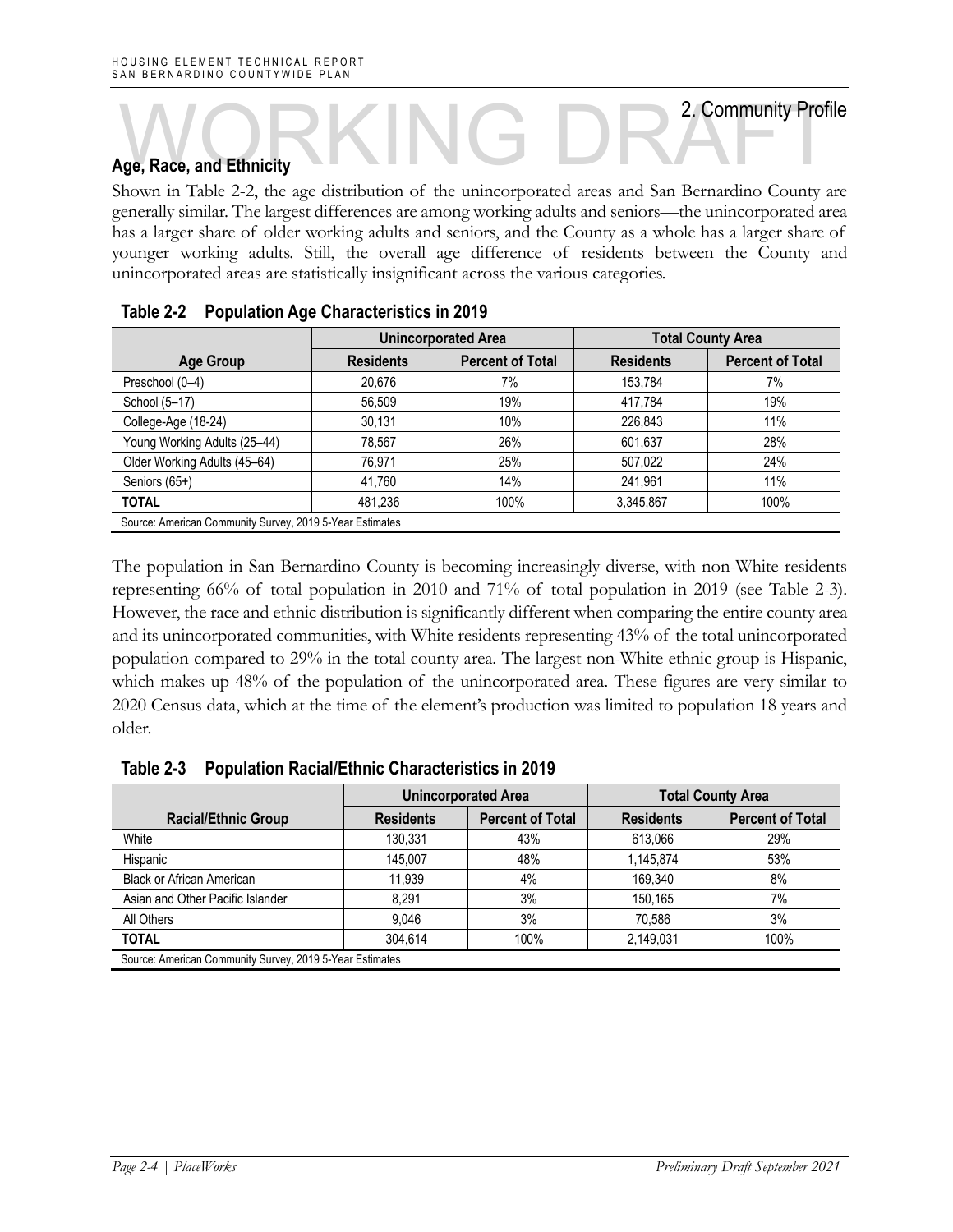# **EMPLOYMENT** A.Community Profile<br>
M.1.2 EMPLOYMENT

San Bernardino County's emergence has increasingly become a job center as a result of the out-migration of firms from coastal counties to the Inland Empire, where land is available for manufacturing, distribution, and commerce. Between 2000 and 2010, the national recession has significantly slowed job growth and the unincorporated area lost over 13,000 jobs. Job growth began to rebound slowly in 2012 and is projected to continue to grow through 2045 (see Table 2-4). Job growth in the unincorporated areas will continue to be lower compared to incorporated areas as retail and office jobs are located next to more densely populated areas generally found in incorporated cities and towns.

Shown in Table 2-5, the three largest job sectors for San Bernardino County residents are educationhealth, retail trade, and manufacturing. The largest employment sectors have a high percentage of lower or entry-level positions: the average annual salary for the three largest employment sectors in the unincorporated area are \$46,000 for education-health, \$29,000 for retail, and \$50,000 for construction.

| <b>Reference Year</b>                                                                            |         |         | <b>Percent Increase</b> |           |
|--------------------------------------------------------------------------------------------------|---------|---------|-------------------------|-----------|
| Area                                                                                             | 2000    | 2016    | 2045                    | 2016-2045 |
| Unincorporated County                                                                            | 56.100  | 58.800  | 72.900                  | 24%       |
| Total San Bernardino County                                                                      | 594.900 | 791.000 | 1.064.000               | 35%       |
| Sources: 2000 Census and 2020–2045 Regional Transportation Plan/Sustainable Communities Strategy |         |         |                         |           |

### **Table 2-4 Projected Employment Growth, 2000-2045**

|                                                                       | <b>Unincorporated</b> |                |                     |                |  |
|-----------------------------------------------------------------------|-----------------------|----------------|---------------------|----------------|--|
| <b>Employment Sector</b>                                              | Area                  | <b>Percent</b> | <b>Total County</b> | <b>Percent</b> |  |
| Agriculture, Forestry, Fishing, and Mining                            | 1,628                 | 1.4%           | 914,514             | 0.7%           |  |
| Construction                                                          | 11,650                | 9.8%           | 6.472               | 7.5%           |  |
| Manufacturing                                                         | 8.840                 | 7.4%           | 68.852              | 8.5%           |  |
| <b>Wholesale Trade</b>                                                | 3,201                 | 2.7%           | 77,595              | $3.3\%$        |  |
| <b>Retail Trade</b>                                                   | 13,799                | 11.6%          | 30.425              | 12.8%          |  |
| Transportation, Warehousing, and Utilities                            | 12,007                | 10.1%          | 117,137             | 10.1%          |  |
| Information                                                           | 1,611                 | 1.4%           | 92,078              | 1.2%           |  |
| Finance, Insurance, Real Estate, Rental, Leasing                      | 4.465                 | 3.8%           | 11.123              | 4.6%           |  |
| Professional, Scientific, Management, Admin.                          | 11,391                | 9.6%           | 42,448              | 9.6%           |  |
| Educational, Health and Social Services                               | 23,944                | 20.1%          | 87,366              | 21.9%          |  |
| Arts, Entertainment, Recreation, Lodging & Food                       | 12,441                | 10.5%          | 200,674             | 9.3%           |  |
| <b>Other Services</b>                                                 | 6,607                 | 5.6%           | 84,646              | $5.1\%$        |  |
| <b>Public Administration</b>                                          | 7,340                 | 6.2%           | 46,773              | 5.3%           |  |
| TOTAL                                                                 | 118,924               | 100%           | 807,948             | 100%           |  |
| Source: U.S. Census, American Community Survey, 2019 5-Year Estimates |                       |                |                     |                |  |

|  | Table 2-5 Jobs Held by Residents by Sector in 2019 |  |
|--|----------------------------------------------------|--|
|--|----------------------------------------------------|--|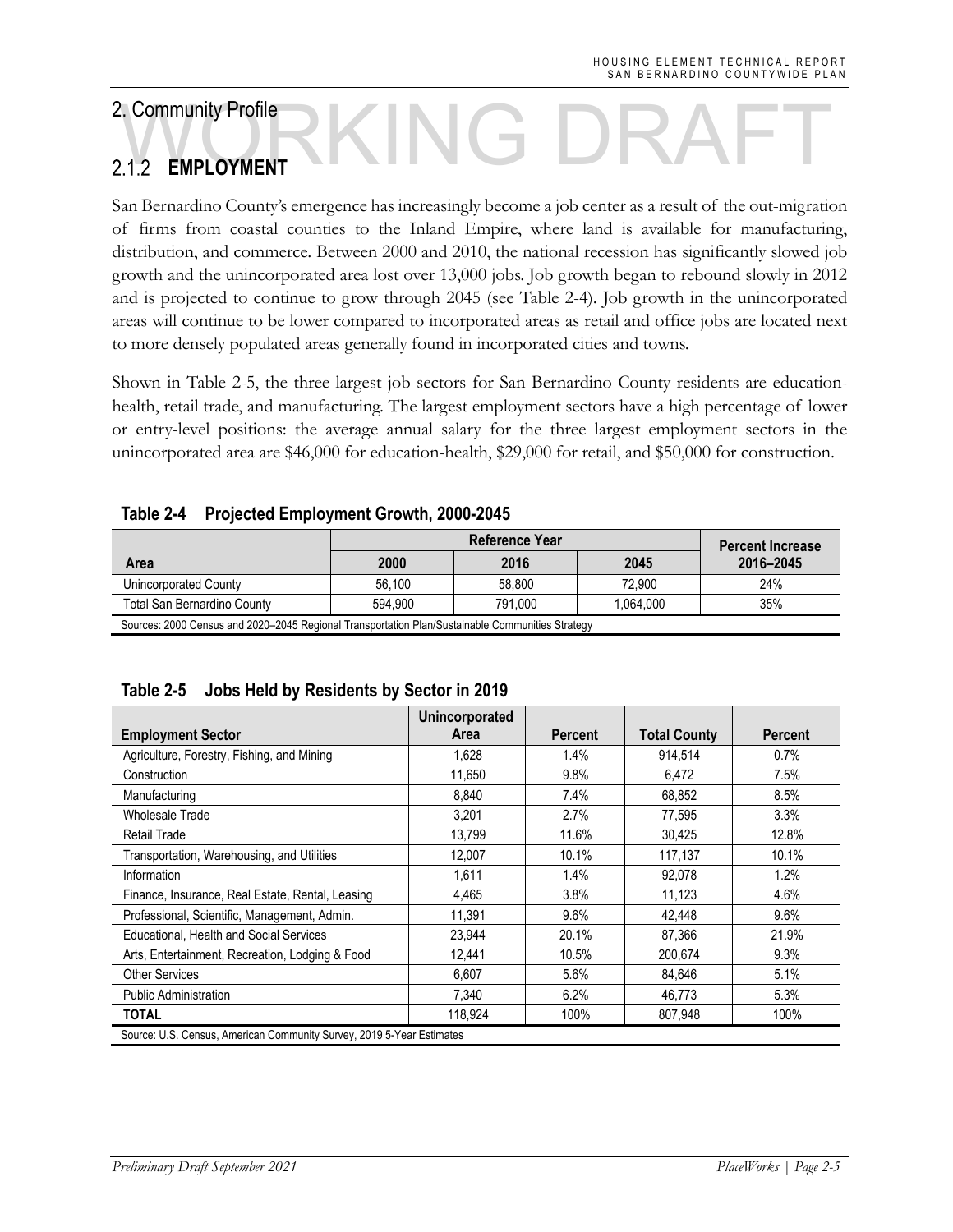The largest employers in San Bernardino County can be found in Table 2-6. The top 24 employers presented to following perfective and the form of the top 24 employers represent the following sectors: health care services, education, professional services, distribution, amusement, transportation, and government. This reflects the large percentages of employees in the educational, health and social services, and retail trade sectors. The vast majority of the major employers in San Bernardino County are in incorporated communities, with exceptions in Bloomington (FedEx Ground center) and several resorts in the Mountain region.

| <b>Employer Name</b>                                                              | Location             | <b>Industry</b>                          |
|-----------------------------------------------------------------------------------|----------------------|------------------------------------------|
| Amazon Fulfillment Center                                                         | Redlands             | Mail Order Fulfillment Service           |
| Amazon Fulfillment Center                                                         | San Bernardino       | Mail Order Fulfillment Service           |
| Arrowhead Regional Medical Center                                                 | Colton               | Hospitals                                |
| <b>Bear Mountain</b>                                                              | Big Bear Lake        | <b>Skiing Centers &amp; Resorts</b>      |
| <b>Big Bear Mountain Resorts</b>                                                  | <b>Big Bear Lake</b> | Resorts                                  |
| <b>Burlington Distribution Center</b>                                             | San Bernardino       | <b>Distribution Services</b>             |
| California State University San Bernardino                                        | San Bernardino       | Schools-Universities & Colleges Academic |
| Community Hospital-San Bernardino                                                 | San Bernardino       | Hospitals                                |
| Environmental Systems Research                                                    | Redlands             | Geographics Information Systems          |
| FedEx Ground                                                                      | Bloomington          | <b>Delivery Service</b>                  |
| Inland Empire Health Plan                                                         | Rancho Cucamonga     | <b>Health Plans</b>                      |
| Loma Linda University Health Board                                                | Loma Linda           | University-Governing Body/Regent/Trustee |
| Loma Linda University Medical Center                                              | Loma Linda           | Hospitals                                |
| Mountain High Ski Resort                                                          | Wrightwood           | <b>Skiing Centers &amp; Resorts</b>      |
| Ontario International Airport                                                     | Ontario              | Airports                                 |
| Ontario-Montclair School District                                                 | Ontario              | <b>School Districts</b>                  |
| Patton State Hospital                                                             | Highland             | Hospitals                                |
| Redlands Community Hospital                                                       | Redlands             | Hospitals                                |
| San Antonio Regional Hospital                                                     | Upland               | Hospitals                                |
| San Bernardino County School Superintendent                                       | San Bernardino       | Schools & Educational Services NEC       |
| San Bernardino County Sheriff                                                     | San Bernardino       | County Government-General Offices        |
| St Bernardine Medical Center                                                      | San Bernardino       | Hospitals                                |
| St Mary's Medical Center                                                          | Apple Valley         | Hospitals                                |
| <b>Transportation Department</b>                                                  | San Bernardino       | State Government-Transportation Programs |
| <b>YRC Freight</b>                                                                | Bloomington          | Trucking-Motor Freight                   |
| Source: America's Labor Market Information System (ALMIS) Employer Database, 2021 |                      |                                          |

|  |  |  | Table 2-6 Major Employers in the County, 2019 |  |
|--|--|--|-----------------------------------------------|--|
|--|--|--|-----------------------------------------------|--|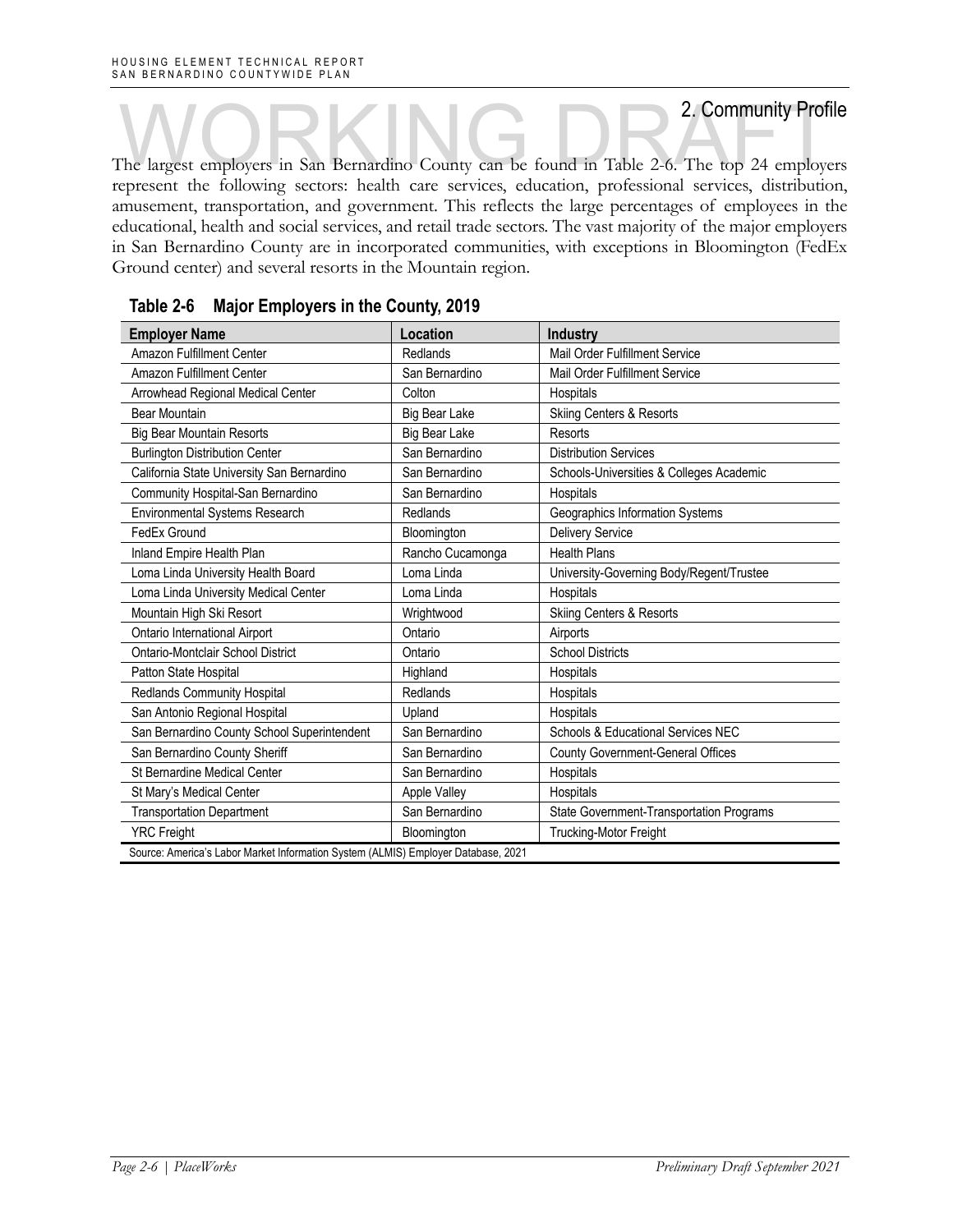# **HOUSEHOLDS**  A.Community Profile<br>
M.C. DRAFT

### **Household Growth**

In 2010 approximately 15% of households in the County resided in unincorporated communities. As shown in Table 2-7, between 2010 and 2020, just over 4,000 households in unincorporated areas compared to over 100,000 households added in incorporated cities. Between 2020 and 2030, SCAG projects approximately 5,800 households to be added in unincorporated areas compared to over 80,000 more households in incorporated cities. In comparison, the 2021–2029 RHNA allocation allocates 8,832 units to the unincorporated region, which includes 6,000 new units based on projected growth of new households and about 2,800 new units based on pent-up demand from existing households.

|                                                                                                           |         | Reference Year |         |         |           |  |  |
|-----------------------------------------------------------------------------------------------------------|---------|----------------|---------|---------|-----------|--|--|
| Area                                                                                                      | 2010    | 2020           | 2030    | 2045    | 2020-2030 |  |  |
| Unincorporated County                                                                                     | 94.085  | 98.783         | 104.540 | 113.790 | 6%        |  |  |
| <b>Total San Bernardino County</b>                                                                        | 611.618 | 666.362        | 749.286 | 873.511 | 12%       |  |  |
| Sources: 2010 and 2020 Census and 2020–2045 Regional Transportation Plan/Sustainable Communities Strategy |         |                |         |         |           |  |  |

### **Table 2-7 Projected Household Growth, 2010-2045**

### **Household Type**

Household characteristics such as size, income, and physical ability affect the need and preference for housing.. For example, families with young children often desire the living space and the financial investment that single-family homeownership offers. In contrast, single-person households are drawn to apartments and townhomes, which are easier to afford and maintain and offer greater mobility. These patterns underscore the need for a diversity of housing types and prices for different households.

The Census Bureau classifies households into two general groups: families or nonfamilies. Housing needs tend to vary for each broader group of household and individual subsets of each. Families include married couples—with and without children—and related persons living together. Nonfamilies include single-person households and unrelated people living in the same home. Persons living in college dormitories, nursing homes, residential care facilities, and similar group home settings are not counted as a household but are included in the population count.

The distribution of households by type varied slightly between the unincorporated areas and County as a whole. Table 2-8 details the differences in household composition between the County and its unincorporated areas, alongside figures for 2010 and 2019. In either geography or reference year, family households comprised about three quarters of all households, and just over half of households are married with/without children. The unincorporated areas have a slightly higher proportion of nonfamily households, likely because of the greater proportion of older residents who spend more of their later years as single-person households (see Table 2-9).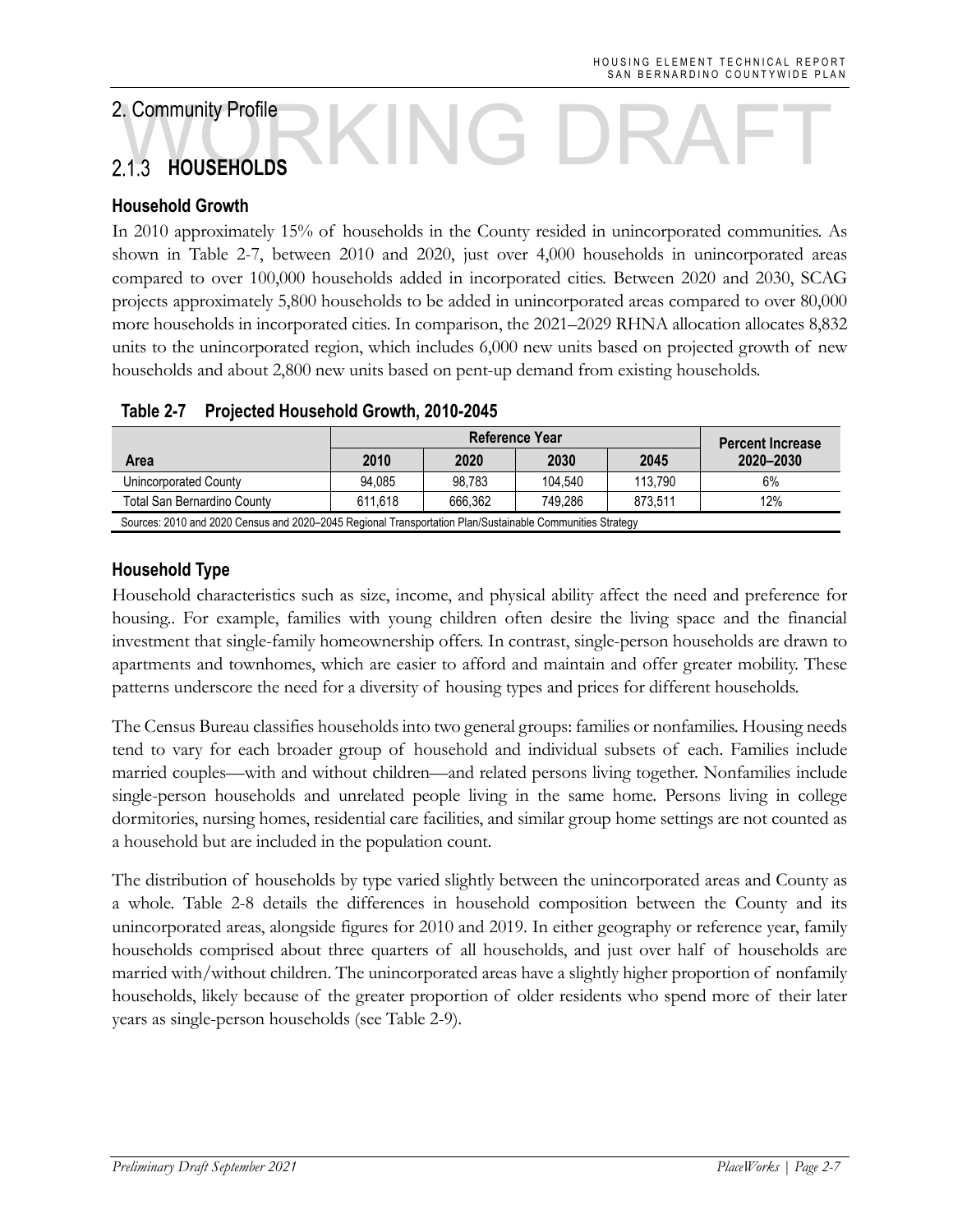|                                                                                                                                     |        | <b>Unincorporated Area</b> |            |                         |                          | <b>Total County Area</b> |      |                         |  |
|-------------------------------------------------------------------------------------------------------------------------------------|--------|----------------------------|------------|-------------------------|--------------------------|--------------------------|------|-------------------------|--|
|                                                                                                                                     |        | <b>Households</b>          |            | <b>Percent of Total</b> |                          | <b>Households</b>        |      | <b>Percent of Total</b> |  |
| <b>Characteristics</b>                                                                                                              | 2010   | 2019                       | 2010       | 2019                    | 2010                     | 2019                     | 2010 | 2019                    |  |
| <b>Families</b>                                                                                                                     |        |                            |            |                         |                          |                          |      |                         |  |
| Married with Children                                                                                                               | 22.295 | 23.273                     | 24%        | 24%                     | 166.035                  | 168.546                  | 27%  | 27%                     |  |
| Married without Children                                                                                                            | 28.436 | 27.009                     | 30%        | 28%                     | 160.892                  | 162,689                  | 26%  | 26%                     |  |
| <b>Other Families</b>                                                                                                               | 18.267 | 19.272                     | 19%        | 20%                     | 143,513                  | 155.050                  | 24%  | 24%                     |  |
| <b>Nonfamilies</b>                                                                                                                  |        |                            |            |                         |                          |                          |      |                         |  |
| Single-Person                                                                                                                       | 19.057 | 25.672                     | 26%        | 27%                     | 108.095                  | 149.756                  | 23%  | 24%                     |  |
| <b>TOTAL</b>                                                                                                                        | 94.085 | 95.226                     | 100%       | 100%                    | 611.618                  | 636.041                  | 100% | 100%                    |  |
| <b>Average Household Size</b>                                                                                                       |        | 2010: 3.06                 | 2021: 3.09 |                         | 2021: 3.30<br>2010: 3.26 |                          |      |                         |  |
| Source: American Community Survey, 2019 5-Year Estimates; California Department of Finance (2010 and 2021 household size estimates) |        |                            |            |                         |                          |                          |      |                         |  |

# **Table 2-8 Composition of Households in 2010 and 2019**  Table 2-8 Composition of Households in 2010 and 2019

Household age also provides an indication of housing need. Younger households and seniors may only be able to afford or tend to prefer smaller and moderately priced housing units, although the preferences in tenure can be different. Middle-aged adults with children tend to prefer larger housing units with more bedrooms. As shown in Table 2-9, the unincorporated communities have a larger percentage of households headed by someone 45 years and older. Households headed by an individual 44 years and younger are more prevalent in the incorporated areas of San Bernardino County. This is due in large part to the more urban densities and services available in the incorporated communities through apartment and townhome housing products.

|                                                          |                   |        | <b>Unincorporated Area</b> |      |         | <b>Total County Area</b> |      |                         |  |  |
|----------------------------------------------------------|-------------------|--------|----------------------------|------|---------|--------------------------|------|-------------------------|--|--|
| Age of the Head                                          | <b>Households</b> |        | <b>Percent of Total</b>    |      |         | <b>Households</b>        |      | <b>Percent of Total</b> |  |  |
| of Household                                             | 2010              | 2019   | 2010                       | 2019 | 2010    | 2019                     | 2010 | 2019                    |  |  |
| 15 to 24 years                                           | 3,365             | 2.204  | 4%                         | 2%   | 25,841  | 18,545                   | 4%   | 3%                      |  |  |
| 25 to 34 years                                           | 11.821            | 13.580 | 13%                        | 14%  | 99.072  | 103.714                  | 16%  | 16%                     |  |  |
| 35 to 44 years                                           | 16.564            | 16.213 | 18%                        | 17%  | 128.766 | 125.078                  | 21%  | 20%                     |  |  |
| 45 to 54 years                                           | 22.734            | 18.666 | 24%                        | 20%  | 143,261 | 130.867                  | 23%  | 21%                     |  |  |
| 55 to 64 years                                           | 19.419            | 20.618 | 21%                        | 22%  | 108.602 | 124.807                  | 18%  | 20%                     |  |  |
| 65 and older                                             | 20.182            | 23.945 | 21%                        | 25%  | 106.076 | 133.030                  | 17%  | 21%                     |  |  |
| <b>TOTAL</b>                                             | 94,085            | 95,226 | 100%                       | 100% | 611,618 | 636,041                  | 100% | 100%                    |  |  |
| Source: American Community Survey, 2019 5-Year Estimates |                   |        |                            |      |         |                          |      |                         |  |  |

**Table 2-9 Household Age Distribution in 2010 and 2019** 

### **Household Income**

Each year, the State of California Department of Housing and Community Development (HCD) publishes income limits to calculate affordable housing costs for applicable housing assistance programs. The average family size (nationally, statewide, and for unincorporated and incorporated San Bernardino County areas) is over 3.0, and so HCD (as well as the federal government) uses a four-person family for the purposes of calculating the area median income (AMI) and the subsequent income limits. The 2021 AMI for jurisdictions in San Bernardino County is \$77,500 for a four-person household.

2. Community Profile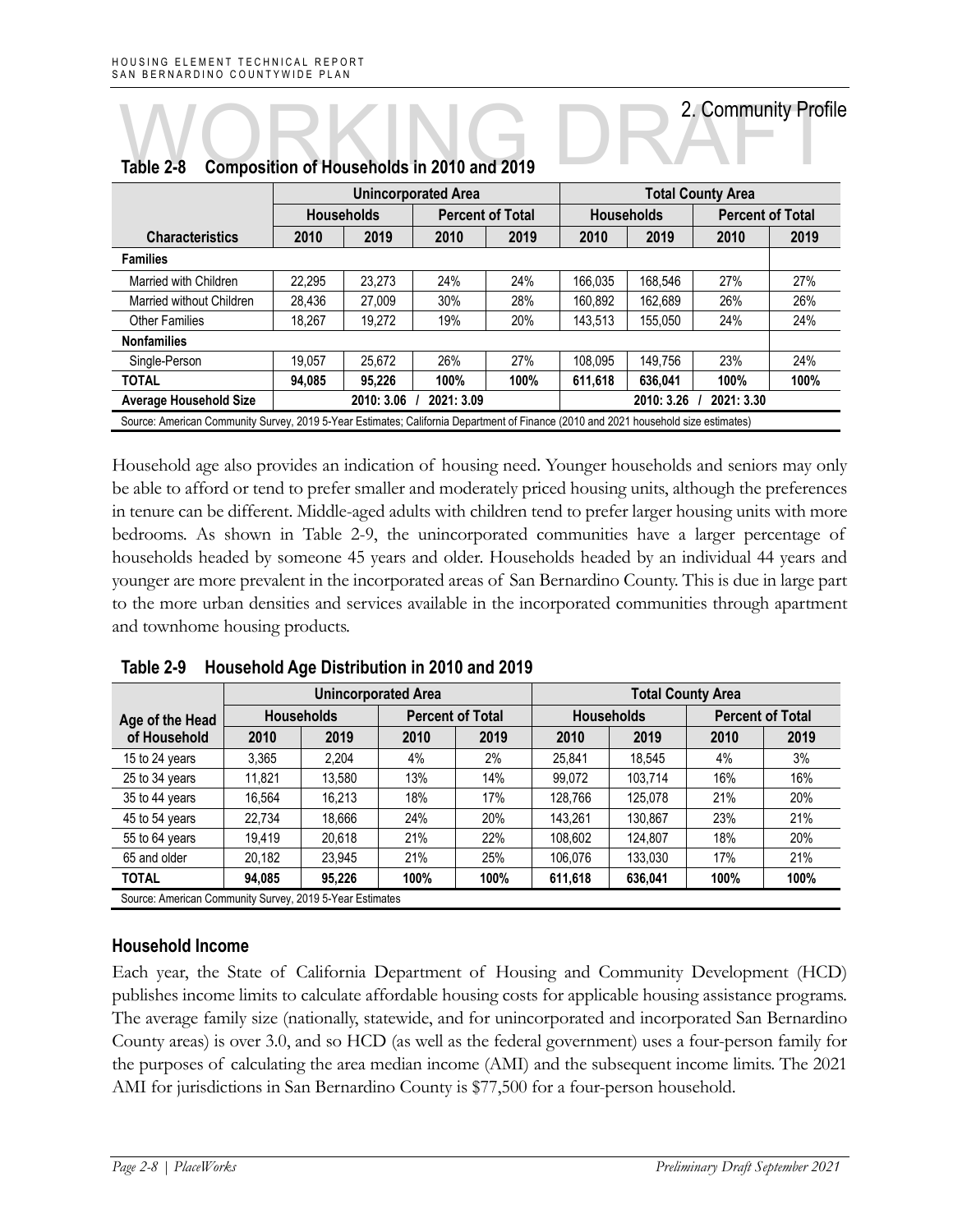2. Community Profile<br>These income limits are then adjusted by household size between a range of one- and eight-person households and grouped into five income classifications for purposes of determining the need for assistance. Additionally, state income guidelines and housing programs often combine extremely low and very low income into one "very low income" category. Also common is the grouping of extremely low, very low, and low income categories a "lower income" category. Both terms are used throughout this housing element.

Shown below in Table 2-10 is the estimated income distribution of households in the unincorporated county and the overall county based on Census data for 2019 and HCD income limits set in April 2020 (using income limits for a 3-person household due to the estimated 3.09 household size for unincorporated areas). While income distribution is generally similar, unincorporated communities tend to have slightly more lower income households and incorporated communities tend to have slightly more above moderate income households. This can be attributed in part to the lower cost of living in unincorporated communities, where land and housing prices are much cheaper.

Table 2-11 provides the income limits by household size for San Bernardino County households as of 2021. The income limits in this table will be used for the purposes of calculating housing affordability and capacity for this element and the 2021–2029 planning period.

| <b>Income Categories</b> |           |              |                   | <b>Unincorporated Area</b> | <b>Total County Area</b> |                         |  |
|--------------------------|-----------|--------------|-------------------|----------------------------|--------------------------|-------------------------|--|
| <b>Name</b>              | $%$ AMI   | \$ Limit     | <b>Households</b> | <b>Percent of Total</b>    | <b>Households</b>        | <b>Percent of Total</b> |  |
| <b>Extremely Low</b>     | $0 - 30%$ | \$21,720     | 15.271            | 16%                        | 86.925                   | 14%                     |  |
| Very Low                 | 30-50%    | \$33.900     | 8.804             | 9%                         | 56.889                   | 9%                      |  |
| Low                      | 50-80%    | \$54,250     | 18.260            | 19%                        | 107.596                  | 17%                     |  |
| Moderate                 | 80-120%   | \$81,300     | 16.900            | 18%                        | 115.327                  | 18%                     |  |
| Above Moderate           | >120%     | > \$81.300   | 35.991            | 38%                        | 269.304                  | 42%                     |  |
|                          |           | <b>TOTAL</b> | 95.226            | 100%                       | 636.041                  | 100%                    |  |

### **Table 2-10 Household Income Distribution in 2019**

Source: HCD 2020 Income Limits for a 3-person household and American Community Survey, 2019 5-Year Estimates

**Table 2-11 Income Limits by Household Size, 2021** 

| <b>Income Category</b> | $%$ AMI                        | 1-person     | 2-person   | 3-person  | 4-person  | 5-person   |  |  |  |  |
|------------------------|--------------------------------|--------------|------------|-----------|-----------|------------|--|--|--|--|
| <b>Extremely Low</b>   | $0 - 30%$                      | \$16,600     | \$19,000   | \$21.960  | \$26.500  | \$31,040   |  |  |  |  |
| Very Low               | $30 - 50%$                     | \$27.650     | \$31.600   | \$35,550  | \$39.500  | \$42.700   |  |  |  |  |
| Low                    | $50 - 80%$                     | \$44.250     | \$50,600   | \$56,900  | \$63.200  | \$68,300   |  |  |  |  |
| Moderate               | 80-120%                        | \$65.100     | \$74.400   | \$83.700  | \$93,000  | \$100,450  |  |  |  |  |
| Above Moderate         | >120%                          | $>$ \$65.100 | > \$74,400 | >\$83.700 | >\$93,000 | >\$100.450 |  |  |  |  |
| Median                 | 100%                           | \$54,250     | \$62,000   | \$69.750  | \$77,500  | \$83,700   |  |  |  |  |
|                        | Source: HCD 2021 Income Limits |              |            |           |           |            |  |  |  |  |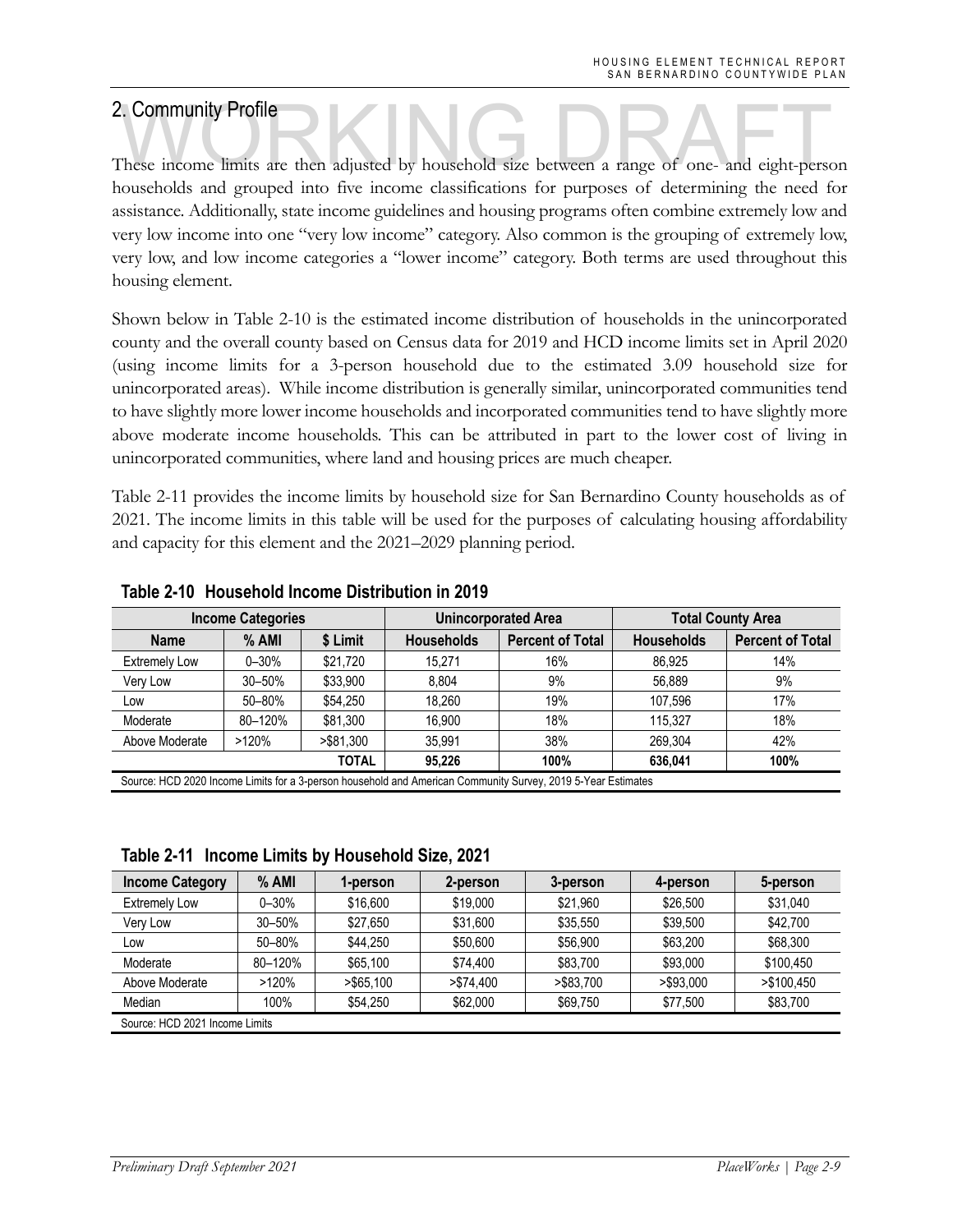# 2. Community Profile **HOUSING CHARACTERISTICS EXAMPLE DRAFTICS** 2. Community Profit<br>2.2 HOUSING CHARACTERISTICS

### $2.2.1$ **HOUSING STOCK GROWTH**

Table 2-12 compares the total housing stock of the unincorporated areas, San Bernardino County as a whole, and the six-county region (referred to as the Southern California Association of Governments or SCAG). The table shows that more housing units were built in San Bernardino County's incorporated communities between 2000 and 2010 compared to both the unincorporated areas and the entire SCAG region.

This pattern is consistent with the migration of residents into the inland Riverside and San Bernardino counties during the 2000s. Housing developers were able to build and sell lower-priced single family homes on larger lots in the inland Riverside and San Bernardino counties compared to neighboring coastal counties. The largest housing growth took place in Riverside County between 2000 and 2010 through large-scale of master-planned development, including the incorporation of four new cities between 2008 and 2011. Housing growth in San Bernardino County also took place largely through master-planned development—primarily in existing cities. With the exception of substantial growth in the City of Victorville, growth was focused within cities in the Valley region.

While housing production slowed between 2010 and 2020 throughout southern California, growth rates in the incorporated San Bernardino County communities continued to outpace the unincorporated communities and kept pace with the overall SCAG region. Fewer than 3,000 new units were built in the unincorporated communities between 2010 and 2020, reflecting the desires of housing developers, home buyers, and renters desire to be closer to services and amenities associated with living in a city or incorporated town. New housing units in unincorporated areas tends to be homes built by individuals or small batches of rural estates (half-acre lots or larger), with most of the units relying on onsite water wells and septic systems.

|                                      |                                                                |           |           | <b>Percent Change</b> |           |  |  |  |  |
|--------------------------------------|----------------------------------------------------------------|-----------|-----------|-----------------------|-----------|--|--|--|--|
| Area                                 | 2000                                                           | 2010      | 2020      | 2000-2010             | 2010-2020 |  |  |  |  |
| Unincorporated San Bernardino County | 126.863                                                        | 132.780   | 135.075   | 5%                    | 2%        |  |  |  |  |
| Incorporated San Bernardino County   | 474.506                                                        | 566.201   | 591.605   | 19%                   | 5%        |  |  |  |  |
| Overall San Bernardino County        | 601.369                                                        | 699.637   | 726.680   | 16%                   | 4%        |  |  |  |  |
| <b>Overall Riverside County</b>      | 584.674                                                        | 800.707   | 856.124   | 37%                   | 7%        |  |  |  |  |
| Overall SCAG Region                  | 5,722,035                                                      | 6.327.311 | 6,634,514 | 11%                   | 5%        |  |  |  |  |
|                                      | Source: California Department of Finance, 2000, 2010, and 2020 |           |           |                       |           |  |  |  |  |

### **Table 2-12 Housing Stock Growth 2000 to 2020**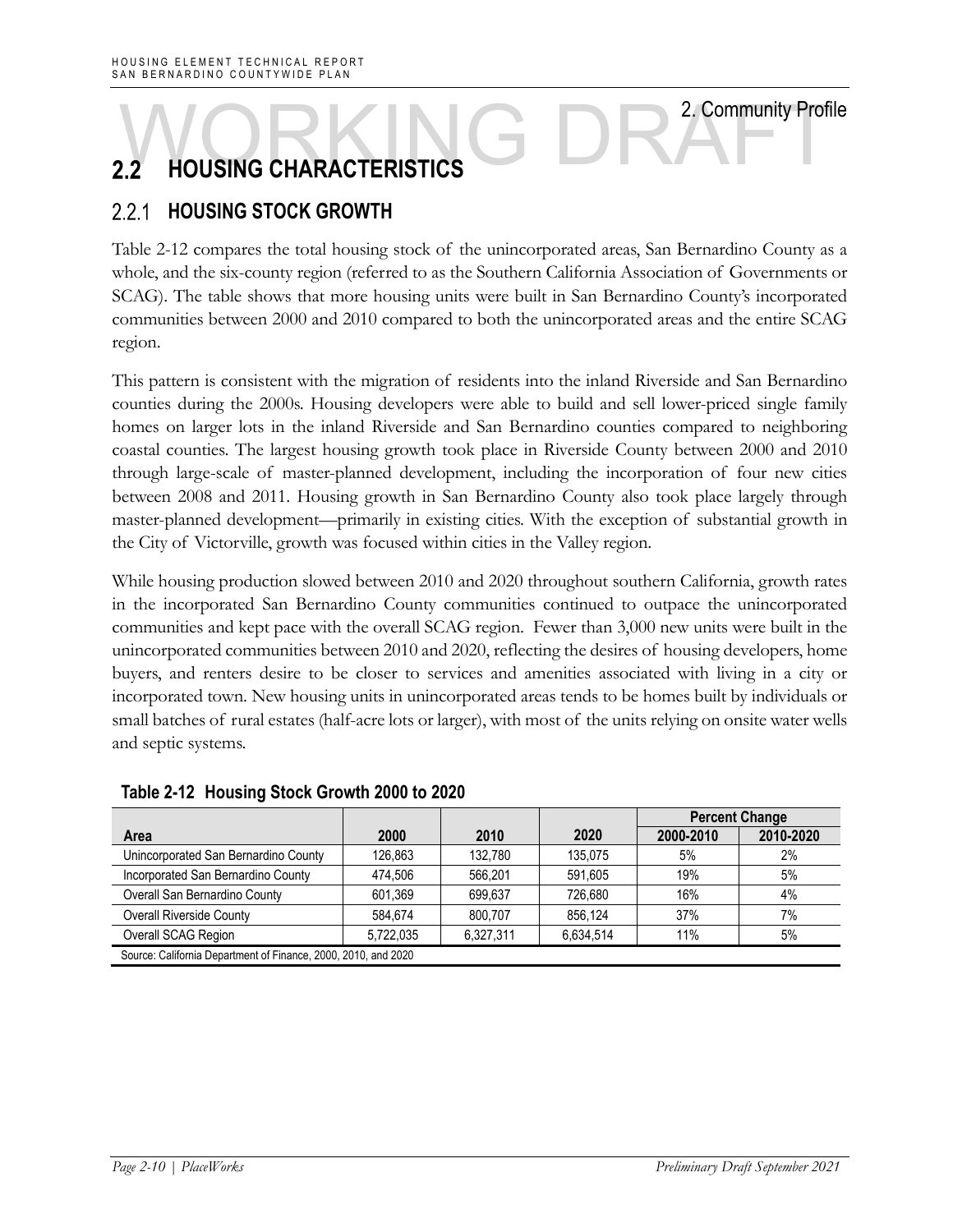# **HOUSING UNIT TYPE**  2.2 HOUSING UNIT TYPE

In a complete community, the availability of different housing products is important for residents. Ideally, residents of different age and income levels will have a wide choice of housing available in their community of choice. In an area as vast as San Bernardino County, where urban form ranges from rural to suburban to urban densities, a broad mix of housing is less possible. Outside of more urban areas, this diversity may not exist due to infrastructure constraints. Infrastructure is typically cost prohibitive to build until a certain density of population and housing occur, and the associated density provides significant revenues to fund infrastructure. This explains why higher density housing tends to cluster in incorporated cities and towns.

Table 2-13 details the composition of housing units in the unincorporated communities and the County of San Bernardino as a whole. This comparison underscores the infrastructure limitations in the unincorporated communities, the economics of how affordable housing is provided, and the relationship between density and housing affordability. According to the California Department of Finance, there were nearly 700,000 housing units in San Bernardino County, with single-family detached units comprising the vast majority (71%) of total housing stock. Out of the 135,000 total housing units in the unincorporated areas, 83% are single family detached. Multifamily housing with five or more units (generally what people think of as apartments), represents 13% of units throughout San Bernardino County but only 2% of units in unincorporated areas.

|                                                |              | <b>Unincorporated Area</b> | <b>Total County Area</b> |                         |  |  |
|------------------------------------------------|--------------|----------------------------|--------------------------|-------------------------|--|--|
| <b>Housing Type</b>                            | <b>Units</b> | <b>Percent of Total</b>    | <b>Units</b>             | <b>Percent of Total</b> |  |  |
| Single Family Detached                         | 112.383      | 83%                        | 516,651                  | 71%                     |  |  |
| Single Family Attached                         | 2.930        | 2%                         | 25,181                   | 4%                      |  |  |
| Mobile Homes                                   | 13.378       | 10%                        | 43.962                   | 6%                      |  |  |
| Multifamily 2 to 4 units                       | 4.087        | 3%                         | 46.375                   | 6%                      |  |  |
| Multifamily 5 or more                          | 2.297        | 2%                         | 94,511                   | 13%                     |  |  |
| <b>TOTAL</b>                                   | 135.075      | 100%                       | 726.680                  | 100%                    |  |  |
| Source: California Department of Finance, 2020 |              |                            |                          |                         |  |  |

### **Table 2-13 Housing Unit Type in 2020**

The differences in housing type between the unincorporated areas and the overall county reflect differences related to land and infrastructure costs. Land is cheaper in unincorporated areas, which enables an individual to purchase land (aka a parcel or housing lot) that is one-half acre or larger. Lots that are at least one-half acre in size can be developed with a single family home that uses onsite water (a well) and wastewater systems (a septic system). However, lots that are within a certain distance of a sewer system and/or piped water system (even if larger than one-half acre) are generally required to connect to those systems and are not permitted to use onsite water or wastewater systems. The cost to connect to existing sewer or piped water systems beyond a certain distance or to build a wastewater treatment system (such as a small-batch treatment plant) that can support multiple homes can be very costly.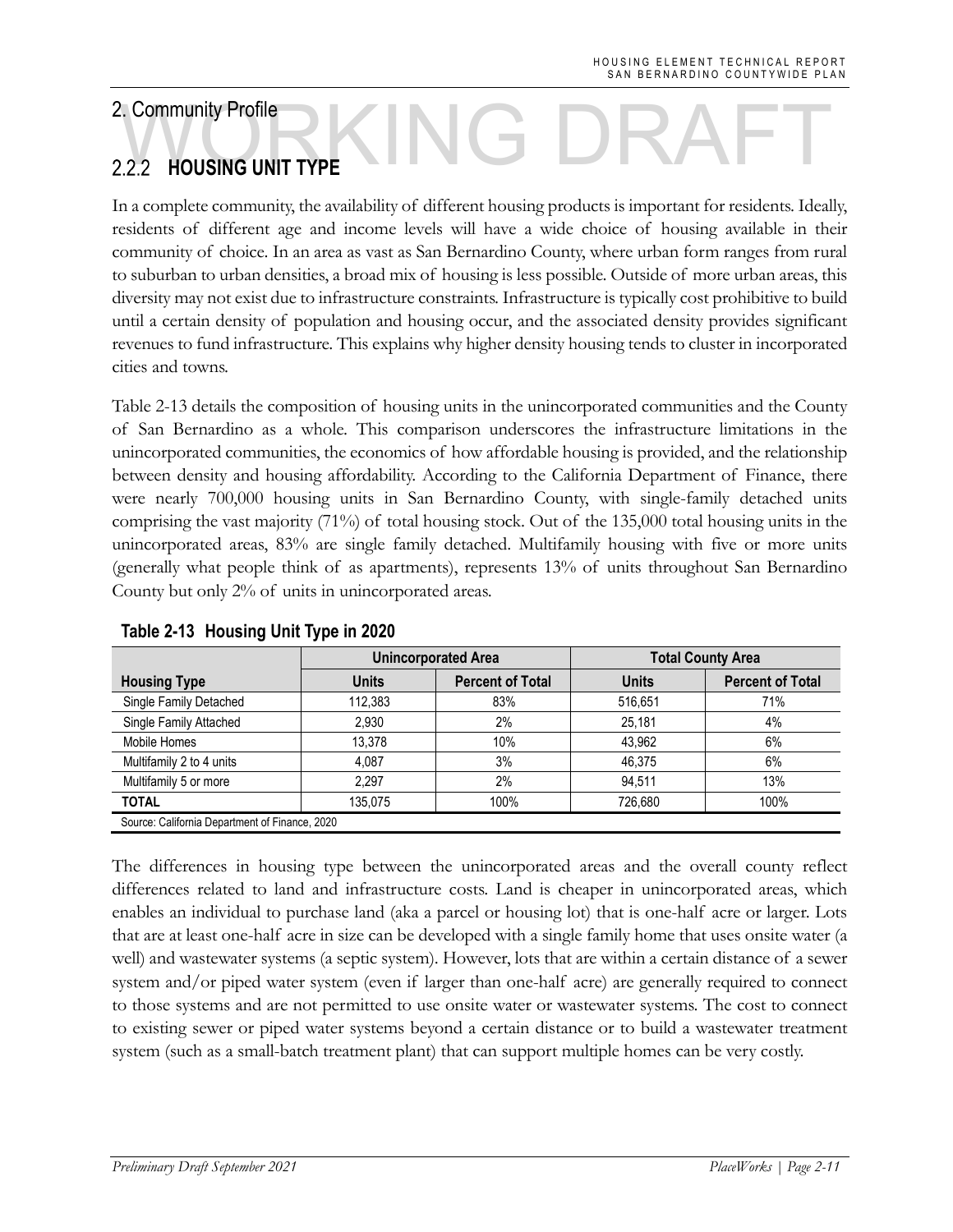In the unincorporated areas, there are thousands of acres of land that could support a single family home due to the low cost of land and the ability to use onsite water and wastewater systems. In contrast, land in incorporated cities and towns is more expensive, developed at much higher densities, and almost always requires a connection to existing sewer and water systems. The higher densities in incorporated communities, however, facilitates the development and maintenance of piped water and off-site wastewater treatment (aka sewer) systems.

### **HOUSING TENURE AND VACANCY**

Housing tenure refers to whether a unit is owned or rented. Homeownership rates (for occupied units) are much higher in unincorporated areas (66%) compared to the county as a whole (52%). As discussed in the previous section, high homeownership rates are a direct reflection of the ability to build a single family home for less than the cost of renting a home or apartment in incorporated areas. Additionally, roughly one-third (almost 8,000) of all units (roughly 28,000) constructed between 2010 and 2021 in incorporated areas were multifamily, with many developed as rental housing. In comparison, new housing constructed in unincorporated areas has continued to be predominantly single family detached units, which tend to be occupied by the property owners.

|                                                          |              | <b>Unincorporated Area</b> | <b>Total County Area</b> |                         |  |  |
|----------------------------------------------------------|--------------|----------------------------|--------------------------|-------------------------|--|--|
| <b>Housing Tenure/Status</b>                             | <b>Units</b> | <b>Percent of Total</b>    | <b>Units</b>             | <b>Percent of Total</b> |  |  |
| Owner occupied                                           | 62.979       | 38%                        | 380,281                  | 53%                     |  |  |
| Renter occupied                                          | 32.247       | 20%                        | 255,760                  | 35%                     |  |  |
| Total occupied                                           | 95.226       | 20%                        | 636,041                  | 88%                     |  |  |
| Vacant (unoccupied)                                      | 42.261       | 27%                        | 84.716                   | 12%                     |  |  |
| <b>TOTAL</b>                                             | 137,487      | 100%                       | 720,757                  | 100%                    |  |  |
| Vacant (for rent)                                        | 1.671        | 1.0%                       | 10,649                   | 1.5%                    |  |  |
| Vacant (for sale)                                        | 2.311        | 1.4%                       | 6,710                    | 0.9%                    |  |  |
| Vacant (other vacant)                                    | 39,555       | 24.1%                      | 67,357                   | 9.3%                    |  |  |
| Source: American Community Survey, 2019 5-Year Estimates |              |                            |                          |                         |  |  |

**Table 2-14 Housing Tenure and Vacancy in 2019**

The vacancy rate reflects how well available housing units meet the current housing market demand. The availability of vacant housing units provides households with choices on different unit types to accommodate changing needs (e.g., single persons, newly married couples, and elderly households typically need smaller units than households with school age children). A low vacancy rate suggests that households may have difficulty finding housing within their price range; a high vacancy rate may indicate an imbalance between household characteristics and the type of available units, an oversupply of housing units, or a large number of vacation/seasonal units.

In 2019, San Bernardino County had a vacancy rate of 0.9% for owner-occupied homes and 1.5% of renter-occupied units. The vacancy rate in the unincorporated areas is similar at 1.4% for owner-occupied homes and 1.0% for renter-occupied units. An optimal vacancy rate is generally considered 5% to 6% for rental units and 1.5% to 2.0% for owner-occupied units. Higher vacancy rates lead to lower housing production while lower vacancy rates lead to increased rents and purchase prices. By these standards, the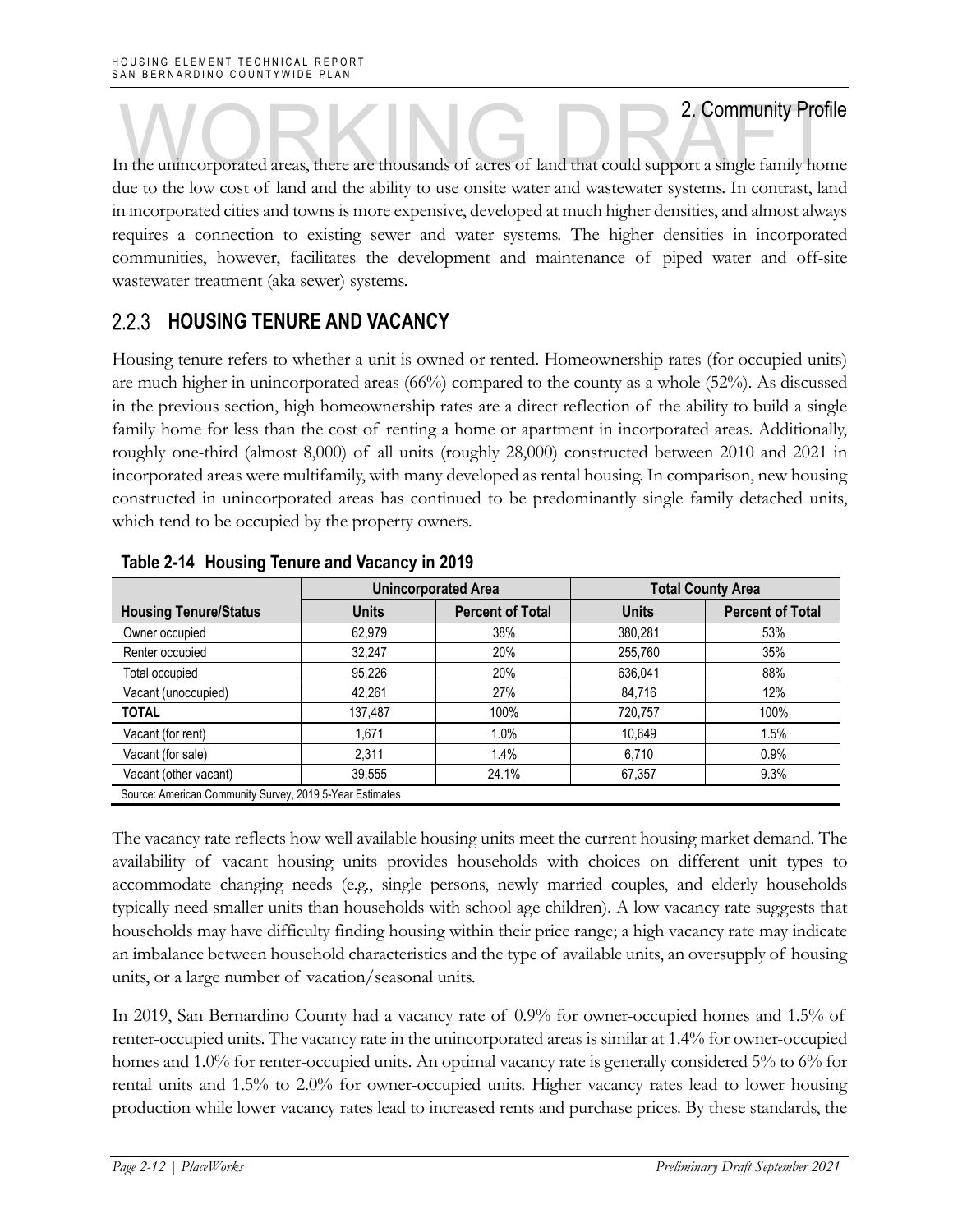2. Community Profile<br>county as a whole and the unincorporated area are both tight housing markets, due in part to the slowdown in housing production since 2010. The rental market is particularly tight, especially when compared to the 2010 rates of 9.5% for the unincorporated areas and 8.7% for the county as a whole. It should be noted that the economic recession of 2007 to 2009 contributed substantially to the higher vacancy rates in 2010. Regardless, the lack of available and affordable ownership housing has created an increased demand for rental housing. While multifamily housing production is increasing, the development community has not built enough rental housing to allow for a healthier vacancy rate.

In the unincorporated county, a large number of housing units (between 30,000 and 40,000) are vacant but not for sale or rent. Data listed in Table 2-14 as "other vacant" is from 2019 ACS; 2020 Census data released in August 2021 reported lower household and vacancy numbers for the unincorporated areas). Vacant housing is primarily owned by individuals for seasonal, recreational, or occasional use (including short-term rentals), with most (approximately 25,000 to 30,000) in the Mountain region. Between 20,000 and 25,000 of vacant units are in the unincorporated Mountain areas and over 7,000 are in the City of Big Bear Lake. A number of unincorporated communities in the Desert region also contain a substantial amount of vacant housing. For example, of the estimated 900 to 1,000 total vacant units (about 25% of all units in Joshua Tree), over 700 or 18% of all units are for seasonal, recreational, or occasional use.

Both the Mountain and Desert regions are popular tourist destinations that draw people from around the nation. The Mountain region in particular contains several resorts with workers earning lower incomes that need seasonal or full-time housing. Based on public outreach input, some of these workers have difficulty finding housing due in part because of the prevalence of short-term rentals. Concerns expressed in the Desert Region related more to noise issues associated with short-term rentals, though some residents also indicated that short-term rentals may impact the ability of some (e.g., students attending Copper Mountain College) to obtain nearby and/or affordable housing.

There are approximately 14,000 to 18,000 housing units that are vacant for other reasons (10,000 to 12,000 in incorporated areas and 4,000 to 6,000 in unincorporated areas). Roughly 14% of those in incorporated areas are in the City of San Bernardino. According to the U.S. Census, the reasons for nonseasonal vacancy are (listed in descending order): personal/family preference, in need of repair and not ready for rent or sale, in foreclosure, currently being repaired, used for personal storage, in a legal proceeding, currently preparing for rent/sale, or possibly abandoned or to be demolished/condemned. Some of these vacant units will eventually make it into the housing market for rent or sale while others will remain off the market.

### **COVID-19 Pandemic**

The ongoing COVID-19 Pandemic that began in 2020 and will likely extend into 2022 has created tremendous hardships on homeowners, renters, and landlords. With restrictions placed on businesses and residents (such as the stay-at-home order in March 2020), unemployment rates reached over 13 percent in April 2020, severely impacting residents' ability to pay monthly rent and mortgages. With national, state, and local assistance and eviction restrictions, tens of thousands of county residents were able to remain in their homes and landlords were able to remain financially solvent.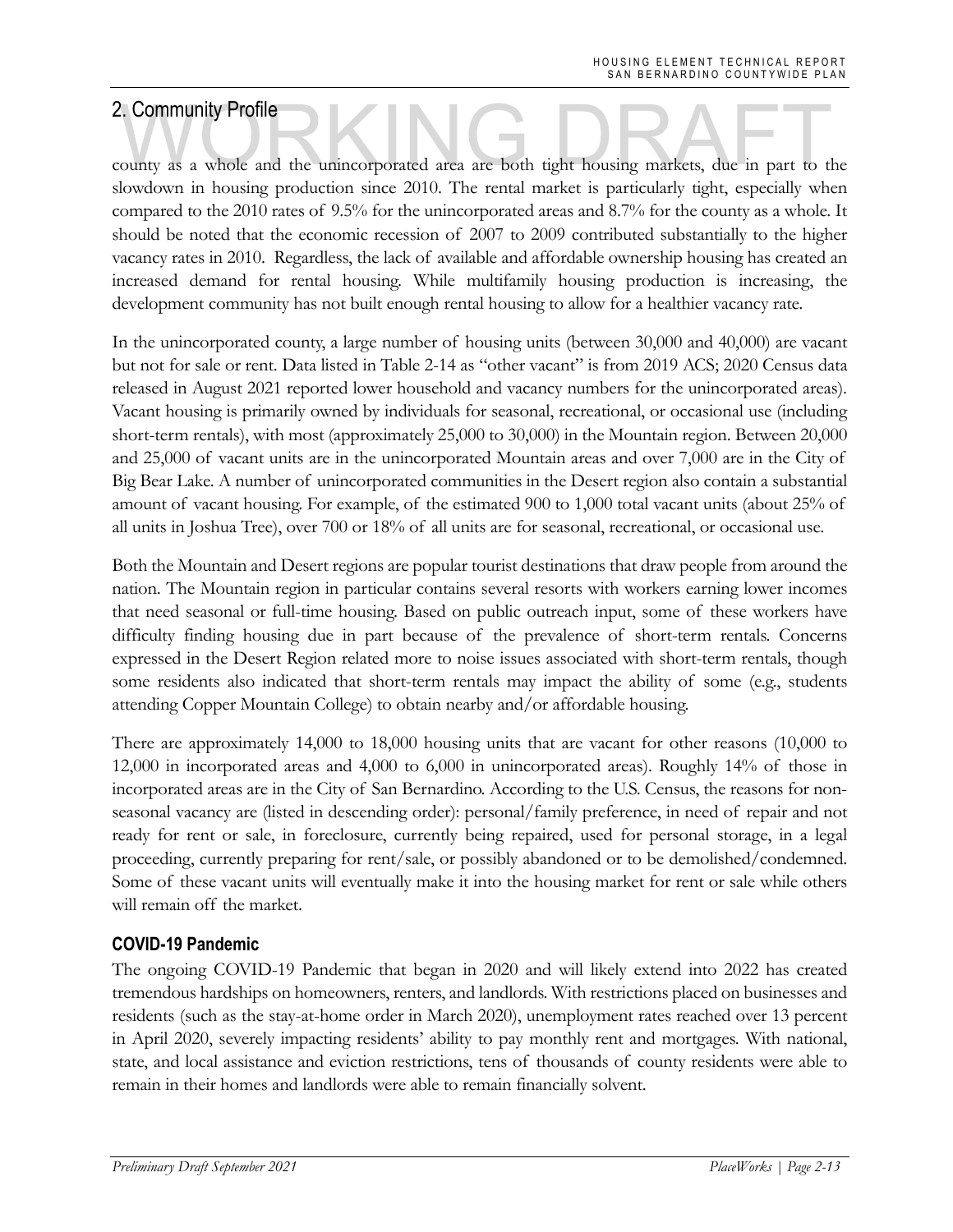Easing of COVID restrictions in 2021 has allowed the economy (at all levels) to partially recover and the unemployment rate in San Bernardino County is down to 8 percent as of August 2021. The state legislature extended eviction moratorium and rent relief through the end of September 2021, and the County's Rent Relief Partnership offers residents up to 12 months of arrears (rent) and utilities accrued from March 13, 2020, to present and up to three months of prospective rent. This program is for households earning less than 50% of the area median income and will be available through September 30, 2022, or until funds are exhausted.

Without additional eviction restrictions and other financial assistance (at national, state, or local levels), the vacancy rate is expected to increase as well as rates of overcrowding and homelessness. The latest countywide point-in-time survey of those experiencing homelessness took place in April 2020 (just one month after the stay-at-home order was given), and the 2021 survey was cancelled due to the ongoing pandemic. Accurate estimates of homeless rates are unavailable for 2021.

#### $2.2.4$  **HOUSING AGE AND CONDITION**

Housing age is one measure of housing stock conditions and a factor for determining the need for rehabilitation. Without proper maintenance, housing units deteriorate over time. Older housing units are more likely to be in need of major repairs (e.g., a new roof or plumbing). Generally, houses built 30 or more years ago are considered potentially in need of rehabilitation and may require major repairs. Houses 50 years or older are more likely to need substantial and costly renovations, including upgrades to comply with current standards for fire and earthquake safety.

As shown in Table 2-15, the housing stock in San Bernardino County is relatively new, with over 70% of all units built after 1970 and one-third of all units built after 1990. A quarter of the units in San Bernardino County were built during the 1980s. In contrast with many older parts of the region, only 1 in 14 units in the County was built before 1950. This underscores the unprecedented development rate in the County over the past 50 years, particularly during the 1980s when roughly one-quarter of all housing in San Bernardino County was built.

|                                                          |              | <b>Unincorporated Area</b> |              | <b>Total County Area</b> |
|----------------------------------------------------------|--------------|----------------------------|--------------|--------------------------|
| <b>Year Housing Built</b>                                | <b>Units</b> | <b>Percent of Total</b>    | <b>Units</b> | <b>Percent of Total</b>  |
| Before 1939                                              | 3.743        | 3%                         | 21.711       | 3%                       |
| 1940-1949                                                | 5.305        | 4%                         | 23.772       | 4%                       |
| 1950-1959                                                | 15.073       | 13%                        | 71.299       | 11%                      |
| 1960-1969                                                | 12,423       | 10%                        | 62,914       | 10%                      |
| 1970-1979                                                | 16,052       | 13%                        | 107.549      | 17%                      |
| 1980-1989                                                | 28.498       | 24%                        | 145.491      | 23%                      |
| 1990-1999                                                | 19.809       | 16%                        | 87,117       | 14%                      |
| 2000-2009                                                | 15,488       | 13%                        | 92.886       | 15%                      |
| 2010 or later                                            | 4.124        | 3%                         | 23,302       | 4%                       |
| <b>TOTAL</b>                                             | 120,515      | 100%                       | 636,041      | 100%                     |
| Source: American Community Survey, 2019 5-Year Estimates |              |                            |              |                          |

**Table 2-15 Age of Housing Units in 2019**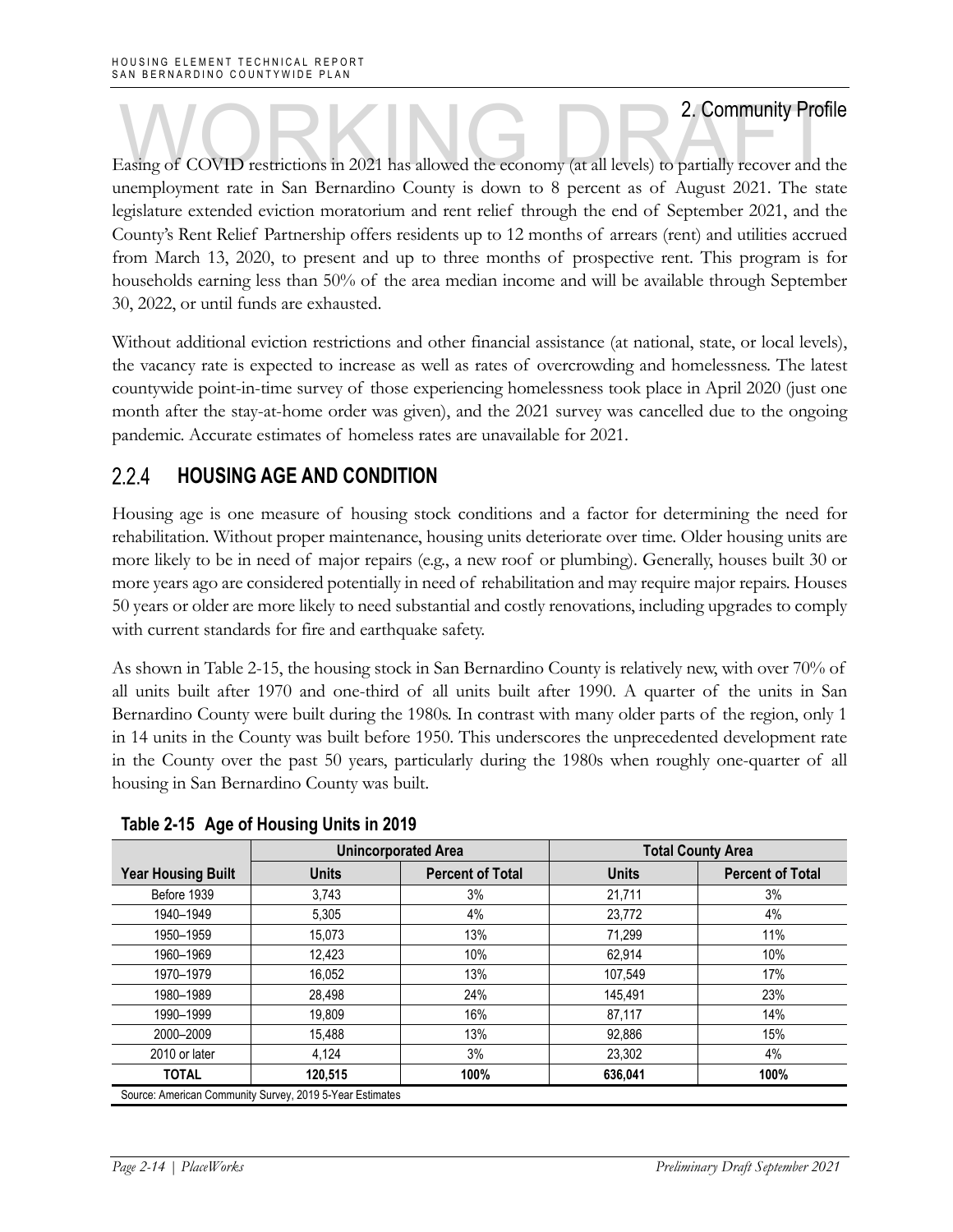2. Community Profile<br>Given the geographic size of the County, a housing conditions survey is not possible. However, several indicators point to substandard housing: housing unit age (built before 1940), incomplete kitchen facilities, incomplete plumbing, or no telephone service. Table 2-16 illustrates substandard housing indicators for unincorporated San Bernardino County households by tenure. While just over 8,600 units are old enough to potentially need be in need of substantial repair, between one-half of a percent to just over one percent of units lack basic kitchen or plumbing facilities.

Over the past two decades, the number of units lacking basic facilities has decreased substantially, with figures down as much as 45% comparing 2000 vs 2019. Some of these units represent cabins used today for recreational purposes, particularly in the Mountain communities, where multiple units may share common toilet and kitchen facilities.

|                                                                                                                               |       | Renter       |       |                         |       | Owner |       |                         |  |
|-------------------------------------------------------------------------------------------------------------------------------|-------|--------------|-------|-------------------------|-------|-------|-------|-------------------------|--|
|                                                                                                                               |       | <b>Units</b> |       | <b>Percent of Total</b> | Units |       |       | <b>Percent of Total</b> |  |
| <b>Housing Tenure/Status</b>                                                                                                  | 2000  | 2010<br>2019 |       | Units in 2019           | 2000  | 2010  | 2019  | Units in 2019           |  |
| Units lacking kitchen                                                                                                         | 753   | 359          | 449   | 1.4%                    | 480   | 416   | 326   | 0.5%                    |  |
| Units lacking plumbing                                                                                                        | 388   | 217          | 246   | 0.5%                    | 591   | 333   | 325   | 0.8%                    |  |
| Units lacking telephone service                                                                                               | 1,514 | .879         | 819   | 2.5%                    | 0.096 | 1.143 | 990   | 1.6%                    |  |
| Units built before 1949                                                                                                       |       |              | 3.351 | 10.4%                   |       |       | 5.361 | 7.8%                    |  |
| Source: U.S. Census, 2000, American Community Survey, 2010 1-Year Estimates, American Community Survey, 2019 5-Year Estimates |       |              |       |                         |       |       |       |                         |  |

**Table 2-16 Substandard Housing Indicators for Unincorporated Housing, 2000 vs 2019**

### $2.2.5$ **HOUSING COST AND AFFORDABILITY**

### **Affordability Thresholds**

High housing cost burdens can lead to a number of unwanted situations, such as overcrowded homes; overpayment, which undermines a household's ability to pay for other important expenses, and premature deterioration of the housing stock due to deferred maintenance.

The calculation for rental housing affordability assumes that a household can expend no more than 30% of its monthly income on housing. Those purchasing a home can easily expend 35% or more of its monthly income on housing because of the equity and tax benefits of homeownership. However, to ensure a relatively conservative assumption for the maximum affordable purchase price, the calculation for ownership affordability assumes a 4% mortgage rate (derived from a lenders survey based on poor to fair credit), a 10% down payment, 1.1% property tax, and monthly debt of \$250 for monthly utilities.

Table 2-17 breaks down the maximum rent and purchase for a two- and four-person household based on 2021 income limits published by HCD. These figures are used to evaluate how affordable the current housing stock is for existing and future residents. Individual housing programs funded by the federal or state government may require greater levels of affordability. These figures are also used to understand the capacity of sites in unincorporated areas to be developed at prices that are affordable to a wide range of households.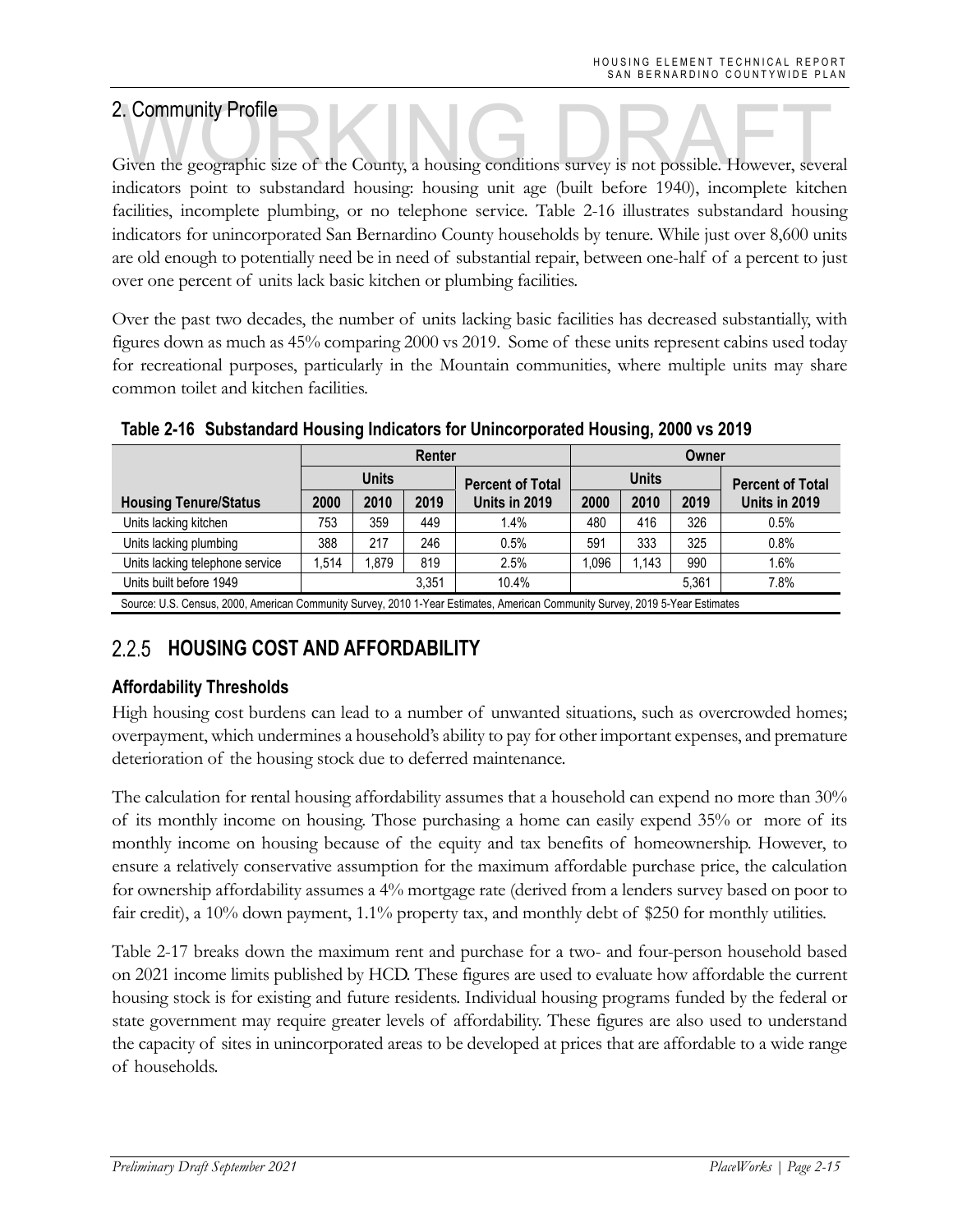### **Income Category Annual Income 1 Maximum Affordable Rent Payment 2 Maximum Affordable Purchase Price 3 Two-Person Household**  Very Low (>50%) \$31,600 \$790 \$108,000 Low (51–80%) \$50,600 \$1,265 \$205,000 Moderate (81–120%)  $$74,400$   $$1,860$   $$328,000$  Above Moderate (120%) >\$74,400 >\$1,860 >\$328,000 **Four-Person Household**  Very Low (>50%) \$39,500 \$988 \$149,000 Low (51–80%) \$63,200 \$1,582 \$270,000 Moderate (81–120%) **\$93,000** \$93,000 \$2,325 \$423,000 Above Moderate (120%) >\$93,000 >\$2,325 >\$423,000

# Table 2-17 Maximum Rent and Purchase Price by Income Category **2. Community Profit**

Source: PlaceWorks, 2021

1 Based on HCD income limits, April 2021.

2 Calculated as 30% of income.

<sup>3</sup> Calculated with a debt-to-income ratio of 36 and assumes 10% down payment, 4% interest rate, and 1.1% property tax, and \$250 for monthly utilities

### **Home Prices**

In the 1980s, the affordability of San Bernardino County's homes was the key variable driving the County's population growth. Like other housing markets in Southern California, San Bernardino County experienced a peak in sales prices in 2006, followed by a steady decline through the Great Recession. The market regained strength around 2012 and demand for housing increased toward the end of the decade.

Table 2-18 provides a summary analysis of homes built between 2018 and 2021. While new construction activity was healthy in 2019 and heading into 2020, the onset of the COVID-19 Pandemic in early 2020 led to immediate disturbances in the local, regional, statewide, and national economies. The residential development industry stalled as a whole, with builders slowing production, handcuffed by rising commodity prices, shortages of skilled labor, and pandemic-related restrictions. Individuals who would have otherwise purchased a new home (site built or manufactured unit), also held off and the amount of new single family homes built in the first half of 2021 is a fraction of previous years.

Still, San Bernardino County offers some of the most affordable housing options in Southern California. The sheer size and relative abundance of groundwater (even in the county's desert regions generates), allows an individual to build a home at a cost that is affordable to lower income households. Between 2018 and 2021, over a quarter of new single family homes built were purchased at prices that are within the maximum affordability thresholds shown in Table 2-17. While this is obviously only a portion of the housing, these single family homes are affordable at market prices (i.e., no subsidies). Almost another 30 percent of recently built homes are affordable for moderate income households.

2. Community Profile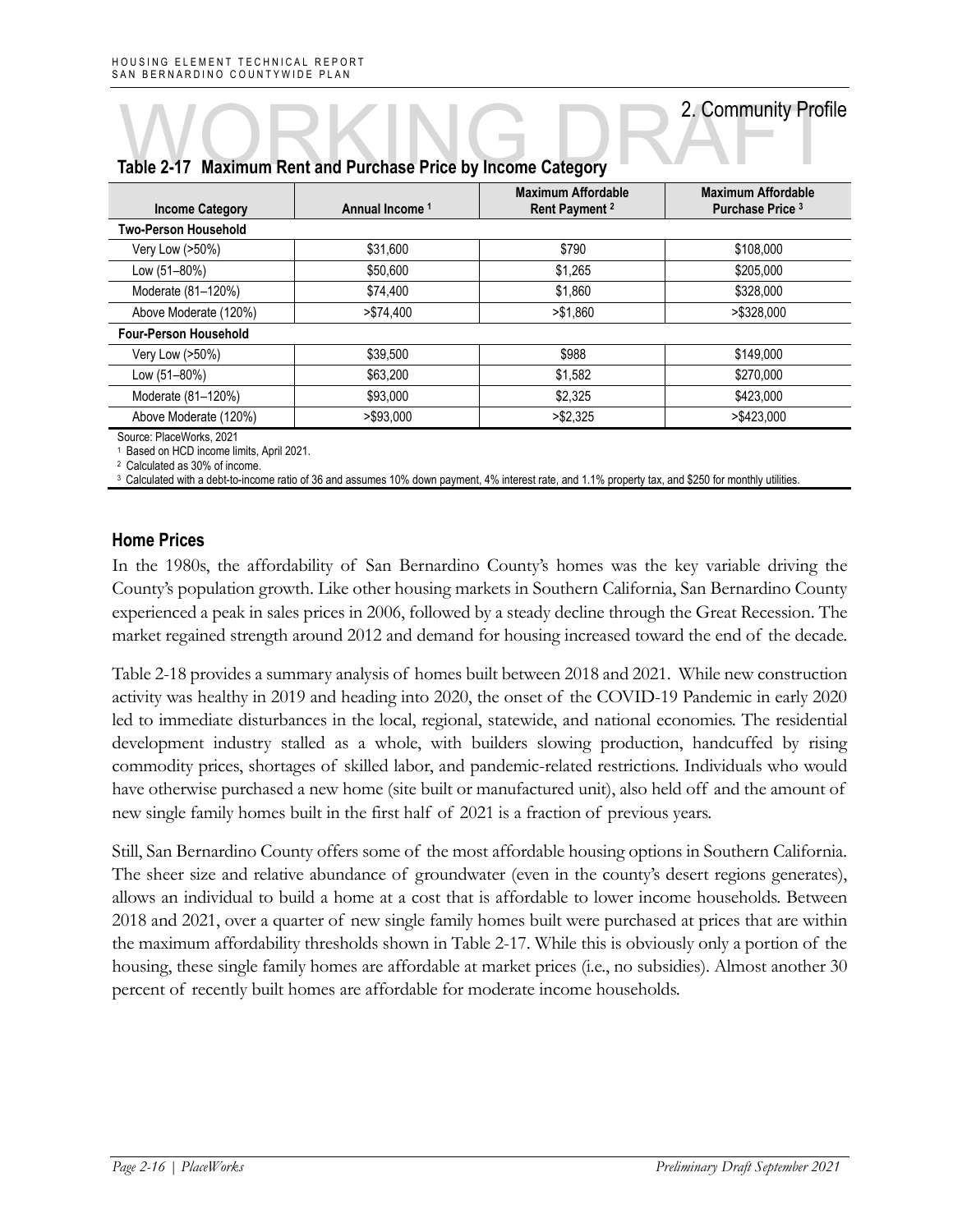|                                     |                                                                                                                                                   |                |                                    | <b>Units by Income Category</b> |                                       |                                    |
|-------------------------------------|---------------------------------------------------------------------------------------------------------------------------------------------------|----------------|------------------------------------|---------------------------------|---------------------------------------|------------------------------------|
|                                     | <b>Property Characteristics</b>                                                                                                                   | <b>Total</b>   | <b>Very Low</b><br>$($ <\$150,000) | Low<br>( <b>\$270,000</b> )     | <b>Moderate</b><br>( <b>423,000</b> ) | <b>Above Mod</b><br>( > \$423,000) |
|                                     | <b>ALL HOMES</b>                                                                                                                                  | 749            | 35                                 | 127                             | 182                                   | 405                                |
|                                     | Under 1/4 acre                                                                                                                                    | 216            | 7                                  | 21                              | 61                                    | 127                                |
|                                     | Between 1/4 and 1/2 acre                                                                                                                          | 124            | 5                                  | 11                              | 16                                    | 92                                 |
| PARCEL SIZE                         | Between 1/2 and 1 acre                                                                                                                            | 48             | $\overline{2}$                     | 14                              | 9                                     | 23                                 |
|                                     | Between 1 and 2.5 acres                                                                                                                           | 245            | 6                                  | 57                              | 57                                    | 125                                |
|                                     | Between 2.5 and 5 acres                                                                                                                           | 69             | 10                                 | 19                              | 16                                    | 24                                 |
|                                     | More than 5 acres                                                                                                                                 | 47             | 5                                  | 15                              | 13                                    | 14                                 |
| TYPE                                | Single Family Detached                                                                                                                            | 653            | 26                                 | 84                              | 139                                   | 404                                |
|                                     | Manufactured Home                                                                                                                                 | 96             | 9                                  | 53                              | 33                                    | $\mathbf 1$                        |
|                                     | 2018                                                                                                                                              | 196            | $\overline{7}$                     | 45                              | 36                                    | 108                                |
| <b>YEAR BUILT</b>                   | 2019                                                                                                                                              | 277            | 5                                  | 36                              | 69                                    | 167                                |
|                                     | 2020                                                                                                                                              | 264            | 21                                 | 52                              | 65                                    | 126                                |
|                                     | 2021                                                                                                                                              | 12             | $\overline{2}$                     | 4                               | $\overline{2}$                        | $\overline{4}$                     |
|                                     | <b>Valley Region CPAs</b>                                                                                                                         | 135            | 1                                  | 6                               | 18                                    | 110                                |
|                                     | Bloomington                                                                                                                                       | 4              | $\overline{\phantom{a}}$           | $\overline{\phantom{a}}$        | $\overline{2}$                        | $\overline{2}$                     |
|                                     | Mentone                                                                                                                                           | 126            | $\mathbf{1}$                       | 3                               | 14                                    | 108                                |
|                                     | Muscoy                                                                                                                                            | 5              | $\overline{\phantom{a}}$           | 3                               | $\overline{2}$                        | $\overline{\phantom{a}}$           |
|                                     | <b>Mountain Region CPAs</b>                                                                                                                       | 205            | 9                                  | 20                              | 38                                    | 138                                |
|                                     | <b>Bear Valley</b>                                                                                                                                | 95             | 3                                  | 8                               | 21                                    | 63                                 |
|                                     | <b>Crest Forest</b>                                                                                                                               | 13             | $\overline{2}$                     | 3                               | 3                                     | $\mathbf 5$                        |
|                                     | Hilltop                                                                                                                                           | 8              | $\mathbf{1}$                       | $\overline{c}$                  | 3                                     | $\overline{c}$                     |
| ON BY COMMUNITY PLANNING AREA (CPA) | Lake Arrowhead                                                                                                                                    | 58             | $\sqrt{2}$                         | 3                               | 5                                     | 48                                 |
|                                     | Lytle Creek                                                                                                                                       | 4              | $\overline{a}$                     | $\overline{2}$                  | $\overline{2}$                        |                                    |
|                                     | Oak Glen                                                                                                                                          | 4              | $\overline{\phantom{a}}$           | $\blacksquare$                  | $\blacksquare$                        | 4                                  |
|                                     | San Antonio Heights                                                                                                                               | 5              | $\blacksquare$                     | $\overline{\phantom{a}}$        | $\blacksquare$                        | $\sqrt{5}$                         |
|                                     | Wrightwood                                                                                                                                        | 18             | $\mathbf{1}$                       | $\sqrt{2}$                      | 4                                     | 11                                 |
|                                     | <b>North Desert Region CPAs</b>                                                                                                                   | 255            | 3                                  | 49                              | 82                                    | 121                                |
|                                     | Daggett                                                                                                                                           | 1              | $\mathbf{1}$                       | $\frac{1}{2}$                   | $\frac{1}{2}$                         |                                    |
|                                     | Helendale                                                                                                                                         | 9              | $\overline{\phantom{a}}$           | $\overline{\phantom{a}}$        | 3                                     | 6                                  |
|                                     | Lucerne Valley                                                                                                                                    | 18             | $\blacksquare$                     | 4                               | 14                                    |                                    |
|                                     | Newberry Springs                                                                                                                                  | 4              | ÷                                  | 3                               | 1                                     |                                    |
|                                     | Oak Hills                                                                                                                                         | 95             |                                    | 4                               | 12                                    | 79                                 |
| LOCATI                              | Oro Grande                                                                                                                                        | $\overline{2}$ | $\overline{\phantom{a}}$           | $\overline{2}$                  | $\blacksquare$                        |                                    |
|                                     | Phelan/Pinon Hills                                                                                                                                | 125            | $\overline{2}$                     | 36                              | 52                                    | 35                                 |
|                                     | Yermo                                                                                                                                             | $\mathbf{1}$   | $\blacksquare$                     | $\overline{\phantom{a}}$        | $\blacksquare$                        | $\mathbf{1}$                       |
|                                     | <b>East Desert Region CPAs</b>                                                                                                                    | 119            | 18                                 | 41                              | 34                                    | 26                                 |
|                                     | Homestead Valley                                                                                                                                  | 34             | 6                                  | 20                              | $\bf 8$                               |                                    |
|                                     | Joshua Tree                                                                                                                                       | 65             | 9                                  | 16                              | 19                                    | 21                                 |
|                                     | Morongo Valley                                                                                                                                    | $\overline{7}$ | $\overline{2}$                     | 1                               | 3                                     | $\mathbf{1}$                       |
|                                     | Pioneertown                                                                                                                                       | 13             | $\mathbf{1}$                       | 4                               | $\overline{4}$                        | $\overline{4}$                     |
|                                     | <b>Other Unincorporated Areas</b>                                                                                                                 | 35             | 4                                  | 11                              | 10                                    | 10                                 |
|                                     | Note: Home prices are shown to communicate the price ranges associated with each income category. However, the income categorization was based on |                |                                    |                                 |                                       |                                    |

# Table 2-18 Summary Statistics of Single Family Homes Built between 2018 and 2021

Note: Home prices are shown to communicate the price ranges associated with each income category. However, the income categorization was based on and adjusted to align with annual HCD income limits between 2018 and 2021. Source: San Bernardino County Assessor Tax Records, July 2021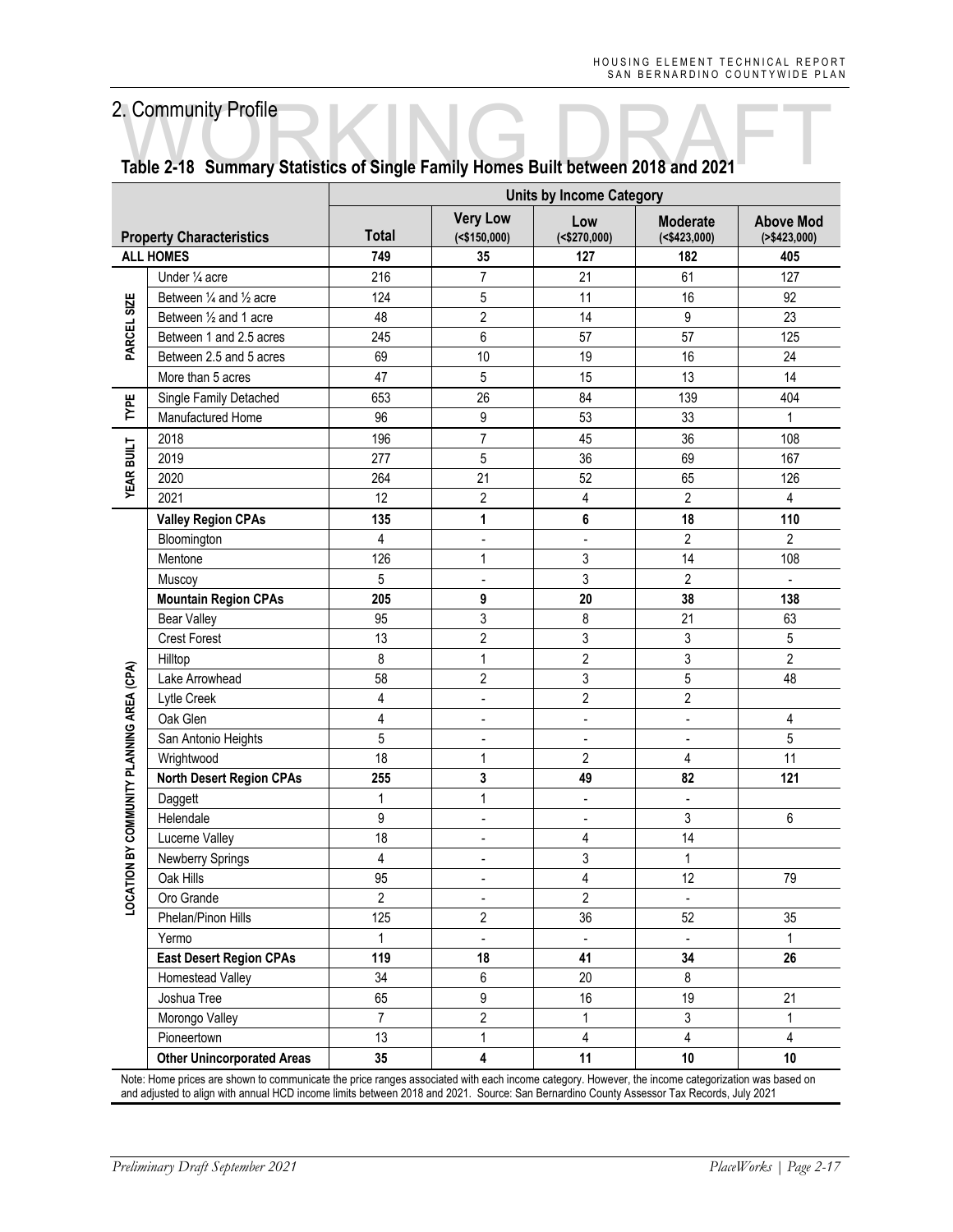A key factor in the County's affordability is its scale and pricing of developable land. Vacant residential land is widely available as lots that are generally at least one-half acre at prices that are a fraction of those in the coastal counties. Even within the county unincorporated areas, the vast amounts of large ruralscale parcels can be purchased (and developed) at a fraction of the cost of smaller, suburban-scale parcels. Table 2-19 lists the land value of single family homes built between 2018 and the first portion of 2021 based on final sales data recorded in the County Assessor Tax Records.

| <b>Parcel Size</b>                                                                                                                 | <b>Average Value</b> |           | <b>Median Value</b> |           | <b>Minimum Value</b> |          | <b>Maximum Value</b> |             |
|------------------------------------------------------------------------------------------------------------------------------------|----------------------|-----------|---------------------|-----------|----------------------|----------|----------------------|-------------|
| (# of Parcels)                                                                                                                     | per lot              | per acre  | per lot             | per acre  | per lot              | per acre | per lot              | per acre    |
| Under 1/4 ac (216)                                                                                                                 | \$85,003             | \$528,529 | \$1,200,000         | \$402.528 | \$5,552              | \$29,767 | \$500.343            | \$2,567,178 |
| From $\frac{1}{4}$ to $\frac{1}{2}$ ac (124)                                                                                       | \$128,551            | \$379.518 | \$530,439           | \$346,420 | \$8,409              | \$18,393 | \$260,035            | \$793,851   |
| From $\frac{1}{2}$ to 1 ac (48)                                                                                                    | \$73.334             | \$108,714 | \$403,866           | \$57,268  | \$5,961              | \$7,322  | \$278,773            | \$385,274   |
| From 1 to 2.5 ac (245)                                                                                                             | \$72,659             | \$38,491  | \$421.288           | \$35,455  | \$4,289              | \$2,570  | \$298,056            | \$247,144   |
| From 2.5 to 5 ac (69)                                                                                                              | \$63.994             | \$17.164  | \$500,000           | \$10,870  | \$8.578              | \$1,733  | \$255.797            | \$62,385    |
| More than $5$ ac $(47)$                                                                                                            | \$120,553            | \$10,636  | \$673,200           | \$7,031   | \$28,382             | \$803    | \$577,368            | \$87,188    |
| Note: Minimum and maximum values exclude both low and high outliers. Source: San Bernardino County Assessor Tax Records, July 2021 |                      |           |                     |           |                      |          |                      |             |

|  |  | Table 2-19 Land Value of Single Family Homes Built between 2018 and 2021 |
|--|--|--------------------------------------------------------------------------|
|  |  |                                                                          |

### **Rental Prices**

Rental housing plays a vital role in providing housing affordable for a variety of household sizes and special needs. Rental housing serves such needs as young adults not ready for the cost or responsibilities of homeownership, seniors seeking less costly and lower maintenance dwellings, and families who benefit from the lower cost of rental housing and onsite amenities. The median contract monthly rent for the County of San Bernardino as a whole was \$1,283, and \$953 for 1-bedroom units, \$1,188 for 2-bedroom units, \$1,477 for 3-bedroom units, and \$1,790 for 4-bedroom units. These median rents are generally affordable to low and moderate income households, even when adjusted for household size.

However, there are significant variations in a region as large as San Bernardino County. Table 2-20 shows the rental price for different sized units in various unincorporated communities. This table reflects rental housing that is both single family and multifamily (as shown in Table 2-13, multifamily housing reflects only five percent of all housing stock).

The median monthly rents in unincorporated communities are generally affordable to lower income households, even when adjusted for household size. Based on this information, nearly all existing rental housing in unincorporated communities can also be assumed to be affordable to moderate income households.

The Valley Region has the greatest concentration of people, jobs, and homes, the highest demand for rentals, the greatest range of housing size, and the highest median prices overall. The most affordable rental housing is in the Desert regions, where the environment, oversupply of housing relative to jobs, and higher vacancy rate drive down rents. Rents in the Mountain Region is close to prices in Valley communities, due to the limited supply of housing, with supply constrained by topography, safety hazards, and the presence of seasonal homes that are not available to those seeking year-round rental housing.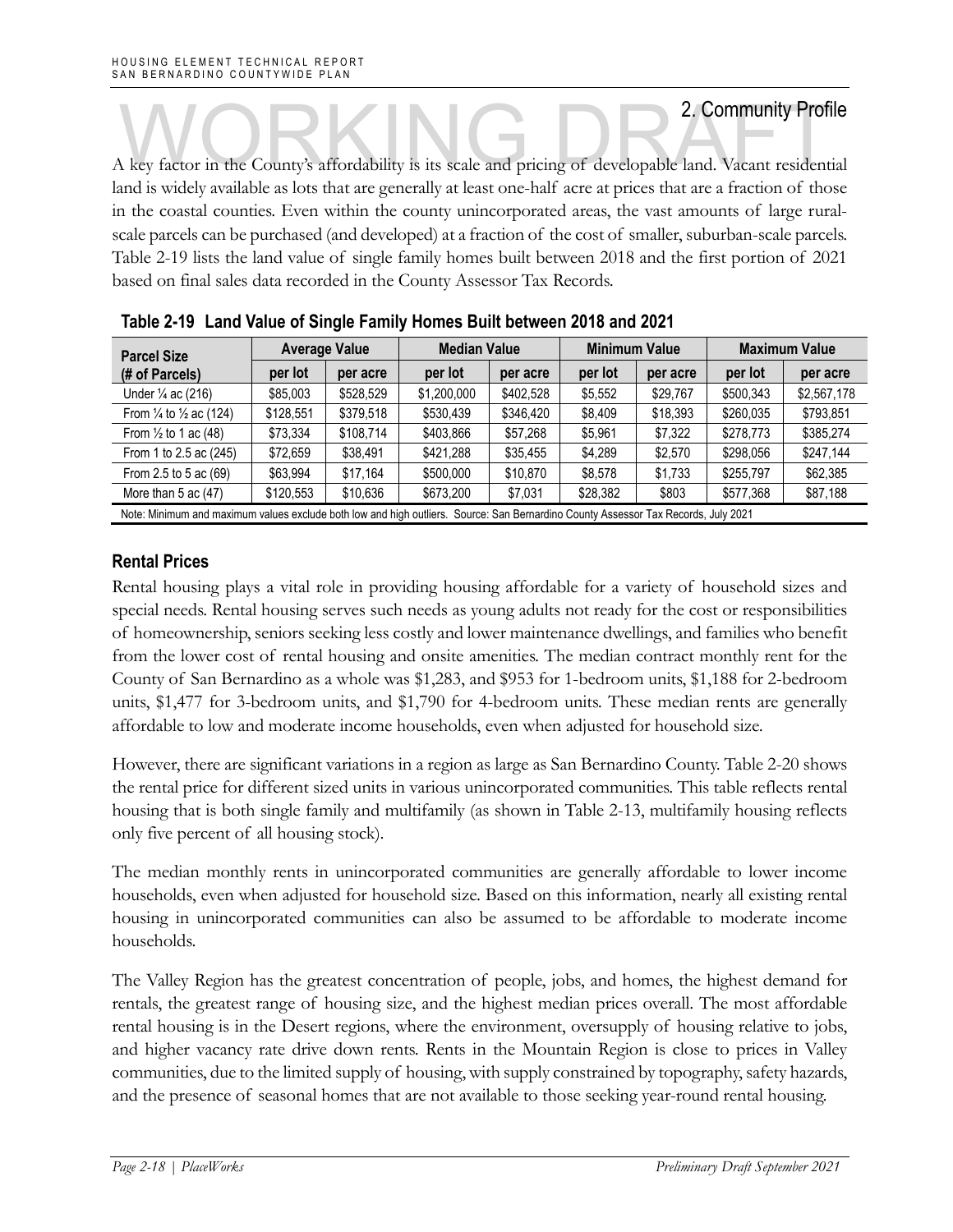|                      |                | iasio 2 20 mioanii 01000 Mont, 0101an and 87 Mannoel of Doarbonno, 2010 |                          |              |                          |
|----------------------|----------------|-------------------------------------------------------------------------|--------------------------|--------------|--------------------------|
| Area                 | <b>Overall</b> | 1 Bedroom                                                               | 2 Bedrooms               | 3 Bedrooms   | 4 Bedrooms               |
| <b>COUNTYWIDE</b>    | \$1,283        | \$953                                                                   | \$1,188                  | \$1,477      | \$1,790                  |
| <b>VALLEY</b>        |                |                                                                         |                          |              |                          |
| Bloomington          | \$1,240        | \$825                                                                   | \$967                    | \$1,376      | \$1,414                  |
| Mentone              | \$1,067        | \$975                                                                   | \$1,174                  | \$1,155      | \$1,467                  |
| Muscoy               | \$1,335        | \$1,010                                                                 | \$1,122                  | \$1,417      | \$1,703                  |
| San Antonio Heights  | \$1,438        | $\overline{\phantom{a}}$                                                | \$1,163                  | \$1,631      | $\blacksquare$           |
| <b>MOUNTAIN</b>      |                |                                                                         |                          |              |                          |
| <b>Big Bear City</b> | \$1,113        | \$681                                                                   | \$1,090                  | \$1,384      | \$2,201                  |
| Crestline            | \$1,007        | \$786                                                                   | \$1,172                  | \$1,207      | \$1,425                  |
| Lake Arrowhead       | \$1,123        | \$657                                                                   | \$1,042                  | \$1,723      | \$1,676                  |
| Lytle Creek          | \$1,372        | $\blacksquare$                                                          | \$1,403                  | $\mathbf{r}$ | $\blacksquare$           |
| Oak Glen             | $\overline{a}$ | $\overline{\phantom{a}}$                                                | $\overline{\phantom{a}}$ |              | $\blacksquare$           |
| Running Springs      | \$1,215        | \$925                                                                   | \$1,156                  | \$1,330      | \$2,083                  |
| Wrightwood           | \$1,030        | \$710                                                                   | \$938                    | \$1,382      | $\overline{\phantom{a}}$ |
| <b>NORTH DESERT</b>  |                |                                                                         |                          |              |                          |
| Baker                | \$670          | \$593                                                                   | \$650                    | \$936        |                          |
| Lenwood              | \$943          | $\blacksquare$                                                          | $\blacksquare$           | \$937        | $\blacksquare$           |
| Lucerne Valley       | \$908          | \$683                                                                   | \$812                    | \$940        | \$1,081                  |
| Oak Hills            | \$1,312        | $\blacksquare$                                                          | $\blacksquare$           | \$1,029      | $\overline{a}$           |
| Phelan               | \$1,109        | \$442                                                                   | \$870                    | \$1,224      | \$1,808                  |
| Spring Valley Lake   |                | $\blacksquare$                                                          |                          | \$1,673      | \$1,778                  |
| Trona                | -              | $\overline{\phantom{a}}$                                                | $\blacksquare$           |              | $\blacksquare$           |
| <b>EAST DESERT</b>   |                |                                                                         |                          |              |                          |
| Joshua Tree          | \$896          | \$767                                                                   | \$851                    | \$1,222      | \$1,375                  |
| Morongo Valley       | \$899          | \$504                                                                   | \$745                    | \$1,227      |                          |
|                      |                |                                                                         |                          |              |                          |

# **Table 2-20 Median Gross Rent, Overall and by Number of Bedrooms, 2019**

Source: American Community Survey, 2019 5-Year Estimates

### $2.2.6$ **HOUSING PROBLEMS**

Housing problems typically refer to households that spend too much of annual household income toward housing (overpayment) or double up in a unit to share the cost (overcrowding). Both situations have significant implications for households, the housing unit occupied, and the neighborhood where these conditions occur. The following describes the prevalence of overcrowding and overpayment in the unincorporated areas of the County.

### **Housing Overcrowding**

Housing overcrowding is when too many people of the same household live in the same house, measured by the number of occupants per room—excluding hallways, bathrooms, and closets. Several undesirable conditions are associated with overcrowding. Accelerated deterioration of the home, overtaxed plumbing facilities, and parking problems often occur when too many people share one living space. These conditions detract from the quality of a housing development, result in lower project values, and therefore are a considerable concern to local governments.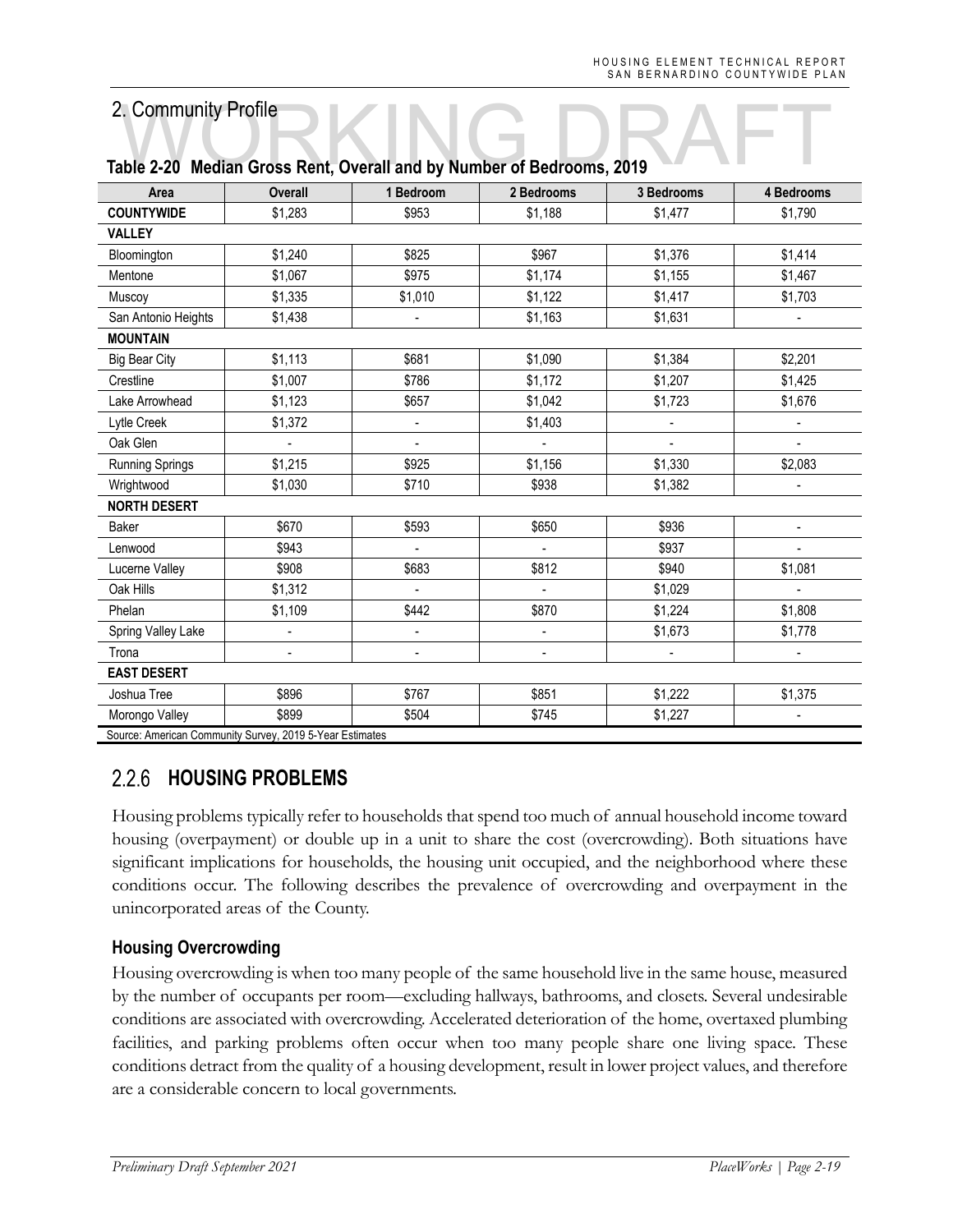Table 2-21 contains data regarding housing overcrowding in the unincorporated area. According to the federal government standards, a household is considered overcrowded if there is more than 1.0 person per habitable room. By way of example, a typical two-bedroom apartment with a living room and kitchen (a total of four rooms) would be considered overcrowded if more than four occupants lived in the housing unit. If an average of more than 1.5 persons per habitable room lived in the same dwelling unit, the unit would be classified as having severe overcrowding.

The data show that overcrowding is not prevalent in the unincorporated areas. An estimated 12% of renter households reported more than one occupant per room, and only 6% of owner-occupied units reported overcrowded conditions. Overall, overcrowded housing conditions occurred in approximately 8% of all unincorporated households. In general, existing housing units in the unincorporated county communities appear to be appropriately sized for the majority of households, regardless of tenure.

Overcrowding is more prevalent in rental households due to a number of reasons. Lower income households may increase in size without increasing household income (e.g., adding another child or elderly parent). Such a household may not be able to afford a housing unit with more rooms, which often causes them to remain in their current home. Additionally, the market for rental units with three or more bedrooms is fairly small across the county, which discourages the development of new, large housing units and thus creates a small number of large units available for rent.

| <b>Overcrowding Characteristics</b>                      |                   | <b>Renter Occupied</b> | <b>Owner Occupied</b> |            |  |
|----------------------------------------------------------|-------------------|------------------------|-----------------------|------------|--|
| (# occupants per habitable room)                         | <b>Households</b> | % of Total             | <b>Households</b>     | % of Total |  |
| Total households                                         | 32.247            | 100%                   | 62.979                | 100%       |  |
| Total Overcrowding (More than 1.0)                       | 4.001             | 12%                    | 3.760                 | 6%         |  |
| Some Overcrowding (1.01 to 1.50)                         | 2.894             | 9%                     | 2.601                 | 4%         |  |
| Moderate Overcrowding (1.51 to 2.0)                      | 1.019             | 3%                     | 829                   | $1\%$      |  |
| Severe Overcrowding (More than 2.0)                      | 88                | $< 1\%$                | 330                   | $< 1\%$    |  |
| Source: American Community Survey, 2019 5-Year Estimates |                   |                        |                       |            |  |

### **Table 2-21 Housing Overcrowding, 2019**

### **Household Overpayment**

A primary goal for communities is the provision of decent housing and a suitable living environment for residents of all economic levels. Overpaying for housing can significantly burden a household. These households are likely challenged to afford other basic needs and could face eviction, foreclosure, or overcrowding to reduce the cost burden.

Overpayment is typically defined as spending more than 30% of a household's monthly gross income for housing. Moderate and upper-income households may, and often do, expend more than 30% of their incomes for housing while still having the ability to pay for basic necessities with the balance of their income. Moderate overpayment refers to spending 30% to 50% of income on housing, and severe overpayment refers to spending more than half of a household's gross income toward housing costs.

Table 2-22 lists the prevalence of overpayment by renter households and Table 2-23 lists the prevalence of overpayment by homeowner households in the unincorporated area. Overpayment is much more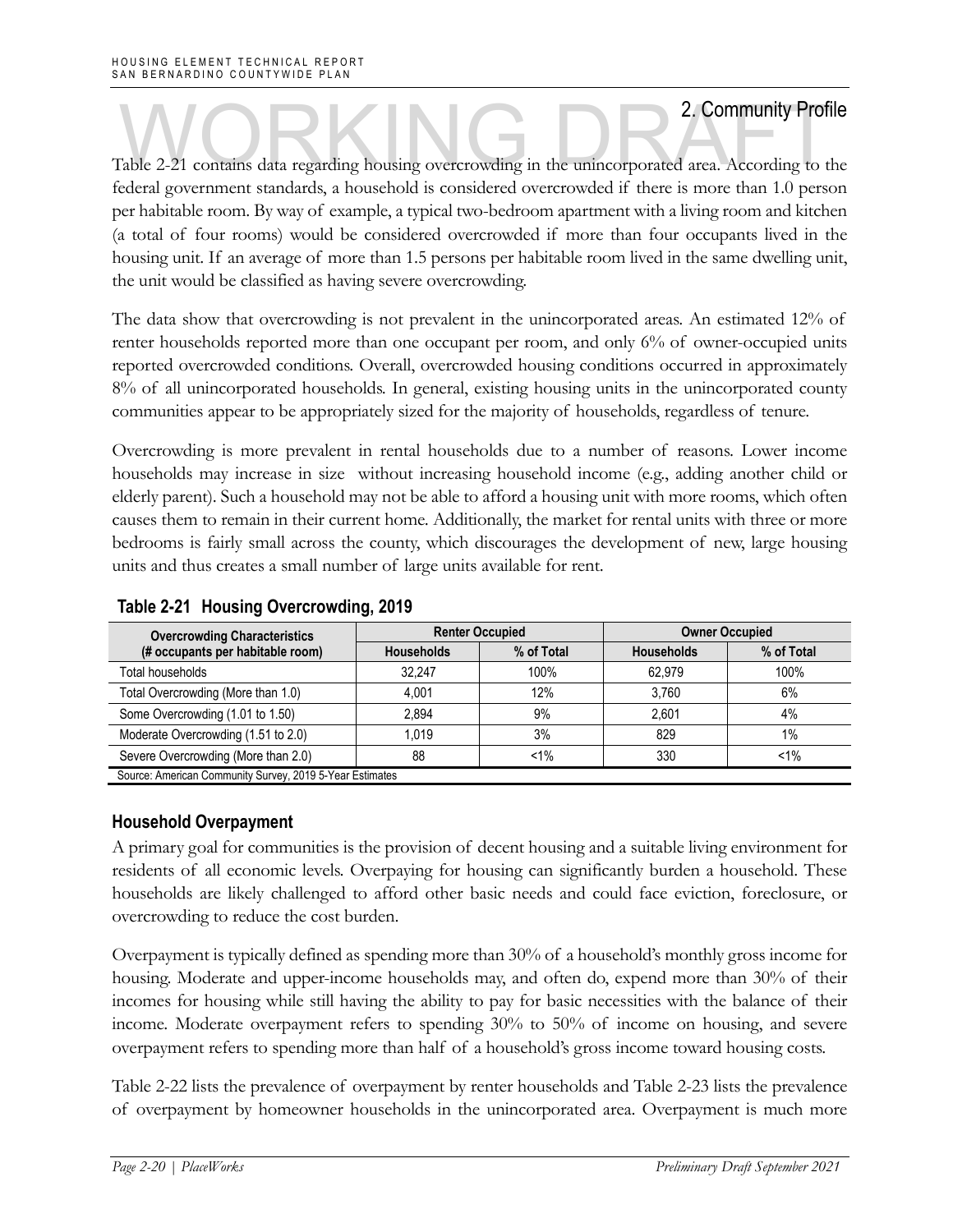2. Community Profile<br>
common than overcrowding. Approximately 36% of all households spend more than 30% of their monthly income on housing, with 58% of renter households and 26% of mortgage-holding owner households overpaying for housing. Additionally, over a quarter (28%) of renter households spend more than 50% of their monthly income on housing.

Although overpayment affects all economic levels, owners are in a different situation than renters. Homeowners may overextend financially to purchase a home, but they maintain the option of selling the home and realizing tax benefits or appreciation in value. Renters are limited to the rental market and are generally required to pay the rent established by that market. Rent overpayment is more often due to a lack of income, while homeowner overpayment is due more to the high price of single-family housing and the preference to become or stay a homeowner.

|                                                                                                                                           |                    | <b>Renter Household Income</b> |       |                      |       |                      |       |                      |       |                     |  |
|-------------------------------------------------------------------------------------------------------------------------------------------|--------------------|--------------------------------|-------|----------------------|-------|----------------------|-------|----------------------|-------|---------------------|--|
| <b>Overpayment Characteristics</b>                                                                                                        | Less than \$20,000 |                                |       | \$20,000 to \$34,999 |       | \$35,000 to \$49,999 |       | \$50,000 to \$74,999 |       | \$75,000 or greater |  |
| (rent as a % of income)                                                                                                                   |                    | $\%$                           | ₩     | $\%$                 | #     |                      | $\%$  | π                    | $\%$  | #                   |  |
| Total households                                                                                                                          | 6.850              | 100%                           | 6.081 | 100%                 | 5.416 | 100%                 | 5.408 | 100%                 | 6.874 | 100%                |  |
| No overpayment (<20%)                                                                                                                     | 60                 | 1%                             | 152   | 2%                   | 417   | 8%                   | 1.152 | 21%                  | 4.907 | 71%                 |  |
| No overpayment (20% to 29%)                                                                                                               | 141                | 2%                             | 415   | 7%                   | .350  | 25%                  | 2.571 | 48%                  | 1.750 | 25%                 |  |
| Overpayment (30% to 49%)                                                                                                                  | 1.012              | 15%                            | 2.886 | 47%                  | 3.215 | 59%                  | 1.665 | 31%                  | 208   | 3%                  |  |
| Severe Overpayment (>50%)                                                                                                                 | 5.637              | 82%                            | 2.628 | 43%                  | 434   | 8%                   | 20    | 0%                   | 9     | $0\%$               |  |
| Note: Table lists rental households for which income data is available (30.629). Source: American Community Survey, 2018 5-Year Estimates |                    |                                |       |                      |       |                      |       |                      |       |                     |  |

### **Table 2-22 Housing Overpayment for Renter Households, 2018**

|  | Table 2-23 Housing Overpayment for Ownership Households, 2018 |  |
|--|---------------------------------------------------------------|--|
|  |                                                               |  |

|                                                                                                                                           |       | <b>Ownership Household Income</b> |       |                      |       |                      |        |                      |        |                     |  |
|-------------------------------------------------------------------------------------------------------------------------------------------|-------|-----------------------------------|-------|----------------------|-------|----------------------|--------|----------------------|--------|---------------------|--|
| <b>Overpayment Characteristics</b>                                                                                                        |       | Less than \$20,000                |       | \$20,000 to \$34,999 |       | \$35,000 to \$49,999 |        | \$50,000 to \$74,999 |        | \$75,000 or greater |  |
| (rent as a % of income)                                                                                                                   |       | %                                 | ₩     | $\%$                 | Ħ     | $\%$                 | #      | $\%$                 |        | %                   |  |
| Total households                                                                                                                          | .992  | 100%                              | 8.166 | 100%                 | 7.318 | 100%                 | 11.937 | 100%                 | 26.777 | 100%                |  |
| No overpayment (<20%)                                                                                                                     | 4.791 | 60%                               | 4.258 | 52%                  | 2.994 | 41%                  | 5.011  | 42%                  | 18.531 | 69%                 |  |
| No overpayment (20% to 29%)                                                                                                               | 19    | $0\%$                             | 293   | 4%                   | .047  | 14%                  | 3.176  | 27%                  | 6.076  | 23%                 |  |
| Overpayment (>30%)                                                                                                                        | 3.182 | 40%                               | 3.615 | 44%                  | 3.277 | 45%                  | 3.750  | 31%                  | 2.170  | 8%                  |  |
| Note: No overpayment ownership includes ownership households without a mortgage. Source: American Community Survey, 2018 5-Year Estimates |       |                                   |       |                      |       |                      |        |                      |        |                     |  |

### $2.3$ **SPECIAL NEEDS GROUPS**

### **ELDERLY PERSONS**  2.3.1

The special housing needs of seniors are an important concern since many retired persons are likely to be on fixed low incomes. In addition, seniors maintain special needs related to housing construction and location. Seniors often require ramps, handrails, and lower cupboards and counters to allow greater access and mobility. They also may need special security devices for their homes to allow greater self-protection. In terms of location, because of limited mobility, seniors also typically need to have access to public facilities (e.g., medical and shopping) and public transit facilities. The County of San Bernardino is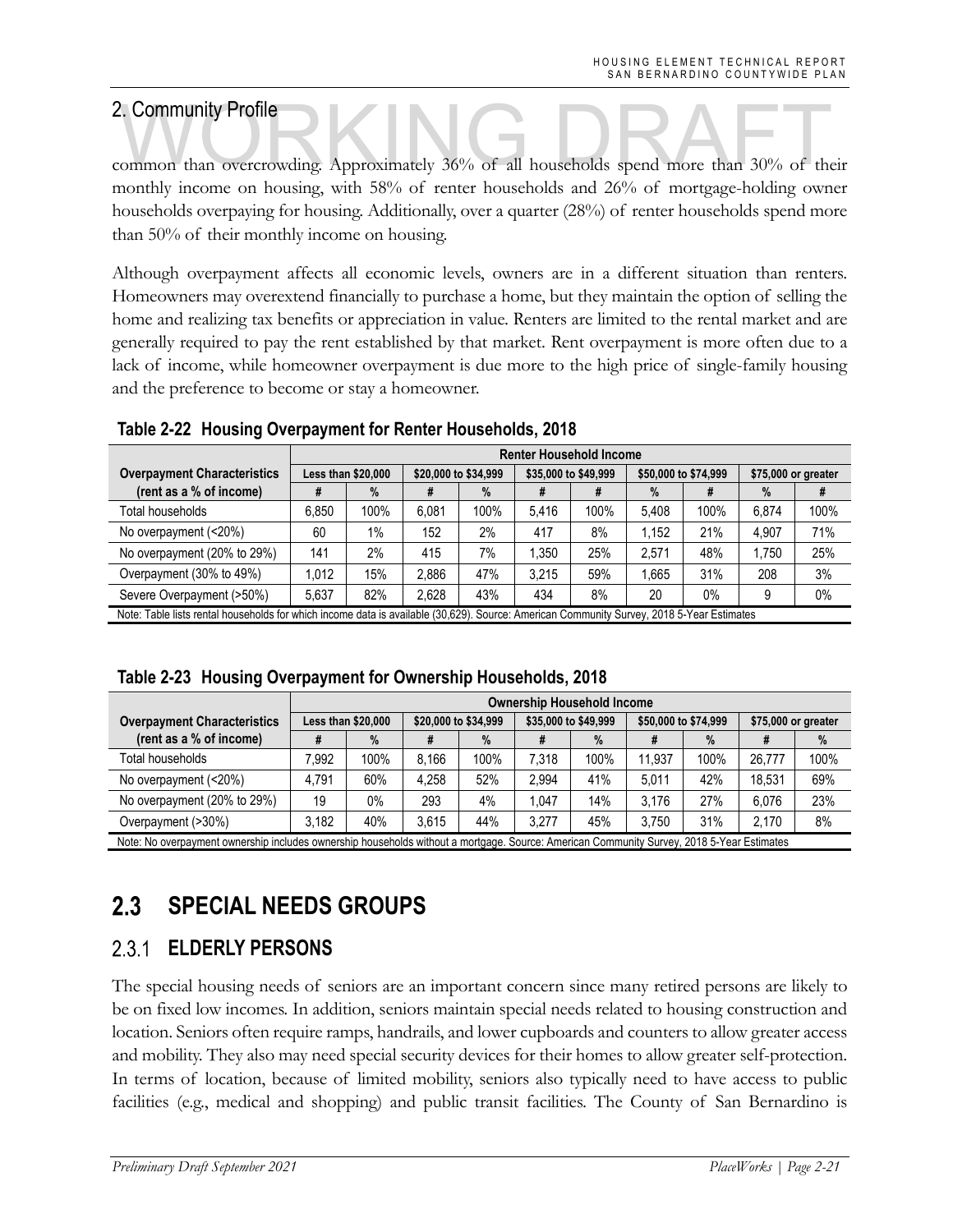2. Community Profile<br>
committed to addressing the special needs of senior citizens and offers a variety of resources and housing programs to meet these needs.

It is estimated that in 2019, approximately 14 percent of the unincorporated area population was 65 years of age or older (41,760 persons). Approximately 23,945 seniors were householders and represented 25 percent of all households in the unincorporated county. Of those households, approximately 20,128 were owner occupied and 3,817 were renter occupied. Table 2-24 provides additional breakdowns for the unincorporated county.

Elderly persons are often retired and live off of limited income derived from pensions (or other retirement vehicles) and/or social security income. Elderly persons that live in ownership households frequently have little to no mortgage costs and their limited income allows them to purchase basic necessities. So, while approximately 52% of elderly homeowners earn low incomes, many of these households are not at risk of overpayment. However, approximately 77% of elderly renter households eran low incomes and, because they have ongoing housing costs, are at greater risk for overpayment and being unable to pay for other expenses. Table 2-25 presents additional breakdowns for the unincorporated county. Providing rental assistance where needed, housing rehabilitation assistance for homeowners, and other programs can assist seniors to meet their housing expenses.

|                                                          | <b>Renter Occupied</b> |            |                   | <b>Owner Occupied</b> | <b>Total Households</b> |            |
|----------------------------------------------------------|------------------------|------------|-------------------|-----------------------|-------------------------|------------|
| <b>Householder Age</b>                                   | <b>Households</b>      | % of Total | <b>Households</b> | % of Total            | <b>Households</b>       | % of Total |
| Total households                                         | 32.247                 | 100%       | 62.979            | 100%                  | 95.226                  | 100%       |
| Under 65 years                                           | 28.430                 | 88%        | 42.851            | 68%                   | 71.281                  | 75%        |
| 65 to 74 years                                           | 2.528                  | 8%         | 12.047            | 19%                   | 14.575                  | 15%        |
| 75 years or older                                        | 1.289                  | 4%         | 8.081             | 13%                   | 9.370                   | 10%        |
| Source: American Community Survey, 2019 5-Year Estimates |                        |            |                   |                       |                         |            |

### **Table 2-24 Householders by Age and Tenure, 2019**

| Table 2-25 Elderly Households by Income and Tenure, 2016 |  |  |  |  |
|----------------------------------------------------------|--|--|--|--|

| % of HUD Area Median                                                                    |                   | <b>Renter Occupied</b> | <b>Owner Occupied</b> |            | <b>Total Households</b> |            |  |
|-----------------------------------------------------------------------------------------|-------------------|------------------------|-----------------------|------------|-------------------------|------------|--|
| <b>Family Income (HAMFI)</b>                                                            | <b>Households</b> | % of Total             | <b>Households</b>     | % of Total | <b>Households</b>       | % of Total |  |
| Total households                                                                        | 2.545             | 100%                   | 14.095                | 100%       | 16,640                  | 100%       |  |
| $<$ 30% HAMFI                                                                           | 799               | 31%                    | 1,882                 | 13%        | 2,681                   | 16%        |  |
| 30% to 50% HAMFI                                                                        | 691               | 27%                    | 2,318                 | 16%        | 3,009                   | 18%        |  |
| 50% to 80% HAMFI                                                                        | 458               | 18%                    | 2.470                 | 18%        | 2.928                   | 18%        |  |
| 80% to 100% HAMFI                                                                       | 142               | 6%                     | 1.575                 | 11%        | 1.717                   | 10%        |  |
| > 100% HAMFI                                                                            | 455               | 18%                    | 5.850                 | 42%        | 6,305                   | 38%        |  |
| Note: HAMFI is generally equal to area median income (AMI). Source: HUD CHAS, 2012-2016 |                   |                        |                       |            |                         |            |  |

### 2.3.2 **LARGE HOUSEHOLDS**

Large households are included as a special needs group because they require larger dwellings with more bedrooms. These households typically have the highest cost burdens. This is especially true for renter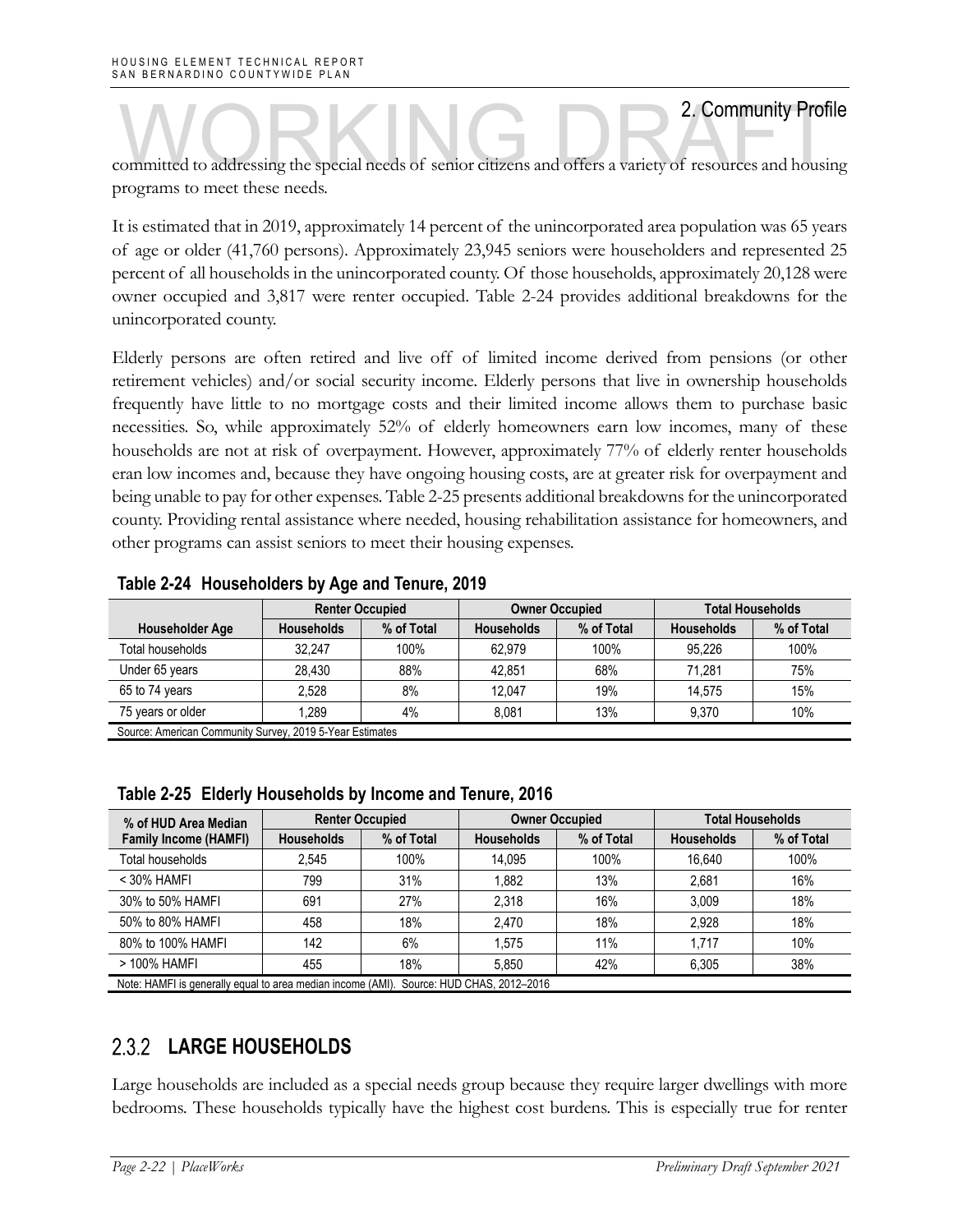2. Community Profile<br>households, because multifamily rental units are typically smaller than single-family units. In unincorporated San Bernardino County, approximately 20,691 households had five or more persons (18% of all households) as of 2019. Of these households, about 41 percent were renters and 59 percent were owners.

As of 2019, there are an estimated 64,267 occupied housing units with three or more bedrooms in the unincorporated county, which represents over two-thirds of all households. Over three quarters (77%) of owner households and nearly half of renter households live in units with three or more bedrooms. Combined with the low rates of overcrowding presented in Table 2-21, this data indicates that there are few significant issues with larger households finding adequately sized housing units. The ability of to build single family homes at a very low cost enables unincoroprated residents to construct and/or acquire housing with enough room for their entire household. However, larger households may need to spend more than 30% of their income to live in a larger housing unit, as evidenced by the higher rates of overpayment in Tables 2-22 and 2-23.

### 2.3.3 **SINGLE-PARENT HOUSEHOLDS**

Single-parent households are households led by a single male or female with one or more children under the age of 18 at home. These households' living expenses generally take up a larger share of income than is the case in two-parent households. Therefore, finding affordable, decent, and safe housing is often more difficult for single-parent households. Additionally, single-parent households have special needs involving access to daycare or childcare, healthcare, and other supportive services.

In unincorporated San Bernardino County, there were an estimated 11,390 single-parent households (12% of all households) as of 2019, with 7,651 headed by single women and 3,739 headed by single men. Of the 7,651 single-parent households headed by single women, approximately 3,140 households (40%) experience poverty. Single-parents households headed by single men experienced lower rates of poverty, with 736 households out of 3,739 (20%) experiencing poverty.

### **PERSONS WITH A DISABILITY**   $2.3.4$

Physical and developmental disabilities can hinder access to housing units of traditional design. Examples of housing design features that may be needed to accommodate persons with disabilities include level entries, wider doorways, larger bathrooms, lever-style door handles, hand-held showerheads, lower kitchen counters, and pull-out shelves. To meet the special needs of disabled residents, the County operates programs for home repair, rental assistance, and improving accessibility.

As of 2019, between 23,000 and 78,000 individuals (8% to 27% of total population) living in the unincorporated county reported a limitation. A range is provided because a person may report one or more disabilities. The breakdown in population by type of limitation is shown in Table 2-26. Rates of disability by age group are not unusual, with those under age 18 experiencing extremely low rates of disabilities, those age 18 to 65 experiencing very low rates of disabilities, and those over the age of 65 experiencing higher rates of disability.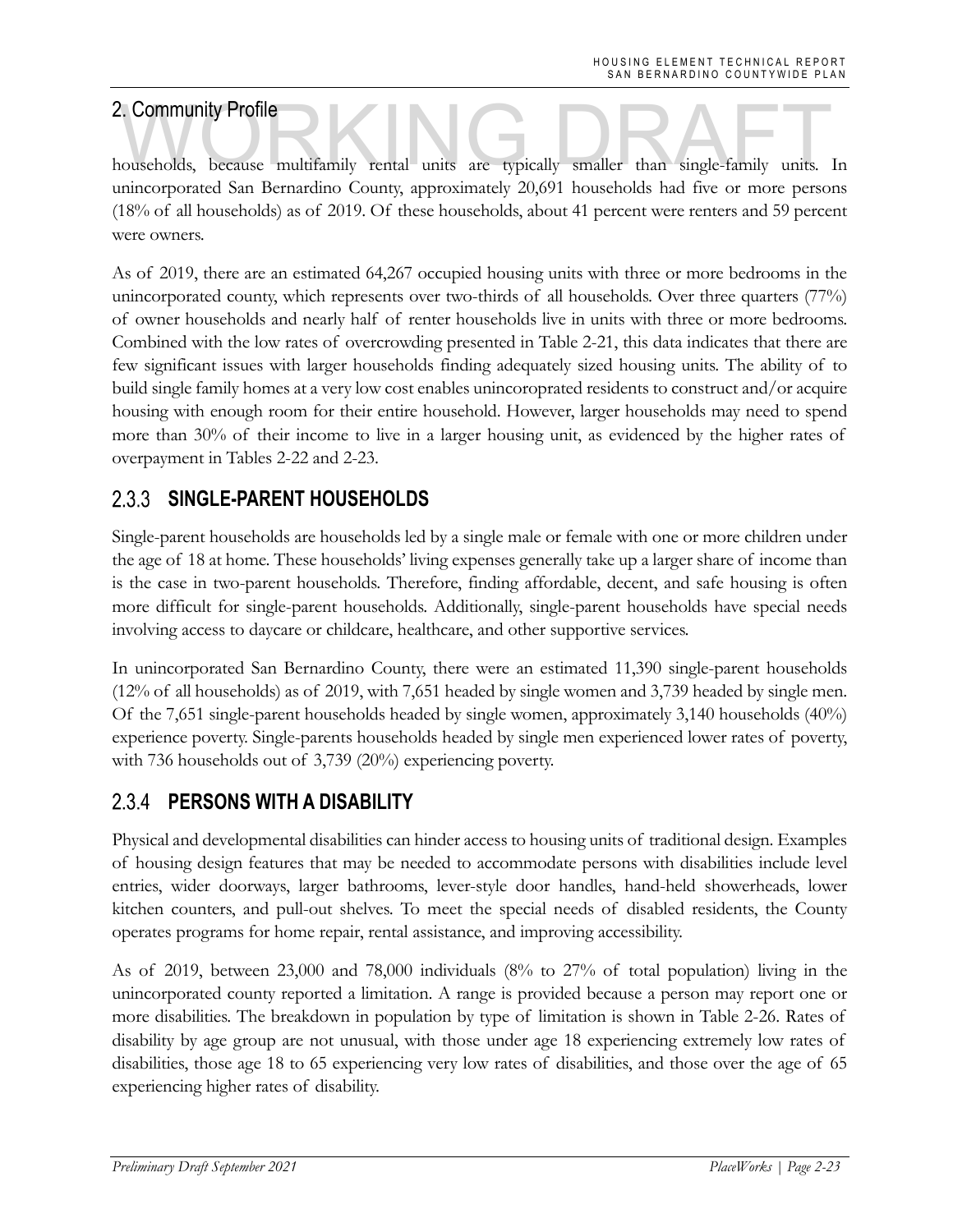For those age 18 to 65, disabilities can affect their ability to work and earn income/save for retirement. Approximately 7,300 individuals who are actively in the workforce (employed and unemployed) reported a disability (7% of the total workforce). In elderly residents, their physical and cognitive abilities begin to decline naturally due to the aging process, resulting in a diminished capacity to take care of themselves and live independently.

| <b>Disability Type</b>                                   |       | Under 18       |        | 18 to 65       |        | Over 65        |        | Total          |  |
|----------------------------------------------------------|-------|----------------|--------|----------------|--------|----------------|--------|----------------|--|
|                                                          | #     | % of Total Pop | #      | % of Total Pop | #      | % of Total Pop | #      | % of Total Pop |  |
| Hearing                                                  | 429   | $1\%$          | 3.947  | 2%             | 6.890  | 17%            | 11.266 | 4%             |  |
| Vision                                                   | 453   | $1\%$          | 4,143  | 2%             | 3.102  | 7%             | 7.698  | 3%             |  |
| Cognitive                                                | 1.599 | 2%             | 8.449  | 5%             | 4.312  | 10%            | 14.360 | 5%             |  |
| Ambulatory                                               | 432   | $1\%$          | 11.541 | 6%             | 11.079 | 27%            | 23.052 | 8%             |  |
| Self-care                                                | 530   | $1\%$          | 4.678  | 3%             | 3.663  | 9%             | 8.871  | 3%             |  |
| Independent living                                       | n/a   | n/a            | 7.766  | 4%             | 6.660  | 16%            | 14,426 | 5%             |  |
| Source: American Community Survey, 2019 5-Year Estimates |       |                |        |                |        |                |        |                |  |

### **Table 2-26 Disability by Type and Age, 2019**

**Persons with Developmental Disabilities** 

According to Section 4512 of the Welfare and Institutions Code, "developmental disability" means a disability that originates before an individual attains 18 years of age, continues, or can be expected to continue, indefinitely, and constitutes a substantial disability for that individual. It includes intellectual disabilities, cerebral palsy, epilepsy, and autism. This term also includes disabling conditions found to be closely related to intellectual disability or to require treatment similar to that required for individuals with intellectual disabilities but does not include other conditions that are solely physical in nature.

Many developmentally disabled persons can live and work independently in a conventional housing environment. More severely disabled individuals require a group living environment where supervision is provided. The most severely affected individuals may require an institutional environment that provides medical attention and physical therapy. Because developmental disabilities exist before adulthood, the first issue in supportive housing for the developmentally disabled is the transition from the person's living situation as a child to an appropriate level of independence as an adult.

The California Department of Developmental Services currently provides community-based services to approximately 350,000 persons with developmental disabilities and their families through a statewide system of 21 regional centers. The Inland Regional Center is one of the regional centers in the state of California and provides point of entry to services for people with developmental disabilities. The center is a private, nonprofit community agency that contracts with local businesses to offer a wide range of services to individuals with developmental disabilities and their families.

The information in Table 2-27 from the California Department of Developmental Services provides more details about the disabled population in unincorporated San Bernardino County. As shown in the table, approximately 1,900 persons in the listed zip codes are served by the Inland Regional Center. This is approximately 0.6 percent of the total population of the unincorporated areas of the county. It should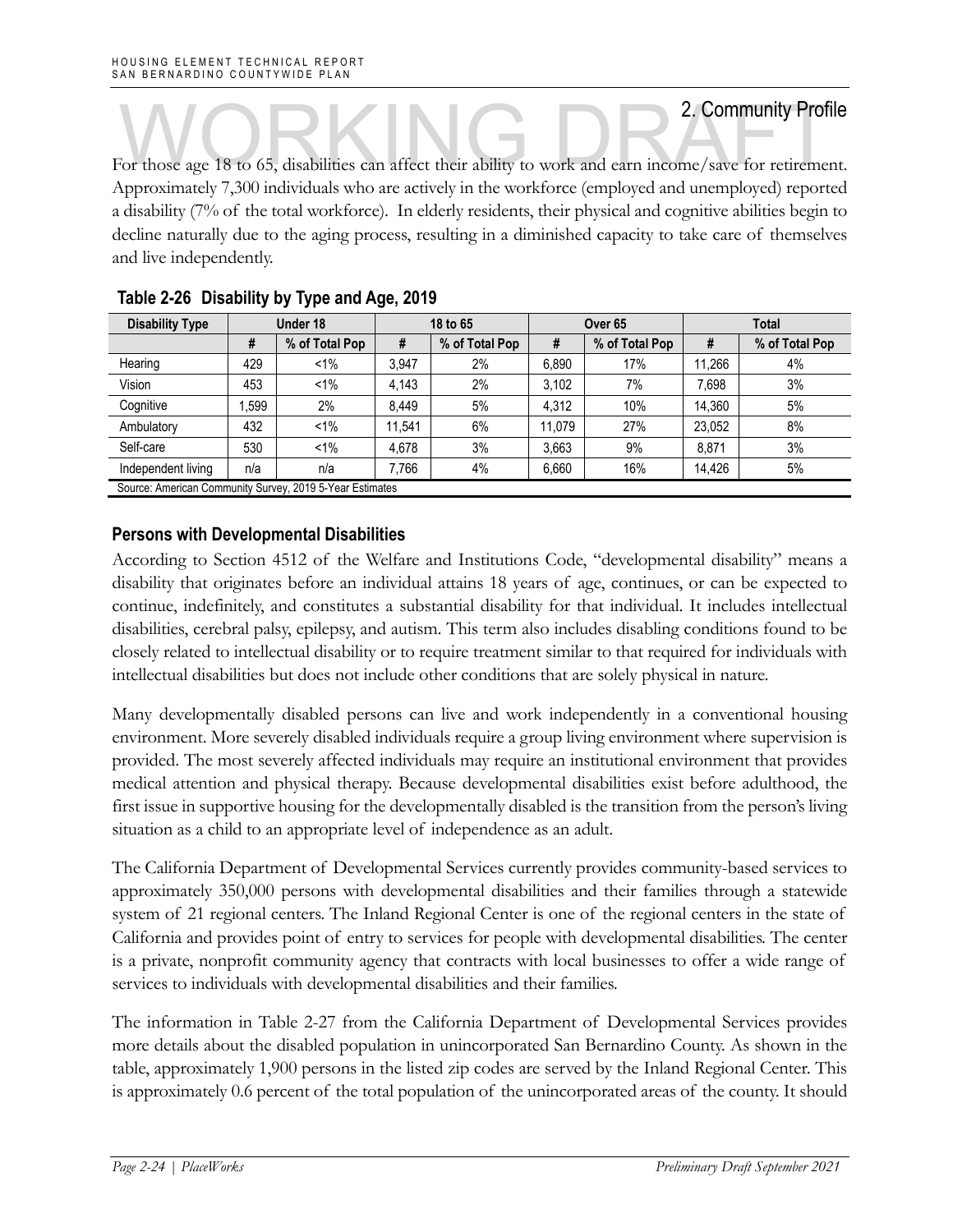2. Community Profile<br>be noted that there are only approximately 135 residents served by the Inland Regional Center that reside in zip codes (first seven listed in Table 2-27) that cover exclusively unincorporated lands. The remaining zip codes listed cover are where at least 50% of the land is unincorporated. Not shown are the roughly 6,200 residents that reside in zip codes where less than 50% of the land is unincorporated (generally no more than 10% in terms of area where residents live). Accordingly, the 1,900 figure is considered a sufficiently accurate estimate of unincorporated residents that are served by the Inland Regional Center.

|                                   |                                    |                                    |                                   | <b>By Place of Residence</b>  |                       |       |       |                                                      | <b>By Age</b>          |              |
|-----------------------------------|------------------------------------|------------------------------------|-----------------------------------|-------------------------------|-----------------------|-------|-------|------------------------------------------------------|------------------------|--------------|
| <b>Zip Code</b>                   | Family/Guardian<br>Home of Parent/ | Independent or<br>Supported Living | Facility<br><b>Community Care</b> | Intermediate<br>Care Facility | Home<br>Foster/Family | Other | Total | $\overrightarrow{u}$<br>and<br><b><i>Nounger</i></b> | $\vec{a}$<br>and older | <b>Total</b> |
| 92317                             | 5                                  | 0                                  | 0                                 | 0                             | 0                     | 0     | 5     | 0                                                    | 5                      | 5            |
| 92325                             | 52                                 | 5                                  | 0                                 | 0                             | 0                     | 5     | 62    | 21                                                   | 35                     | 56           |
| 92341                             | 5                                  | 0                                  | 0                                 | 0                             | 0                     | 0     | 5     | 5                                                    | $\mathbf{0}$           | 5            |
| 92352                             | 33                                 | 0                                  | 5                                 | 0                             | 5                     | 0     | 43    | 18                                                   | 18                     | 36           |
| 92378                             | 5                                  | 0                                  | 0                                 | 0                             | $\pmb{0}$             | 0     | 5     | 5                                                    | 5                      | 10           |
| 92391                             | 5                                  | 5                                  | 5                                 | 0                             | 0                     | 0     | 15    | 5                                                    | 5                      | 10           |
| 92301                             | 338                                | 26                                 | 36                                | 0                             | 22                    | 5     | 427   | 191                                                  | 232                    | 423          |
| 92308                             | 304                                | 28                                 | 28                                | 5                             | $5\,$                 | 5     | 375   | 164                                                  | 214                    | 378          |
| 92316                             | 252                                | 5                                  | 26                                | 0                             | 5                     | 5     | 293   | 131                                                  | 163                    | 294          |
| 92322                             | 5                                  | 0                                  | 0                                 | 0                             | 0                     | 0     | 5     | 5                                                    | 5                      | 10           |
| 92359                             | 51                                 | 5                                  | 5                                 | 0                             | 5                     | 0     | 66    | 32                                                   | 29                     | 61           |
| 92407                             | 527                                | 27                                 | 29                                | 0                             | 17                    | 5     | 605   | 318                                                  | 286                    | 604          |
| <b>Total</b><br>$\cdots$<br>2.979 | 1,582                              | 101<br>$\cdots$                    | 134                               | 5<br><b>CH . A A W 4</b>      | 59<br>$\cdots$        | 25    | 1,906 | 895                                                  | 997                    | 1,892        |

|  |  |  | Table 2-27 Developmentally Disabled Residents by Place of Residence and Age, 2021 |  |
|--|--|--|-----------------------------------------------------------------------------------|--|
|--|--|--|-----------------------------------------------------------------------------------|--|

Note: A value of "5" is provided when the data reported a value of "<11" to generate an estimate of the totals for each zip code and column. Source: California Department of Developmental Services, Quarterly Consumer Reports, August 2021

### **PERSONS EXPERIENCING HOMELESSNESS**  2.3.5

Every January, San Bernardino County conducts a count of those experiencing homelessness; the most recent available data is for the count completed in January 2020 (COVD-19 restrictions prevented an annual count in 2021). While the size of the homeless population may change throughout the year, the primary purpose of the count is to estimate how many homeless people are in San Bernardino County in general on any given day and gain demographic information about those experiencing homelessness. An interview or observational survey, or both, could be chosen by surveyors, based on the situation during the counts. Ideally, every person would be interviewed, but obviously this was not always possible because of safety concerns, language barriers, refusal, etc. Therefore, some counts also provided demographic information about the adults counted related to location (whether a person was counted on the streets or in a residential facility that serves people experiencing homelessness), age, gender, ethnicity, and state of birth.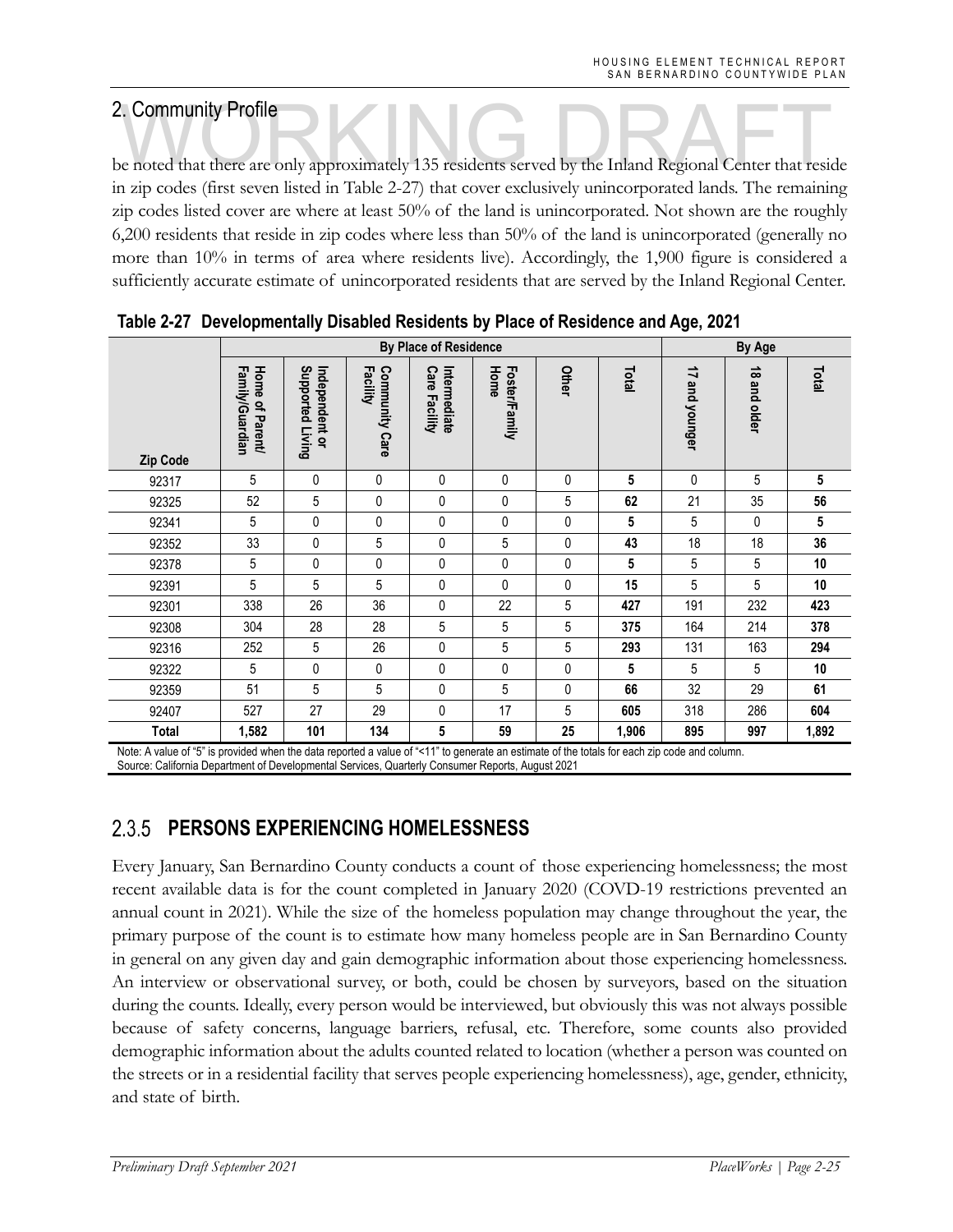For an unincorporated area, it can be especially difficult to accurately evaluate the number of people experiencing homelessness who associate their temporary location with an unincorporated area. First, most social and government services, basic retail stores, and food establishments are located outside of unincorporated areas, creating little reason for persons experiencing homelessness to locate in any semipermanent fashion in unincorporated areas. Additionally, outside of the Valley region, the unincorporated communities are often far from any incorporated city or town (in some cases dozens or even hundreds of miles away), with weather and topography that makes surviving even one or two days without assistance extremely difficult. According to the 2020 count, there were approximately 157 adults and children experiencing homelessness on any one day in unincorporated San Bernardino County, with 147 of these unsheltered. The breakdown of where (and how many) people experiencing homelessness were found is as follows: Mountain Region: Big Bear City/Sugarloaf/Running Springs (13), Crestline (22); Valley Region: Bloomington (19), Muscoy (24); East Desert Region: Joshua Tree (54), Landers (2), Morongo Valley (5); North Desert: Phelan/Pinon Hills (2); and countywide/unknown (18).

Countywide, there were approximately 3,125 adults and children experiencing homelessness on any one day, with 2,390 of these unsheltered. Countywide, roughly three-quarters (72%) of unsheltered adults were male and children were generally equally male and female. An estimated 695 (691 adults and 4 chilren) out of the total of 2,390 individuals were documented as chronically homless. The definition of chronically homeless is complex but can be generally understood to be a person that has experienced homelessness for a total of 12 months or more in the past one to three years. In comparison, about 29% of adults reported that this was the first time they had experienced homelessness. Approximately 20% of adults reported that they had been diagnosed with a life-threatening chronic health condition.

The San Bernardino County Homeless Partnership, which was formed to provide a more focused approach to issues of homelessness within the county, manages the Continuum of Care system. The system is based on four components:

- safe shelter through a homeless shelter or a motel voucher
- transitional housing
- social services such as substance abuse treatment, mental health services, and independent living skills
- permanent housing and homelessness prevention service

The San Bernardino County Homeless Partnership was formed in 2007 to administer federal grants and lead the County's coordinated strategy on homelessness. It provides leadership in creating a comprehensive countywide network of service delivery to the homeless and near homeless families and individuals through facilitating better communication, planning, coordination, and cooperation among all entities that provide services and/or resources for the relief of homelessness in San Bernardino County. Through the Homeless Partnership, the County manages and administers the following:

 Continuum of Care grants, including the Homeless Housing, Assistance and Prevention Program, Continuum of Care Competition, and Homeless Emergency Aid Program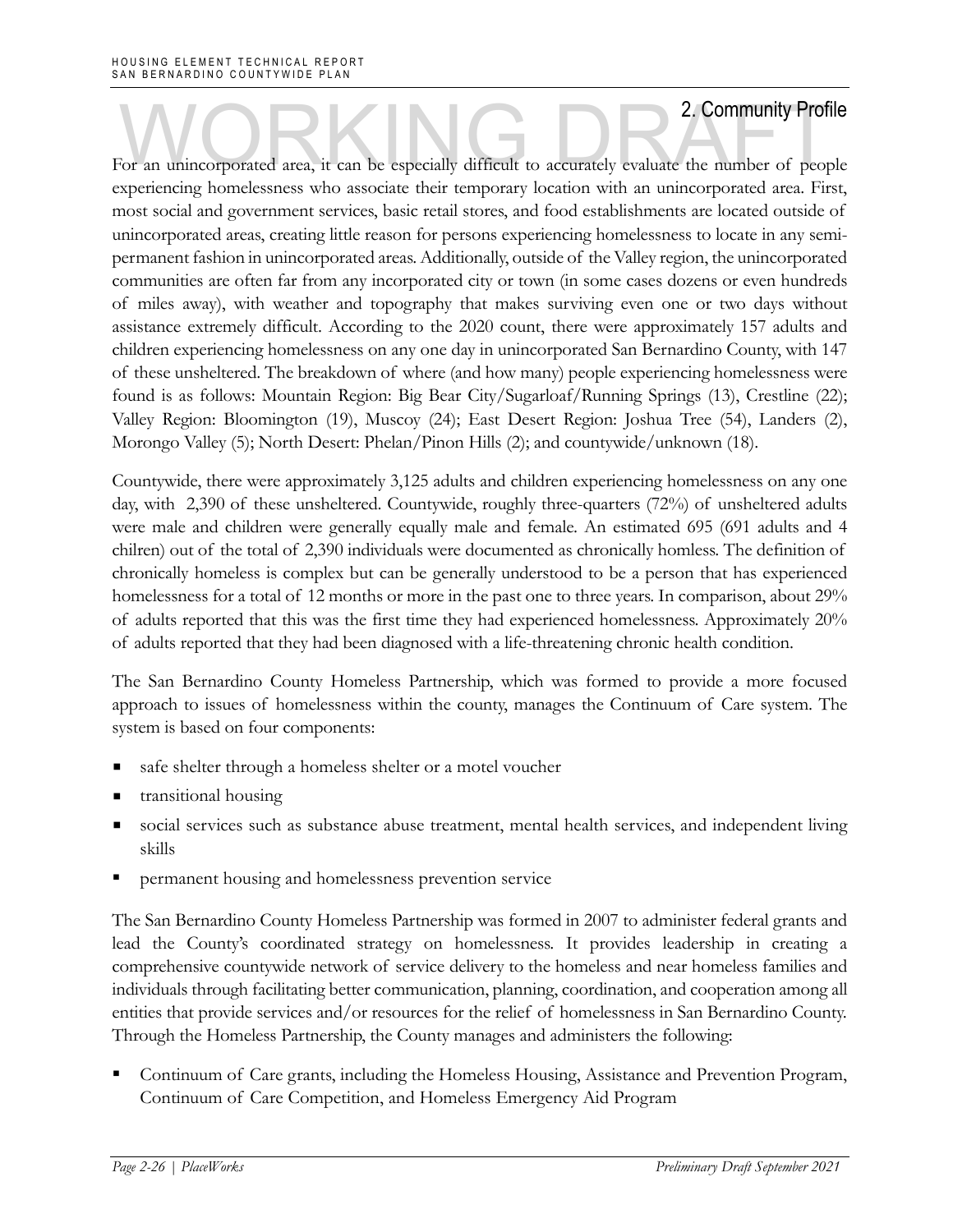- 2. Community Profile<br>
Homeless Provider Network, which provides a forum and environment where collaborative public and private programs collaborate to improve the current delivery of services and fill identified gaps in services to the homeless and those at-risk of becoming homeless in the county. The Network meets on a monthly basis and includes partners from public, private, and non-profit service providers; community and faith-based organizations; and housing organizations serving county residents.
- Regional Steering Committee Meetings held quarterly (at a minimum), with separate committees for the desert, mountain, central valley, east valley, and west valley subregions.
- Interagency Council on Homelessness, which is the policy making body for the Homeless Provider Network and includes elected and County officials and representatives from the Network.
- Homeless Management Information System, which is a coordinated system of computers that enable service, shelter, and housing providers in different locations across the county to collect and share information about the homeless individuals and families seeking services. This system allows users (service providers, agencies, etc.) to collect and store information that can be used to improve service delivery for their consumers as well as generate required reports for different funding sources, including the Annual Performance Report for HUD.

The County Sheriffs Department in collaboration with the Department of Behavioral Health publishes a Resource Guide to provide information regarding services available at a community level. This guide describes and provide contact information for the full spectrum of needs and services for those experiencing homelessness. Table 2-28 lists the shelters available throughout the county as published in the Resource Guide.

|                                    |                             | <b>Resource</b>         |                   |             | <b>Population Served</b> |          |          |                                                                                                   |
|------------------------------------|-----------------------------|-------------------------|-------------------|-------------|--------------------------|----------|----------|---------------------------------------------------------------------------------------------------|
| <b>Resource Location and Name</b>  | <b>Shelter</b><br>Emergency | Housing<br>Transitional | Motel<br>Vouchers | <b>Male</b> | Female                   | Children | Families | <b>Additional Notes</b>                                                                           |
| <b>ALL AREAS</b>                   |                             |                         |                   |             |                          |          |          |                                                                                                   |
| <b>Clear Water Residential</b>     |                             | X                       |                   | X           | X                        |          |          | Transitional housing for seniors and veterans                                                     |
| <b>CENTRAL VALLEY SUBREGION</b>    |                             |                         |                   |             |                          |          |          |                                                                                                   |
| <b>Central City Mission</b>        | Χ                           | x                       |                   | X           |                          |          |          | Food, clothing, shelter, and transitional housing                                                 |
| <b>Family Services Association</b> |                             |                         | X                 |             |                          |          | X        | Rental assistance program, emergency shelter<br>vouchers, and food services                       |
| <b>Frazee Community Center</b>     | Χ                           |                         |                   | X           |                          | X        |          | Shelter and referral services to other shelters.<br>motel vouchers, and food and medical services |
| County Homeless Program            | X                           | X                       |                   | X           | Χ                        | Χ        | X        | Serves individuals living with mental illness                                                     |
| <b>Inland Temporary Homes</b>      | Χ                           | Χ                       |                   | X           | Χ                        | X        | X        | Emergency shelter and transitional housing                                                        |
| Mary's Mercy Center                |                             | X                       |                   |             | Χ                        | Χ        |          | Food, clothing, and transitional housing                                                          |
| Mercy House                        |                             | X                       |                   | X           | X                        | X        | X        | Cold weather shelter vouchers                                                                     |

**Table 2-28 Emergency Shelters, Transitional Housing, and Motel Voucher Resources**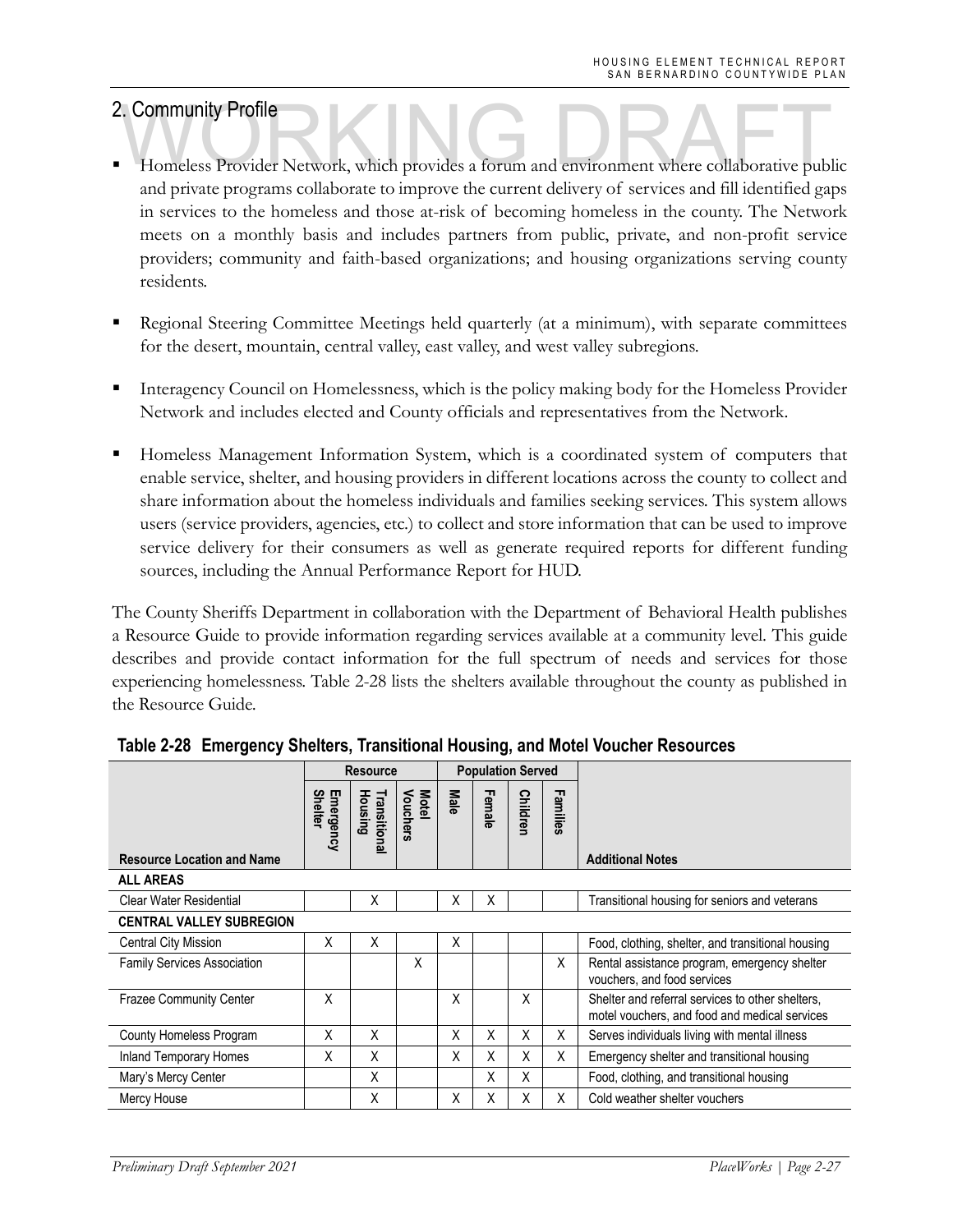|                                                       |                      | <b>Resource</b>         |                          | <b>Population Served</b> |        |                 |          |                                                                                               |  |
|-------------------------------------------------------|----------------------|-------------------------|--------------------------|--------------------------|--------|-----------------|----------|-----------------------------------------------------------------------------------------------|--|
| <b>Resource Location and Name</b>                     | Emergency<br>Shelter | Housing<br>Transitional | Vouchers<br><b>Motel</b> | Male                     | Female | <b>Children</b> | Families | <b>Additional Notes</b>                                                                       |  |
| <b>Operation Grace</b>                                | X                    | X                       |                          |                          | X      | X               |          | Cold weather shelter vouchers                                                                 |  |
| Salvation Army                                        | Χ                    |                         |                          |                          | Χ      | Χ               | X        | Homeless shelters and shelter vouchers                                                        |  |
| Time for Change                                       | X                    | X                       |                          |                          | X      | X               |          | Shelters and supportive services                                                              |  |
| Veronica's Home of Mercy                              |                      | Χ                       |                          |                          | Χ      | Χ               |          | <b>Transitional housing</b>                                                                   |  |
| <b>WEST VALLEY SUBREGION</b>                          |                      |                         |                          |                          |        |                 |          |                                                                                               |  |
| <b>Foothill Family Shelter</b>                        |                      | X                       |                          |                          | Χ      | Χ               |          | <b>Transitional housing</b>                                                                   |  |
| <b>Hope Partners</b>                                  |                      |                         | X                        |                          |        |                 |          | Food, shelter, and supportive services                                                        |  |
| Mercy House                                           |                      | $\sf X$                 |                          | Χ                        | X      | Χ               | Χ        | Cold weather shelter vouchers                                                                 |  |
| <b>DESERT REGION</b>                                  |                      |                         |                          |                          |        |                 |          |                                                                                               |  |
| Desert Manna                                          | X                    |                         |                          | Χ                        | Χ      | Χ               | Χ        | Cold weather shelter to the homeless                                                          |  |
| Family Assistance Program                             |                      | X                       |                          |                          | X      | X               | X        | Transitional housing and advocacy services                                                    |  |
| <b>High Desert Homeless</b>                           | X                    | X                       |                          | Χ                        | Χ      | Χ               | X        | Food, clothing, showers, personal care items,<br>and shelter through motel vouchers           |  |
| Life Community Development                            |                      | Χ                       |                          | Χ                        | Χ      | Χ               | Χ        | Transitional housing and supportive services                                                  |  |
| New Hope Village                                      |                      | X                       |                          | X                        | X      | X               | X        | Transitional housing and supportive services                                                  |  |
| River's Edge Men's Ranch                              |                      | X                       |                          | Χ                        |        |                 |          | Transitional housing and supportive services                                                  |  |
| Salvation Army                                        | X                    |                         |                          | Χ                        | Χ      | Χ               | Χ        | Homeless shelters and shelter vouchers                                                        |  |
| Samaritan's Helping Hand                              |                      | $\sf X$                 | X                        | X                        | X      | Χ               | X        | Food, utility assistance, rental assistance,<br>transitional housing, and supportive services |  |
| Set Free Christian Fellowship                         | X                    |                         |                          | X                        | X      | X               |          | Emergency shelter                                                                             |  |
| Victor Valley Family                                  |                      | X                       |                          | X                        | X      | X               | Χ        | Transitional housing and supportive services                                                  |  |
| Victor Valley Rescue Mission                          | X                    | X                       |                          | X                        |        |                 | X        | Food, shelter, and supportive services                                                        |  |
| Source: San Bernardino County Homeless Resource Guide |                      |                         |                          |                          |        |                 |          |                                                                                               |  |

# Table 2-28 Emergency Shelters, Transitional Housing, and Motel Voucher Resources

 $2.3.6$ **EXTREMELY LOW INCOME HOUSEHOLDS** 

Low income households, especially extremely low income households, have disproportionately more and more severe housing and supportive needs. Extremely low-income households typically have persons with special housing needs, including but not limited to persons experiencing homelessness or at risk of homelessness, persons with substance abuse problems, and farmworkers. These residents are likely on public assistance, including cash benefit, Cal-Fresh, or Medi-Cal. Many need access to safe and affordable childcare to parents to continue to work and earn adequate incomes.

Approximately 14,842 households earn less than 30% of the area median income (approximately \$20,000). This represents just under 16% of all households in the unincorporated county. Of these extremely low income households, an estimated 7,992 reside in rental housing and an estimated 6,850 reside in ownership housing. These figures represent 25% of total rental households and 11% of total ownership households. Table 2-29 breaks down the data for the unincorporated areas.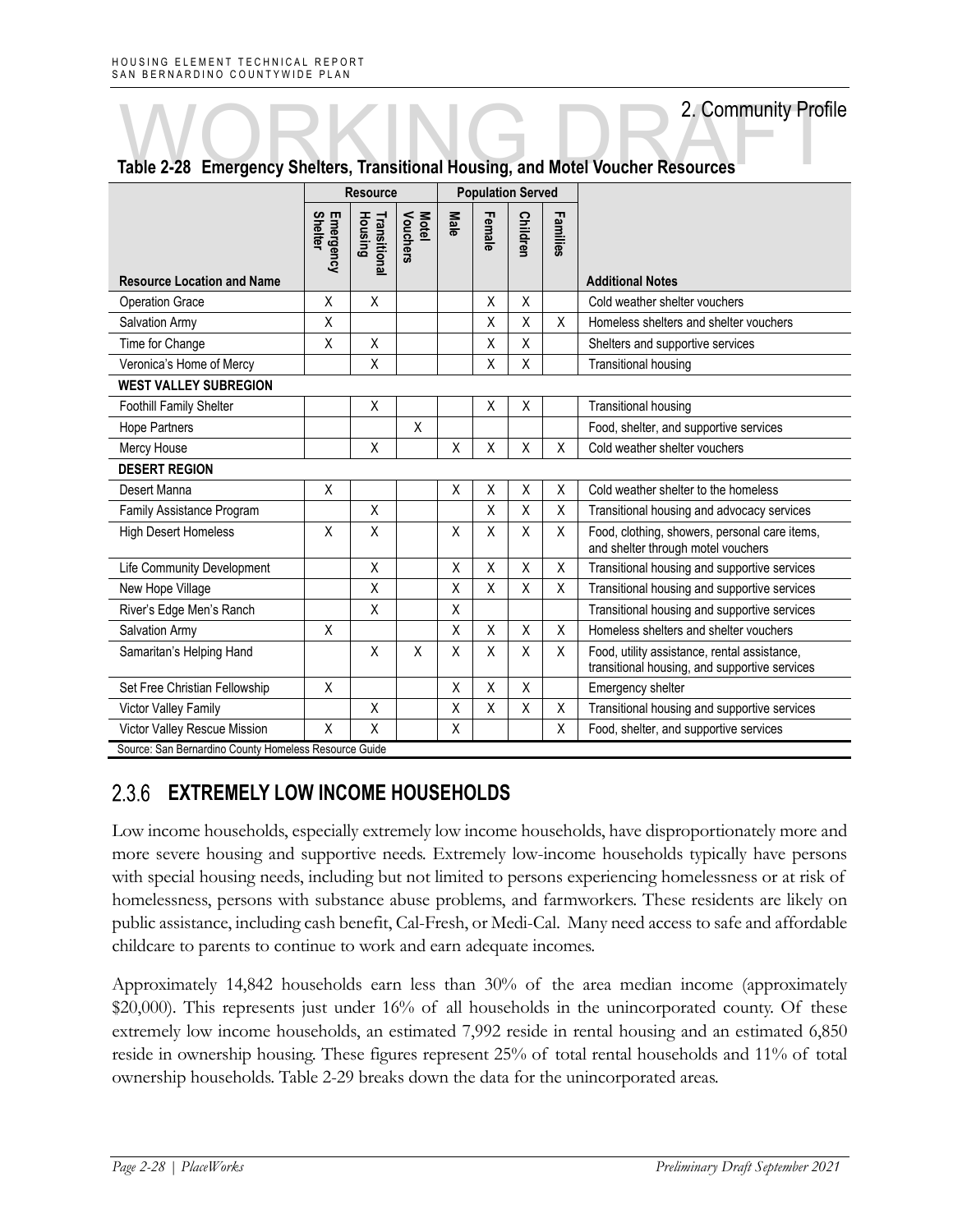2. Community Profile<br>Approximately 40% of extremely low income ownership households overpay for housing. The balance (60%) are likely occupied by those who are retired and have little to no mortgage costs, which gives them an ability to purchase basic necessities on their limited income. Some portion of the 40% may have been overpaying for housing at the time of the analysis through the 2019 American Community Survey but may pay off their remaining mortgage in a short period of time. Still, approximately 3,000 ownership households earn less than \$20,000 per year and spend more than 30% of their income on housing.

Extremely low income households that have ongoing rental costs are at greater risk for overpayment and being unable to pay for other expenses. Nearly all (97%) such households spend more than 30% of their income on housing and most (82%) actually spend more than 50% of their income on housing. There is a positive trend occurring countywide, with the percentage of families living in poverty (\$12,490 for an individual and \$16,910 for two people with no children, and \$21,330 for a family/household of three as of 2019). Between 2014 and 2019, the percentage of families living in poverty has declined every year from 15% in 2014 to just over 10% in 2019.

|                                                                                       | <b>Renter Occupied</b> |            |                   | <b>Owner Occupied</b> | <b>Total Households</b> |            |  |
|---------------------------------------------------------------------------------------|------------------------|------------|-------------------|-----------------------|-------------------------|------------|--|
| Householder Age                                                                       | <b>Households</b>      | % of Total | <b>Households</b> | % of Total            | <b>Households</b>       | % of Total |  |
| Total households                                                                      | 32.247                 | 100%       | 62.979            | 100%                  | 95.226                  | 100%       |  |
| Households with income<br>below \$20,000                                              | 7.992                  | 25%        | 7.992             | 11%                   | 14.842                  | 16%        |  |
| Households with income<br>below \$20,000 spending<br>over 30% of income on<br>housing | 6.649                  | 21%        | 3.201             | 5%                    | 9.850                   | 10%        |  |
| Source: American Community Survey, 2019 5-Year Estimates                              |                        |            |                   |                       |                         |            |  |

**Table 2-29 Extremely Low Income Households by Tenure, 2019** 

Source: American Community Survey, 2019 5-Year Estimates

### **FARMWORKERS**   $2.3.7$

Documenting the precise number of farms and farmworkers is difficult in San Bernardino County. According to the 2016 Agricultural Census, the entire County has approximately 1,062 farms totaling 68,228 acres, and the average farm size is 64 acres (median size is 5 acres). The market value of all agricultural products sold is \$374 million for crops, of which nearly two-thirds of the value of sales (\$280 million) is for livestock, poultry, and their products. Moreover, as of 2016, an estimated 4,993 acres were enrolled under Williamson Act contracts.

Farmworkers are persons whose primary incomes are earned through agricultural work. Permanent farm laborers work in the fields, processing plants, or support activities on a generally year-round basis. For certain agricultural products, the labor force is supplemented by seasonal workers during harvest periods. Farms may also hire migrant workers—those whose travel prevents them from returning to their primary residence every evening. The nature of agricultural work affects the housing needs of farmworkers. Farmworkers employed year round generally live with their families and need permanent affordable housing like other lower income households. Migrant farmworkers who follow seasonal harvests often need temporary housing.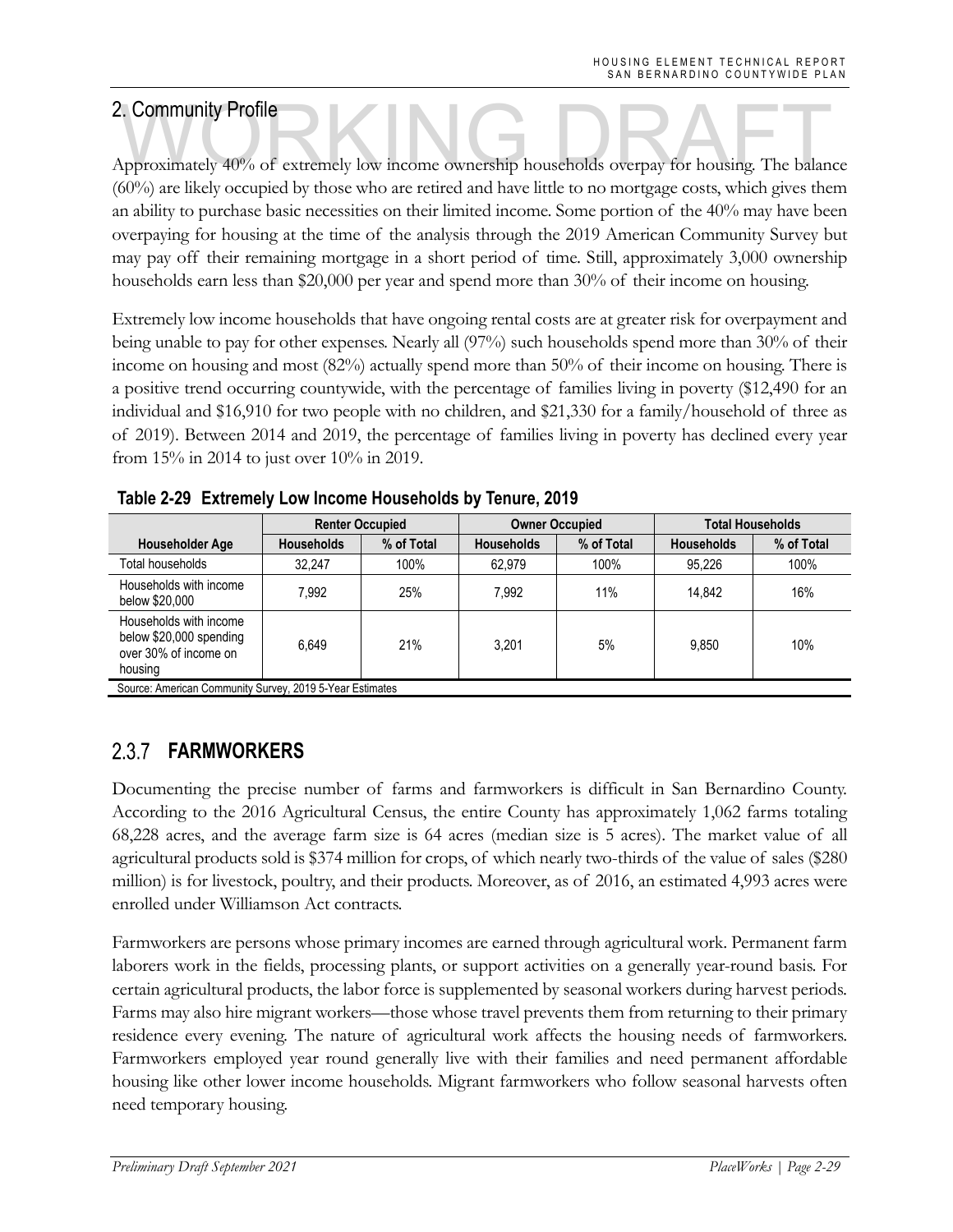An estimated 539 residents of the unincorporated area (0.65% of the workforce) are employed in farming occupations, and 195 full-time agricultural jobs (0.24% of jobs in the county). The 2016 Census of Agriculture notes the presence of migrant labor, but no estimates are available.

Accessory dwellings (and labor quarters) are allowed by right in both the Resource Conservation and Agricultural districts, provided the accessory use is on the same site as the agricultural use. Recreational vehicles are also allowed with a special use permit. In the Agricultural Preserve Overlay, farm labor camps and temporary trailer housing are allowed as labor quarters. The County also allows caretaker units in all zones, except Floodway and Open Space land use districts. For agricultural operations limited to three months per year, encompassing the harvest season of the agricultural product, recreational vehicles may also be used as temporary labor quarters.

### $2.4$ **HOUSING AT RISK OF CONVERSION**

California law requires that all housing elements include an analysis of assisted multiple-family housing projects that are at-risk of conversion to non-low income uses. These assisted housing developments are multifamily rental housing complexes that receive government assistance under federal, state, and/or local programs. Housing that falls under this statute includes new construction assistance, rehabilitation assistance, and/or rental assistance. The analysis must verify units that are not at risk of conversion to market rents and, for those at risk of conversion, contain a detailed analysis and plan for the preservation of the at-risk affordable housing units.

Although public assistance is a critical means for financing the construction and rehabilitation of housing, the affordability of the housing oftentimes lasts for only a few decades or less. The reasons why publicly assisted housing might convert to market rate include expiring subsidies, mortgage prepayment by the property owner, and/or the expiration of affordability restrictions. Affordable housing is also most likely to convert to market rents during inflationary times because market rents are increasing much faster than subsidized rents, which provides the owner with a greater financial incentive to convert the project to non-low income uses.

The County of San Bernardino Economic Development Agency, Community Development and Housing Agency, and Department of Behavioral Health have and/or will have funded a significant number of affordable housing units. This includes assistance to dozens of apartment projects the provide over a thousand units affordable to lower income households and several thousand apartment units under control of the County Housing Authority that provide housing units affordable to lower income households. In keeping with the County's approach to targeting affordable housing where the greatest housing needs exist relative to employment centers, the vast majority of projects are in cities.

Table 2-30 provides a summary of publicly subsidized units only in the unincorporated area of San Bernardino County (listed in order of conversion date), followed by a brief description of each development. As none of the units shown below are at risk of converting to market rate by 2031, no analysis of preserving at-risk units is required.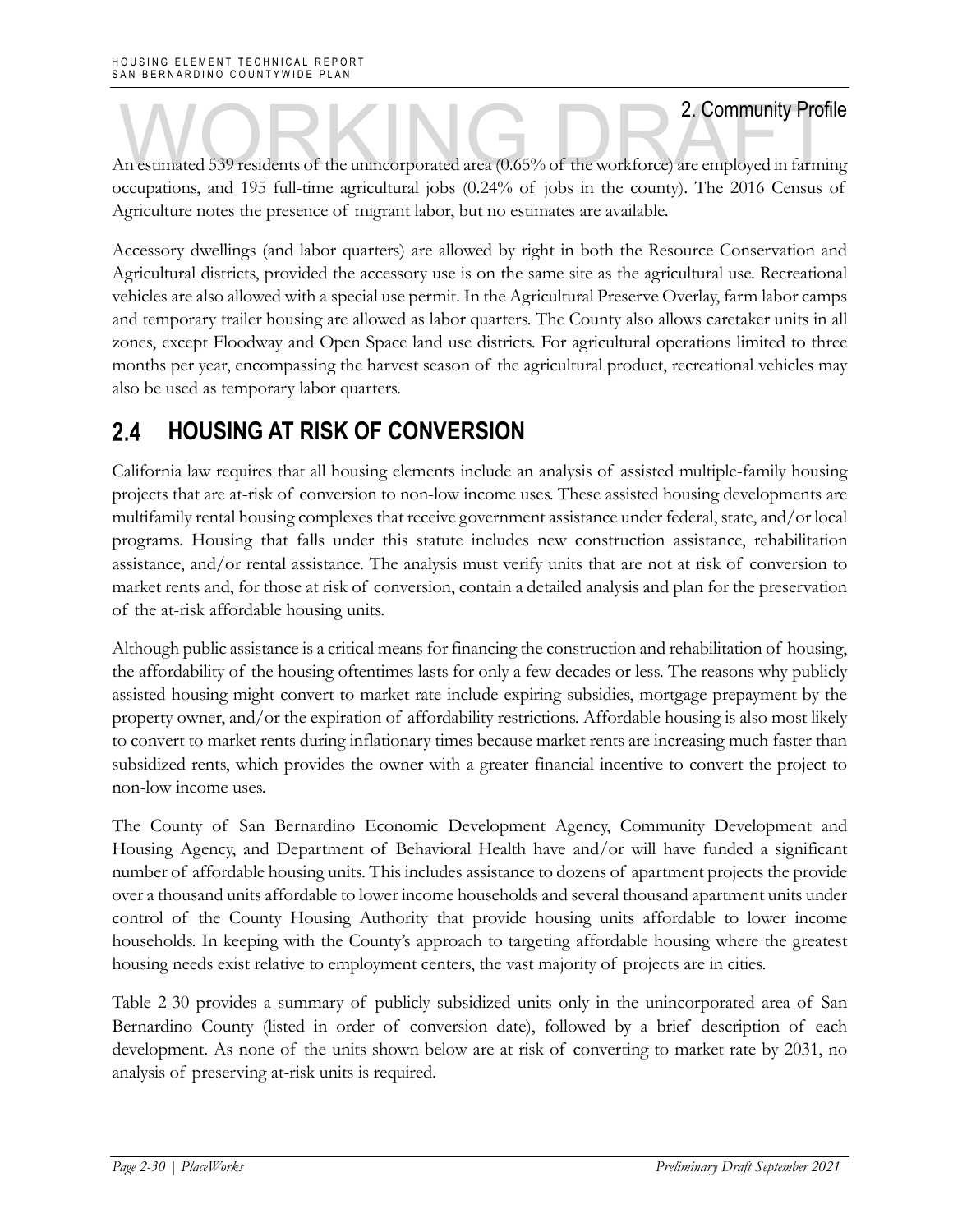|                                                                          |                  | # Bedrooms<br><b>Affordable</b> |                         |                |              |            |                      | <b>Potential</b>                 |                                          |
|--------------------------------------------------------------------------|------------------|---------------------------------|-------------------------|----------------|--------------|------------|----------------------|----------------------------------|------------------------------------------|
| <b>Project</b>                                                           | <b>Occupants</b> | $\mathbf{1}$                    | $\overline{2}$          | 3              | <b>Units</b> | % AMI      | Year<br><b>Built</b> | <b>Financing</b>                 | <b>Conversion</b><br><b>Date</b>         |
| Las Terrazas Apartments<br>1176 W Valley Boulevard<br>Colton             | Family           | 39                              | 40                      | 33             | 112          | 30% to 80% | 2022<br>(est.)       | LIHTC, NPLH,<br><b>HOME</b>      | 2077                                     |
| <b>Bloomington Grove III</b><br>18030 Valley Boulevard<br>Bloomington    | Family           | 13                              | 59                      | 26             | 98           | 30% to 50% | 2022                 | LIHTC, Sec 8                     | 2077                                     |
| <b>Bloomington Grove II</b><br>18026 Valley Boulevard<br>Bloomington     | Family           | 8                               | 44                      | 32             | 84           | 30% to 50% | 2016                 | LIHTC, Sec 8                     | 2071                                     |
| <b>Bloomington Grove I</b><br>18026 Valley Boulevard<br>Bloomington      | Family           |                                 | $\overline{\mathbf{4}}$ | 32             | 36           | 30% to 50% | 2016                 | LIHTC, Sec 8                     | 2071                                     |
| Lillian Court<br>18030 Valley Boulevard<br>Bloomington                   | Senior           | 65                              | 5                       | $\overline{a}$ | 70           | 30% to 50% | 2016                 | LIHTC, Sec 8                     | 2071                                     |
| Yucca Trail Apartments<br>451 Verbena<br>Joshua Tree                     | Family           | 4                               | 46                      | $\overline{a}$ | 50           | Up to 50%  | 1987                 | <b>USDA Section</b><br>515 & 521 | 2067                                     |
| <b>Quail Trail Apartments</b><br>310 Sunrise Trail<br>Havasu Lake        | Family           | 6                               | 4                       |                | 10           | Up to 30%  | 2012                 | <b>USDA Section</b><br>515 & 521 | 2042                                     |
| <b>Desert View Apartments</b><br>57535 Death Valley Road<br><b>Baker</b> | Family           | $\overline{a}$                  | 8                       | 3              | 11           | 30% to 60% | 2002                 | <b>HOME</b>                      | Perpetuity<br>(County<br>owned)          |
| <b>Grandview Towers</b><br>707 Grandview<br><b>Twin Peaks</b>            | Senior           | 29                              | 11                      | $\mathbf{0}$   | 40           | Up to 50%  | 1996                 | HOME, Sec 8                      | Perpetuity<br>(County<br>owned)          |
| Mentone Apartments<br>1232 Crafton Avenue<br>Mentone                     | Family           | 12                              | 14                      | 8              | 34           | Up to 30%  | 1991                 | HOME, Sec 8                      | Perpetuity<br>(County<br>owned)          |
| Searles Apartments<br>13400 Athol Street<br>Trona                        | Family           | 24                              | 32                      |                | 54           | Up to 30%  | 1979                 | <b>USDA Section</b><br>515 & 521 | <b>Perpetuity</b><br>(Property<br>Input) |
| Source: County of San Bernardino                                         |                  |                                 |                         |                |              |            |                      |                                  |                                          |

# **Table 2-30 Assisted Multifamily Units in Unincorporated County Areas**

 **Las Terrazas Apartments.** These family apartment complex consists of 111 affordable units (plus one manager's unit), a community building, and a childcare building, with all buildings constructed on a six-acre site in the unincorporated Colton sphere of influence. The community building serves as a gathering place for events and on-site services such as English as a Second Language classes, computer literacy, resume-writing assistance, afterschool programs, and personal finance, nutrition, and conflict mediation courses, including other volunteer programs. The 2,500 square-foot childcare building is equipped with two classrooms, an office, three bathrooms, a teachers lounge, and 4,000 square feet of open space.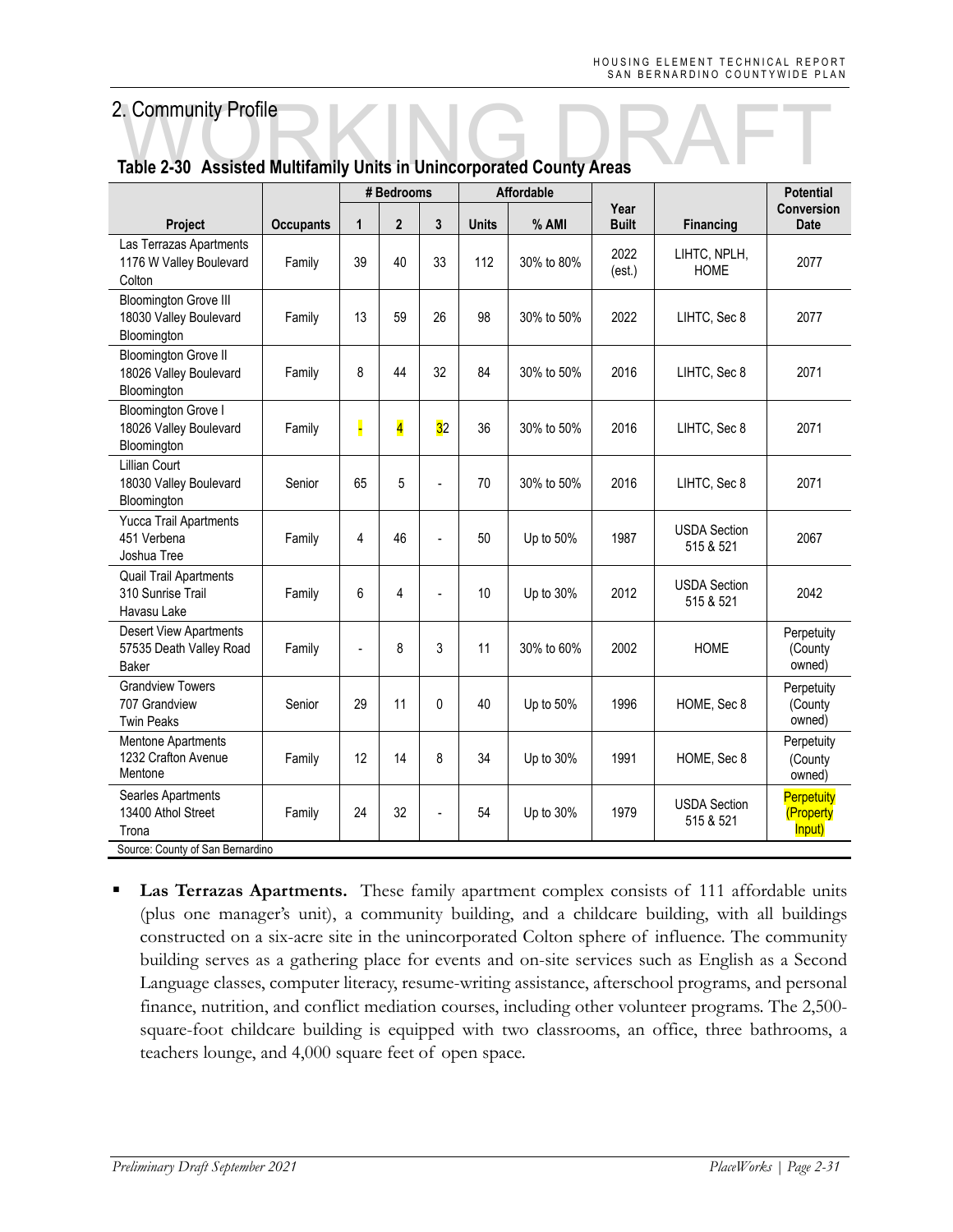- **Bloomington Grove (Phases I, II, and III).** Over three phases of development, Bloomington Grove offers a total of 217 affordable family apartments (plus one manager's unit), including 10 for County Department of Behavioral Health clients and 10 for Inland Empire Health Plan members. The first phase also included the construction of the Bloomington Public Library onsite. Alongside the third phase is the creation of a 7,700 square foot community center and the County's relocation and improvement of Ayala Park (directly adjacent and accessible all three phases).
- **Lillian Court.** This development is reserved for those aged 55 and older, offering 70 affordable one-bedroom apartments in Bloomington. Lillian Court was developed in conjunction with the first phase of Bloomington Grove and the construction of the Bloomington Public Library.
- **Yucca Trail Apartments.** This apartment complex in Joshua Tree offers 49 affordable family units (plus one manager's unit). While the development was built in 1992, the project received a \$2.5 million bond from the California Municipal Financing Authority in 2012 to finance the acquisition, rehabilitation, and long-term affordability (55 years) of the project.
- **Quail Trail Apartments.** This apartment complex in Havasu Lake (on tribal land) offers 10 affordable rental units. Completed in 2012, this project will remain affordable for 30 years. Quail Valley Apartments is not at risk of conversion to market rate until 2042.
- **Desert View Apartments.** This development in Baker offers 11 affordable rental units. Built in 2001, Desert View Apartments was initially funded with County HOME funds. In 2002, the County Housing Authority obtained additional project-based vouchers to maintain the project's affordability through 2022. The project is owned by the County Housing Authority and is not considered at risk of conversion.
- **Grandview Apartments.** This development in Twin Peaks offers 40 affordable units for seniors. Built in 1996, the project received County HOME funds. The County Housing Authority subsequently obtained and dedicated additional project-based vouchers to maintain the project's affordability in perpetuity. The project is owned by the County Housing Authority and is not considered at risk of conversion.
- **Mentone Apartments.** This development in Mentone offers 34 affordable units for families. Built in 1991, the project was financed through HCD's Rental Housing Construction Program. By 2012, when the affordability covenant period had nearly expired, the County Housing Authority obtained project-based vouchers to maintain the affordability of all 34 units. The project is owned by the County Housing Authority and not at risk of conversion.
- **Searles Apartments.** This complex in Trona offers 56 affordable family units. Originally built in 1979, the covenant expired in 2009. However, according to the property manager, the intent is to keep the project affordable in perpetuity as HUD guaranteed subsidies exceed the market rent (which is affordable to low income households). Therefore, the project is not at risk of conversion.